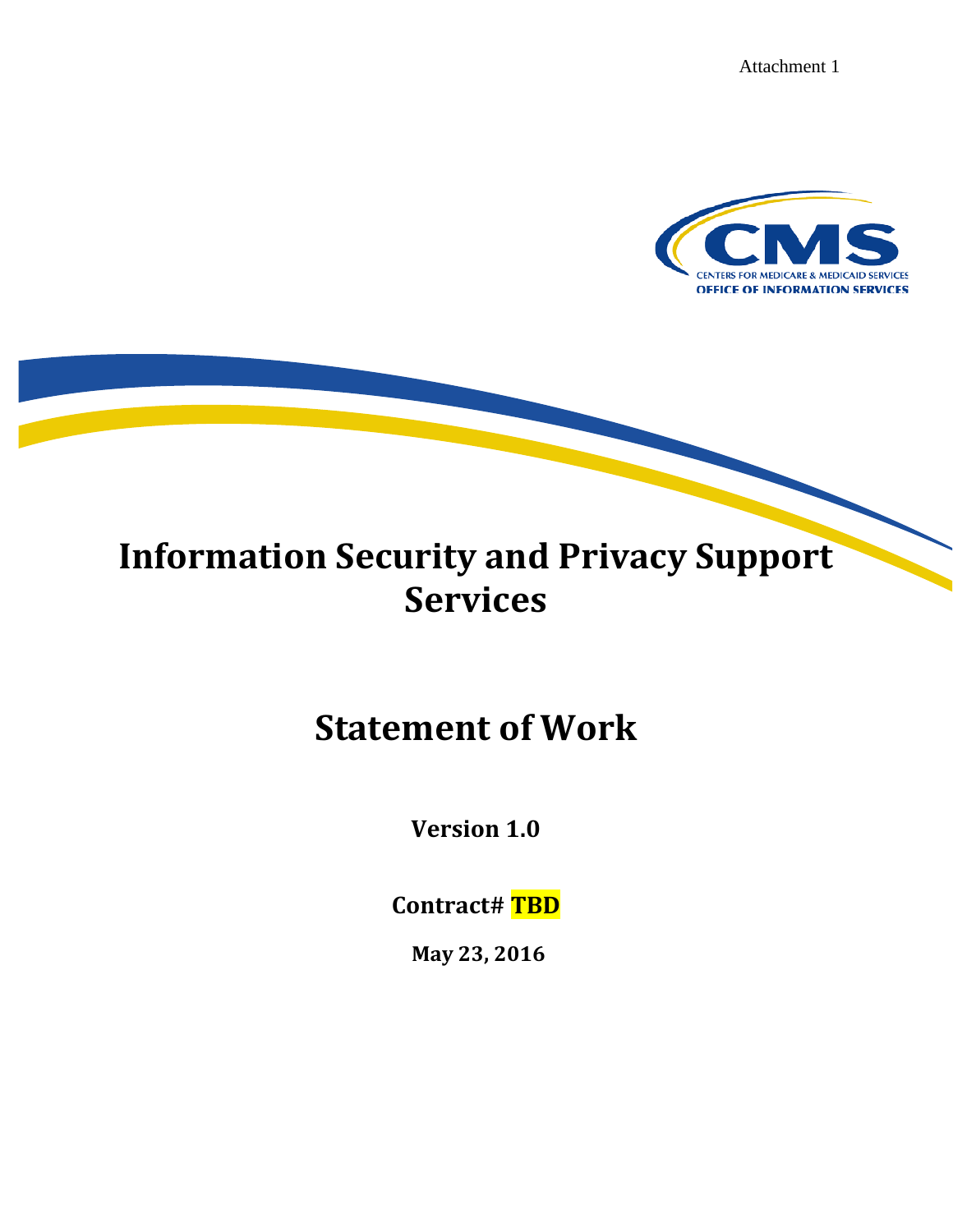# **Table of Contents**

| $\mathbf 1$    |                |                                                                                    |  |
|----------------|----------------|------------------------------------------------------------------------------------|--|
|                | 1.1            |                                                                                    |  |
|                | 1.2            |                                                                                    |  |
| $\overline{2}$ |                |                                                                                    |  |
|                | 2.1            |                                                                                    |  |
|                | 2.1.1          |                                                                                    |  |
|                | 2.1.2          |                                                                                    |  |
|                | 2.1.3          | Task Area 3: Information Security and Privacy Subject Matter Expertise Technical   |  |
|                |                | 2.1.3.2 Ad Hoc Security and Privacy Engineering Subject Matter Expert Services  13 |  |
|                | 2.1.4          | Task Area 4: Information Security and Privacy Awareness Training  15               |  |
|                | 2.1.5          |                                                                                    |  |
|                | 2.1.6          |                                                                                    |  |
|                | 2.1.7<br>2.1.8 |                                                                                    |  |
| $\mathbf{3}$   |                |                                                                                    |  |
|                | 3.1            |                                                                                    |  |
|                | 3.2            |                                                                                    |  |
|                | 3.3            |                                                                                    |  |
|                | 3.4            |                                                                                    |  |
|                | 3.5            |                                                                                    |  |
|                | 3.6            |                                                                                    |  |
|                | 3.6.1          |                                                                                    |  |
|                | 3.8            |                                                                                    |  |
|                | 3.9            |                                                                                    |  |
|                | 3.9.1          |                                                                                    |  |
|                | 3.9.2          |                                                                                    |  |
|                | 3.10           |                                                                                    |  |
|                | 3.11           |                                                                                    |  |
|                | 3.12           |                                                                                    |  |
|                | 3.13           | Government-Furnished Information, Equipment, & Facilities  42                      |  |
|                | 3.14           |                                                                                    |  |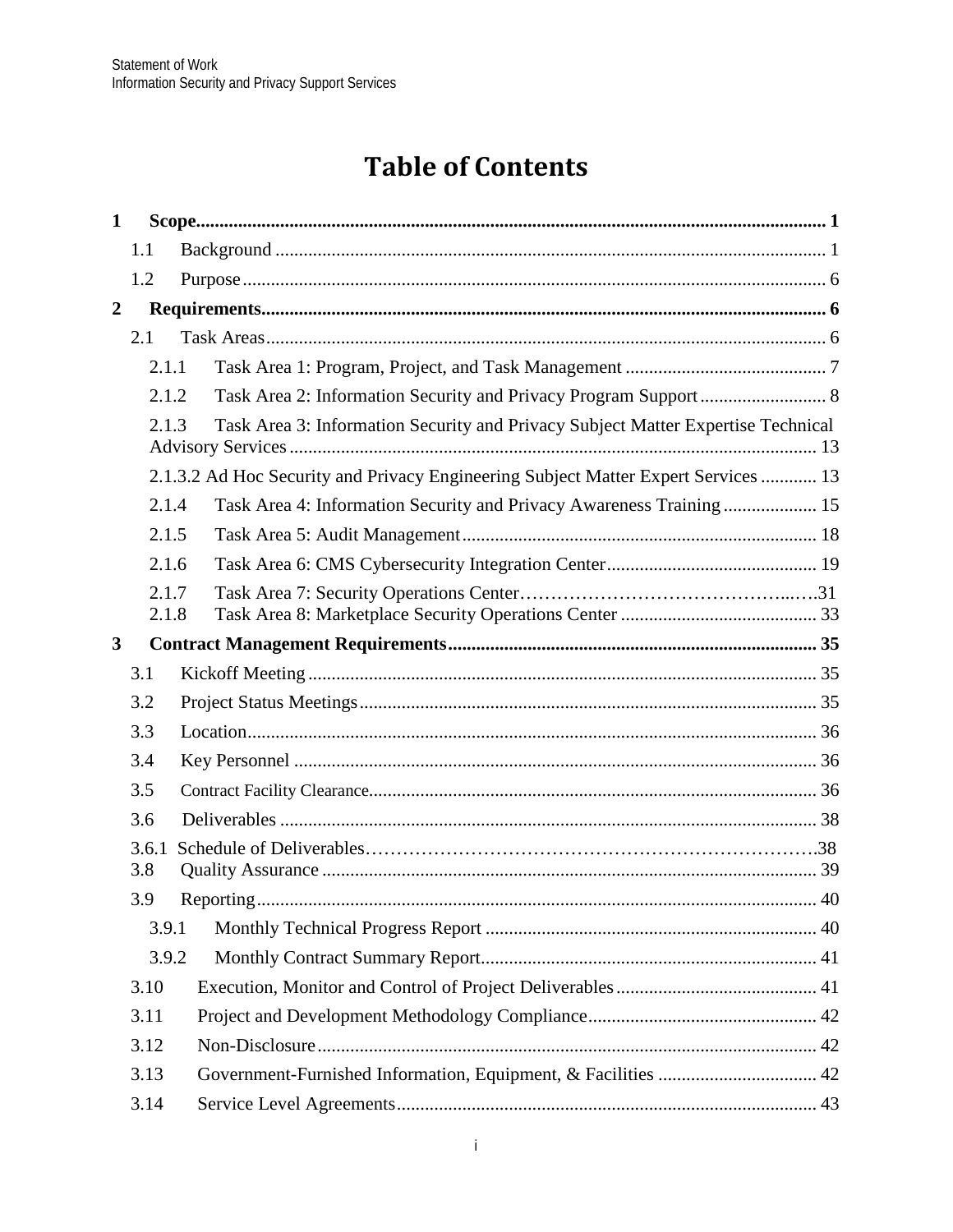| 4.1                                                                  |  |
|----------------------------------------------------------------------|--|
| 4.2                                                                  |  |
| 4.2.1                                                                |  |
|                                                                      |  |
|                                                                      |  |
|                                                                      |  |
|                                                                      |  |
|                                                                      |  |
| 4.2.6 Federal Information Security Management Act (FISMA) of 2002 47 |  |
|                                                                      |  |
|                                                                      |  |
|                                                                      |  |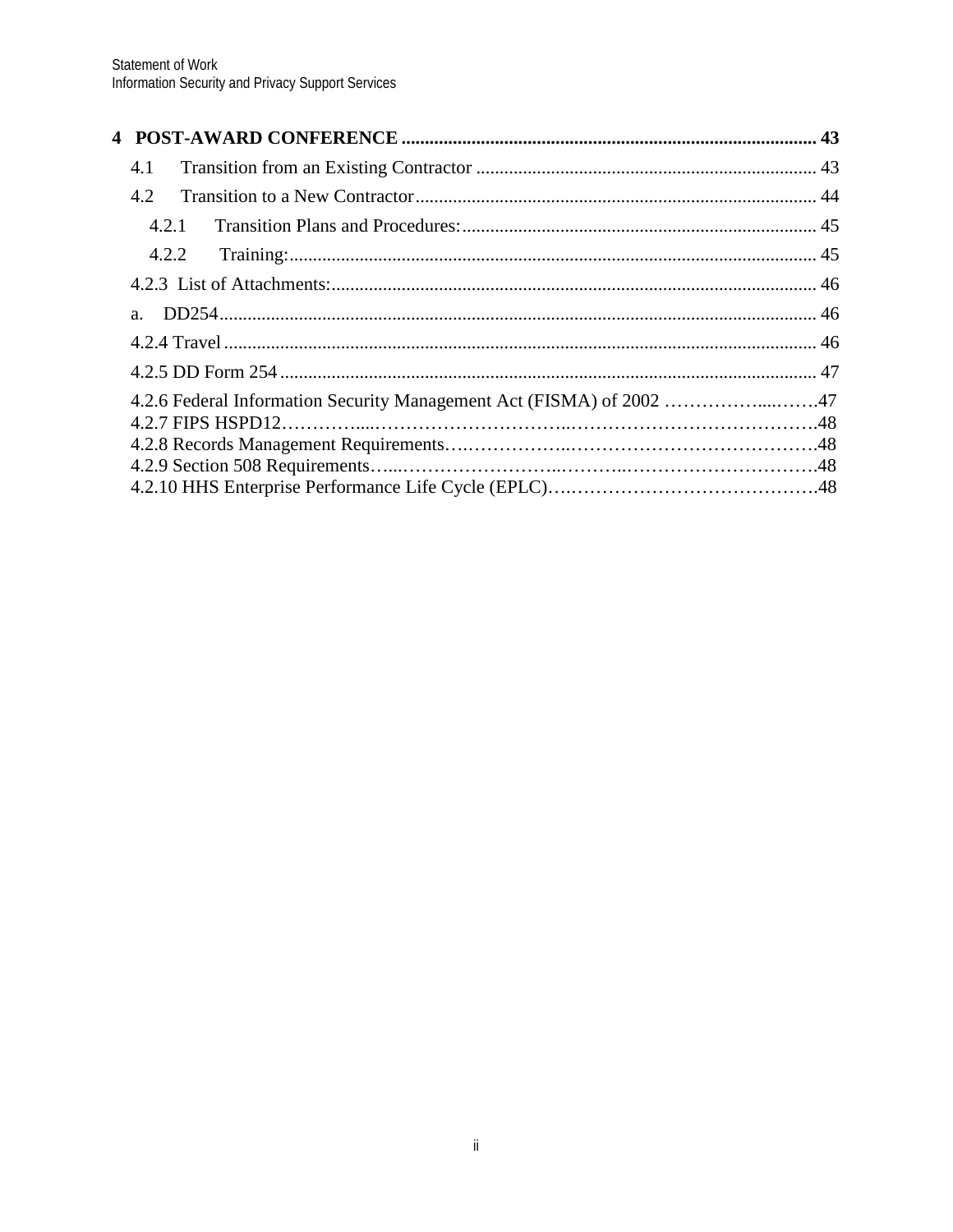# <span id="page-3-0"></span>**1 Scope**

# <span id="page-3-1"></span>*1.1* **Background**

The Centers for Medicare & Medicaid Services (CMS) is part of the Department of Health and Human Services (HHS) and is the agency with the goal to cover millions of eligible people for enrollment in Medicare, Medicaid, the Children's Health Insurance Program (CHIP) or in a qualified health plan through the Health Insurance Marketplace. Another goal of the agency is to achieve a high quality health care system with the aim for better care at lower costs and improved health. In this capacity, CMS is responsible for payment of over \$900 billion each year for medical services rendered to the nearly 100 million program beneficiaries and recipients. CMS has a central site in Baltimore and ten (10) regional offices in major cities throughout the country. CMS contracts with approximately 33 companies to process claims for reimbursement for medical services rendered under the Medicare program and the agency works with all states, the District of Columbia, and the U.S. territories as the focal point for all national program policies and operations related to Medicaid, CHIP, and the Basic Health Program (BHP).

In the administration of these programs, CMS utilizes many assets, including buildings, facilities, communications equipment, computer systems, employees, contractors, public trust, and information. A loss to any one of these assets could affect the goals or the quality of support necessary from CMS to its various customers and stakeholders.. Additionally, CMS collects, uses, and stores information that falls into the categories of privacy data, Protected Health Information (PHI), proprietary data, procurement data, inter-agency data, and privileged system information. Access to these types of information is controlled by the Privacy Act of 1974 (as amended), the Computer Security Act of 1987 (as amended), the Health Insurance Portability and Accountability Act of 1996 (HIPAA) and the Federal Information Security Management Act (FISMA) of 2002, as well as many important rules, regulations, policies, and guidelines promulgated by HHS, the Office of Management and Budget (OMB), and the National Institute of Standards and Technology (NIST). As a result, CMS has a legal and practical responsibility to maintain the confidentiality, integrity, and availability (CIA) of this information.

CMS, like many organizations, faces significant challenges in managing agency risk across its dynamic mission and its large array of networks and information systems. Information assets have become increasingly difficult to protect due to advances in the threat landscape, such as easy-to-use cyber-attack frameworks, advanced threat actor persistence and technologic attack evolution, data obfuscation, and social engineering such as phishing attacks. These factors have resulted in a critical necessity for utilizing an innovative and forward thinking implementation of security at the agency. Through innovative advances in the implementation of security, inclusion of security requirements throughout the system and software development life-cycle, and the continuous monitoring and ongoing authorization program, the agency effectively manages risk through an optimal security posture, and thus protects the confidentiality, integrity, and ensures the availability (CIA)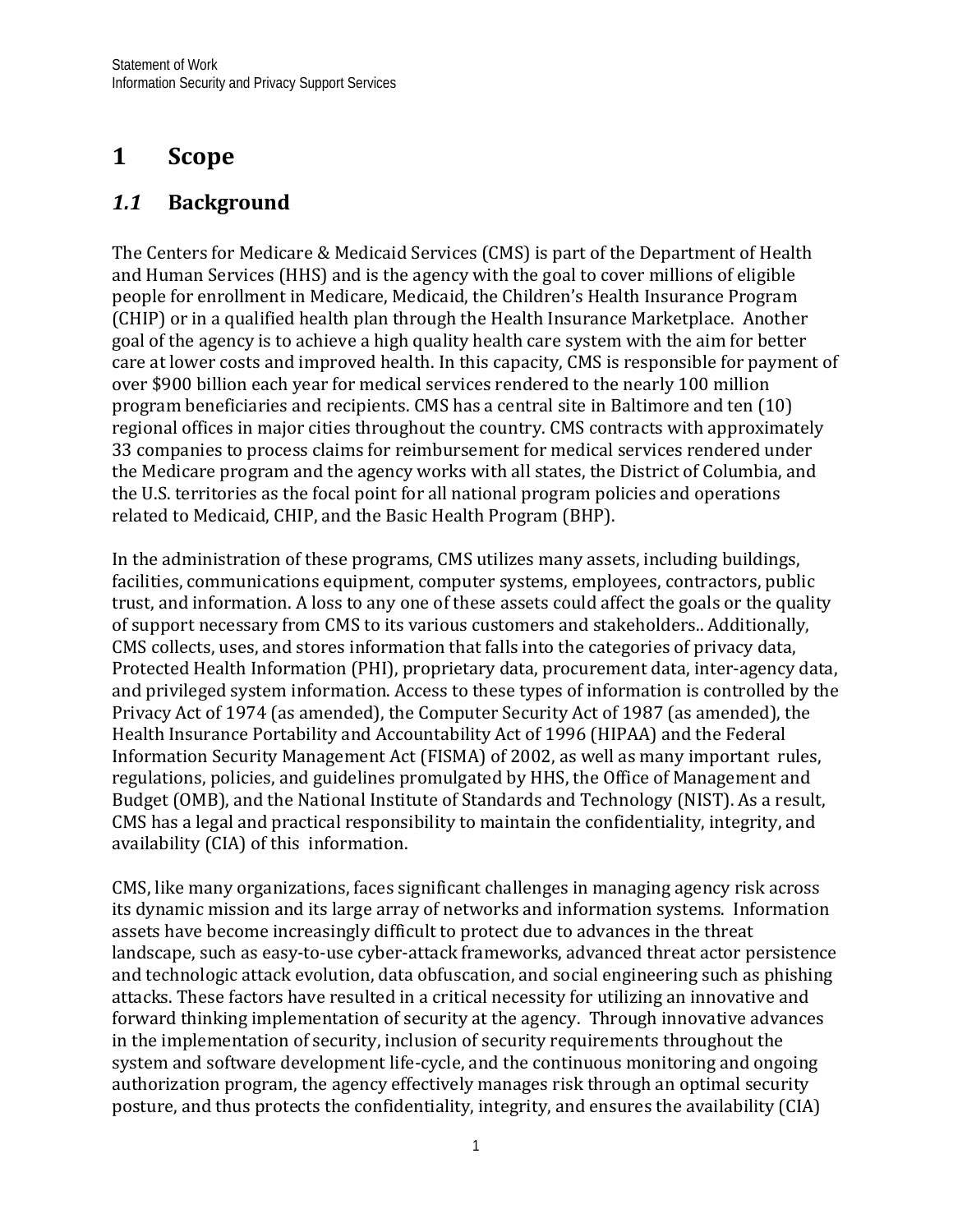of CMS information. Every day CMS has the responsibility to track and report on cyber activity at nearly 50 data centers / sites.

CMS is responsible for collecting, generating, storing, and therefore protecting personal, financial, healthcare, and other sensitive information. Much of this information relates to the healthcare provided to the nation's Medicare and Medicaid beneficiaries and has access restrictions required by legislative and regulatory directives. CMS is responsible for ensuring the CIA of this information, regardless of how it is created, distributed, or stored.

Furthermore, the CMS general support system (GSS) and applications supporting the Affordable Care Act (ACA), Health Insurance Marketplace will be accessed by more than thirty-five million individuals in a given year, and provides data exchange services to a variety of state governments, issuers, agents / brokers, assistors, and provides back end connections and data transformation services to many federal agencies. Distributed across 4 data centers and supported by a multitude of both contractor and federal personnel, the infrastructure supporting the Heath Insurance Marketplace program is a highly complex, dispersed and interdependent environment.

To safeguard the CIA of its information and information systems effectively, CMS has established an enterprise-wide Information Security and Privacy program under the Information Security and Privacy Group (ISPG). The Information Security and Privacy Group, charged with protecting CMS data, "*provides leadership to CMS in managing information security and privacy risks appropriate for evolving cyber threats*". ISPG executes this vision utilizing an innovative approach to provide optimal visibility, situational awareness, resilience and incident response readiness across all CMS FISMA Systems.

The ISPG Security and Privacy program is responsible for defining policy, providing security and privacy services, and leading compliance and oversight of the program. The ISPG is comprised of 3 divisions: Division of Security and Privacy Compliance (DSPC), Division of Cyber Threat and Security Operations (DCTSO) and the Division of Security, Privacy Policy and Governance (DSPPG); and supported by the Front Office. The following table states the responsibilities for each division.

| <b>Division</b>                                  | <b>Responsibilities</b>                                                                                                                                                                                                                                                                       |
|--------------------------------------------------|-----------------------------------------------------------------------------------------------------------------------------------------------------------------------------------------------------------------------------------------------------------------------------------------------|
| Security,<br>Privacy<br>Policy and<br>Governance | Establish security and privacy policy consistent<br>with federal and HHS requirements and<br>guidance. Ensure alignment of security and<br>privacy policy with enterprise efforts in system<br>develop lifecycle, enterprise architecture, and<br>Federal IT Acquisition Reform Act (FITARA). |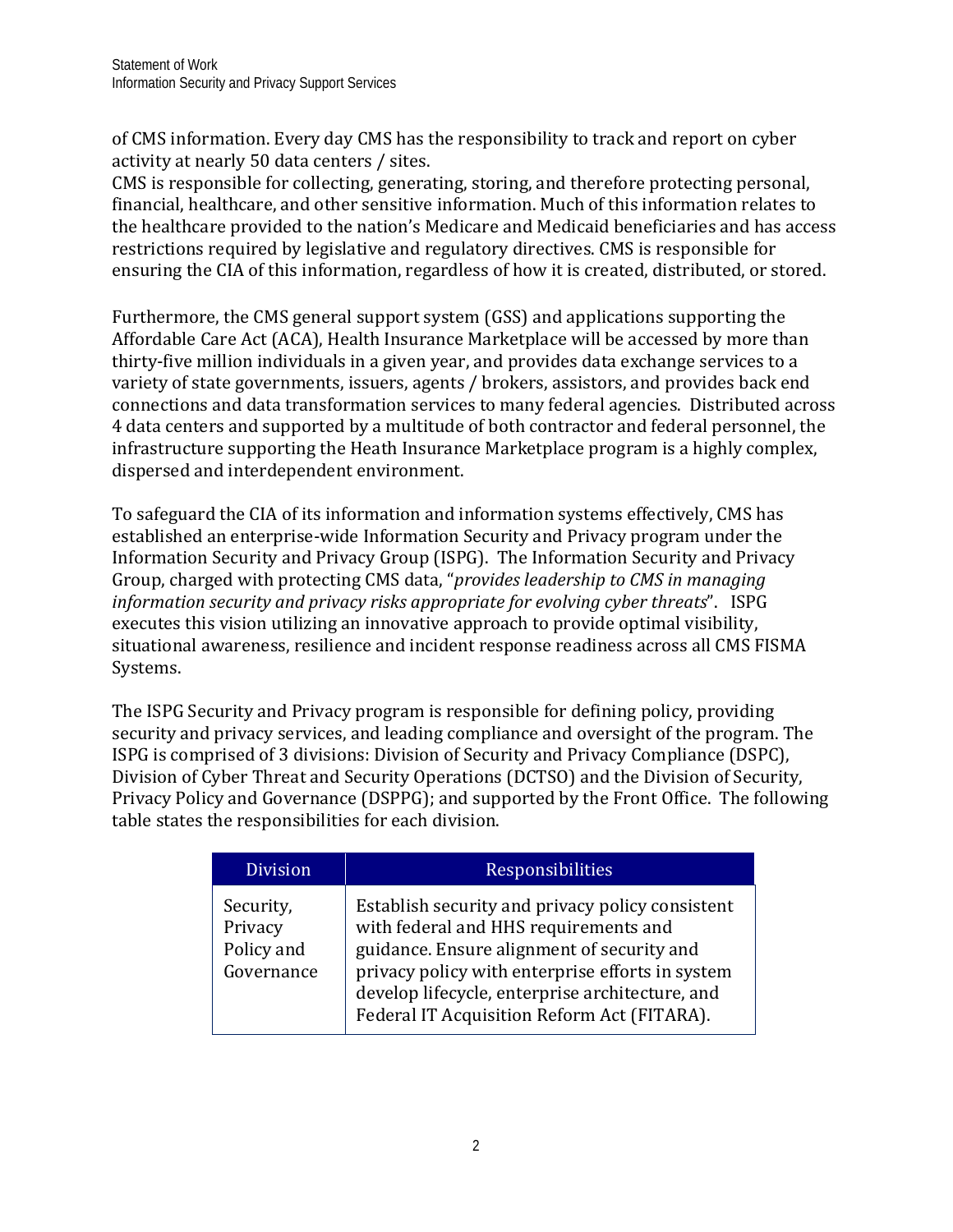| <b>Division</b>                                   | Responsibilities                                                                                                                                                                                                                                                                                                                                                                                                                                 |
|---------------------------------------------------|--------------------------------------------------------------------------------------------------------------------------------------------------------------------------------------------------------------------------------------------------------------------------------------------------------------------------------------------------------------------------------------------------------------------------------------------------|
| Security and<br>Privacy<br>Compliance             | Manage the cybersecurity and privacy risk<br>across CMS Centers and Offices for known<br>security weaknesses and emerging cyber<br>threats. Implement and manage the security<br>authorization process (formerly called<br>certification and accreditation) and develop a<br>strategy and process to transition to a<br>Continuous Diagnostic and Monitoring model to<br>include Ongoing Authorization consistent with<br>OMB and NIST guidance. |
| <b>Cyber Threat</b><br>and Security<br>Operations | Mature the CMS Cybersecurity Integration<br>Center (CCIC) to serve as a centralized focal<br>point for incident response and oversight of all<br>security operations centers servicing CMS.<br>Mature cyber threat intelligence program into a<br>comprehensive view of risk across CMS to<br>include our federal, state, and commercial<br>partners.                                                                                            |

Table 1 - CMS ISPG Division Areas

ISPG works in close collaboration with contractor support and looks to this support not only to provide subject matter expertise and thought leadership, but also to take ownership of responsible work, manage quality, and provide the government with deliverables that are finished products ready to be delivered to senior management or ISPG customers across the agency. "Finished Products" are concise, relevant, well-formed and professional in appearance with content checked for accuracy and adherence to objectives through a contractor-managed quality control process.

The successful implementation of security and privacy controls to protect all information assets requires not only alignment with federal legislation, mandates, and executive orders, but also a collaborative approach between ISPG and all CMS FISMA system stakeholders. This interoperability is accomplished through close collaboration between roles such as the ISPG Cyber Risk Advisor (CRA), Data Guardian (DG), and system Information System Security Officers (ISSOs). The CRA is charged with bridging the security operations and compliance requirements with business objectives. The Data Guardian is a resource within the business units that coordinates program activities to protect consumer data, ensure open lines of communication between the offices of the CIO and CISO, and promotes the protection of agency assets. This enhanced and collaborative approach to the execution of the security and privacy functions has allowed ISPG to establish the goal and create a strategy to implement a methodology for Continuous Diagnostics and Mitigation (CDM) along with Ongoing Authorization (OA).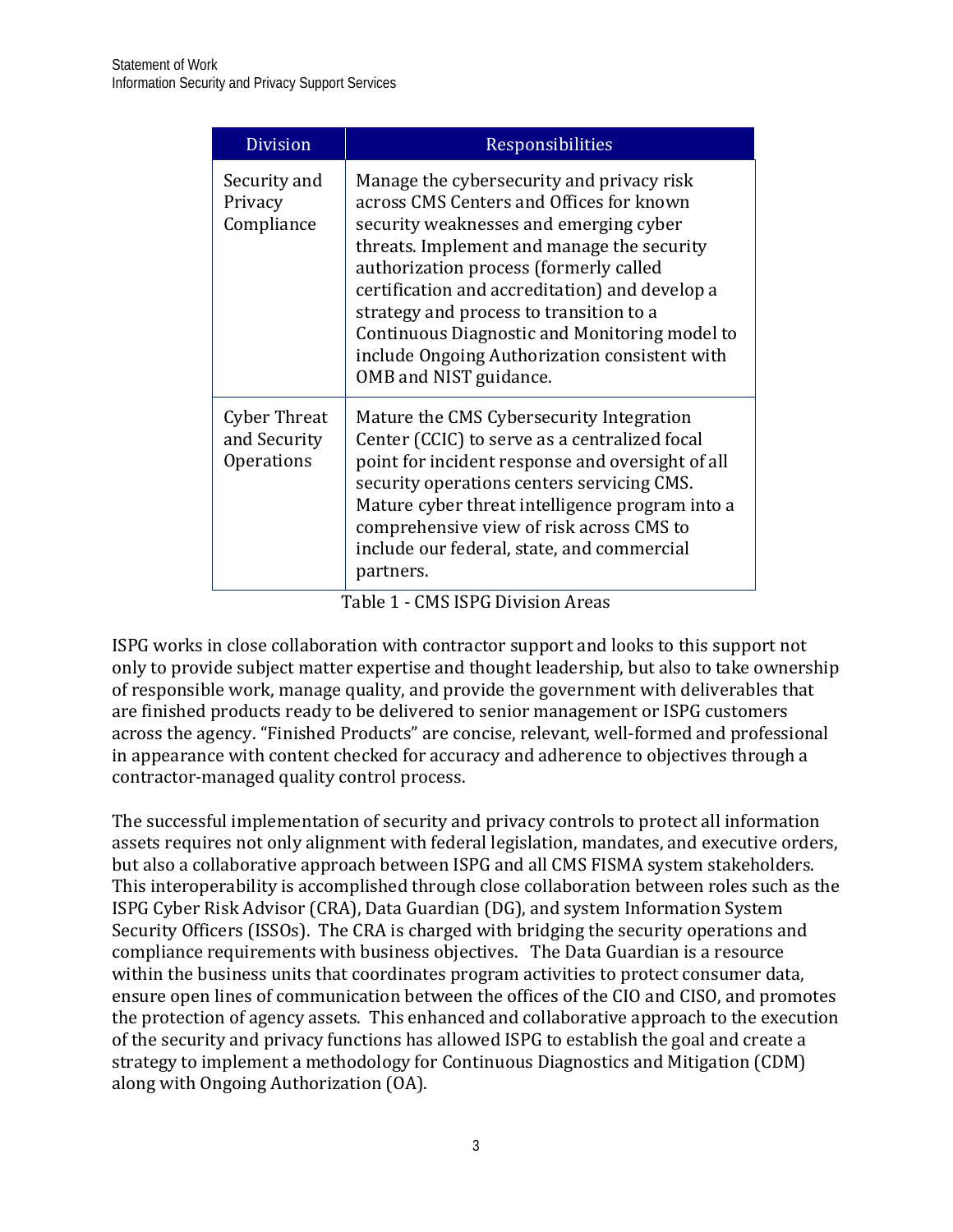As a part of the new security paradigm at CMS, the Information Security and Privacy Group which was established in December 2014, consolidated information security and privacyrelated operational capabilities, including incident response and security operations, relative to the historical organization of these activities within the Office of Technology Solutions (OTS) or the Office of Enterprise Management. This centralized model realizes efficiencies through easier coordination, standardization, and management. A critical component of this functionality aggregation is the CMS Cybersecurity Integration Center (CCIC). CCIC is the central point of Cybersecurity situational awareness and management across the agency and all FISMA systems. CCIC provides services, expertise and innovation in the areas of Penetration Testing, Software Assurance, Security Architecture and Engineering, Continuous Diagnostics and Mitigation, Incident Management, Malware & Forensic Analysis, Advance Threat Hunting, Information Sharing and Cyber Threat Intelligence. ISPG federal employee and contractor information security and privacy professionals implement and manage these services to maintain an optimal agency cybersecurity posture. The figure below provides a high-level depiction of the organizational structure of the CCIC described above:

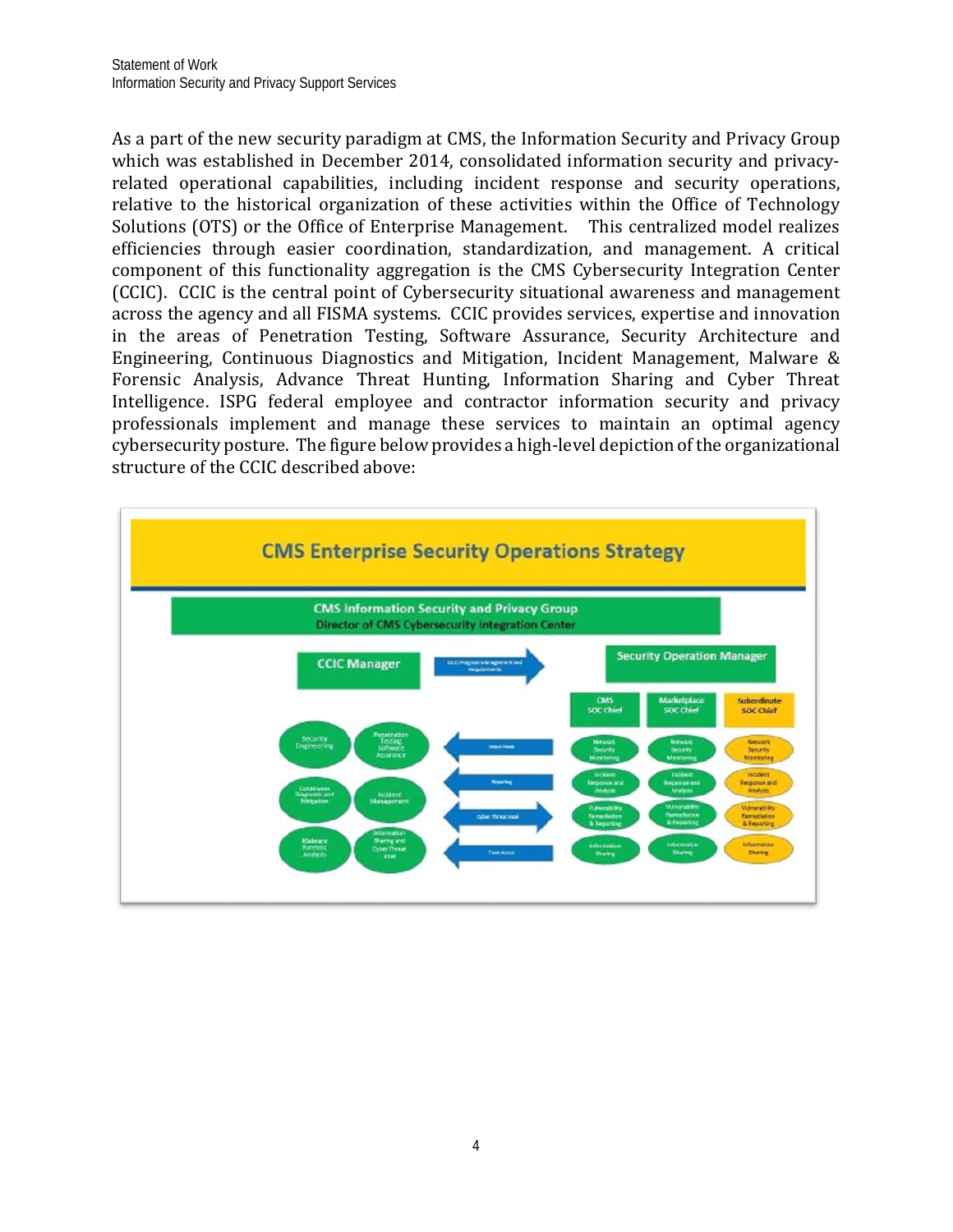#### The following provides the organizational structure with associated services:

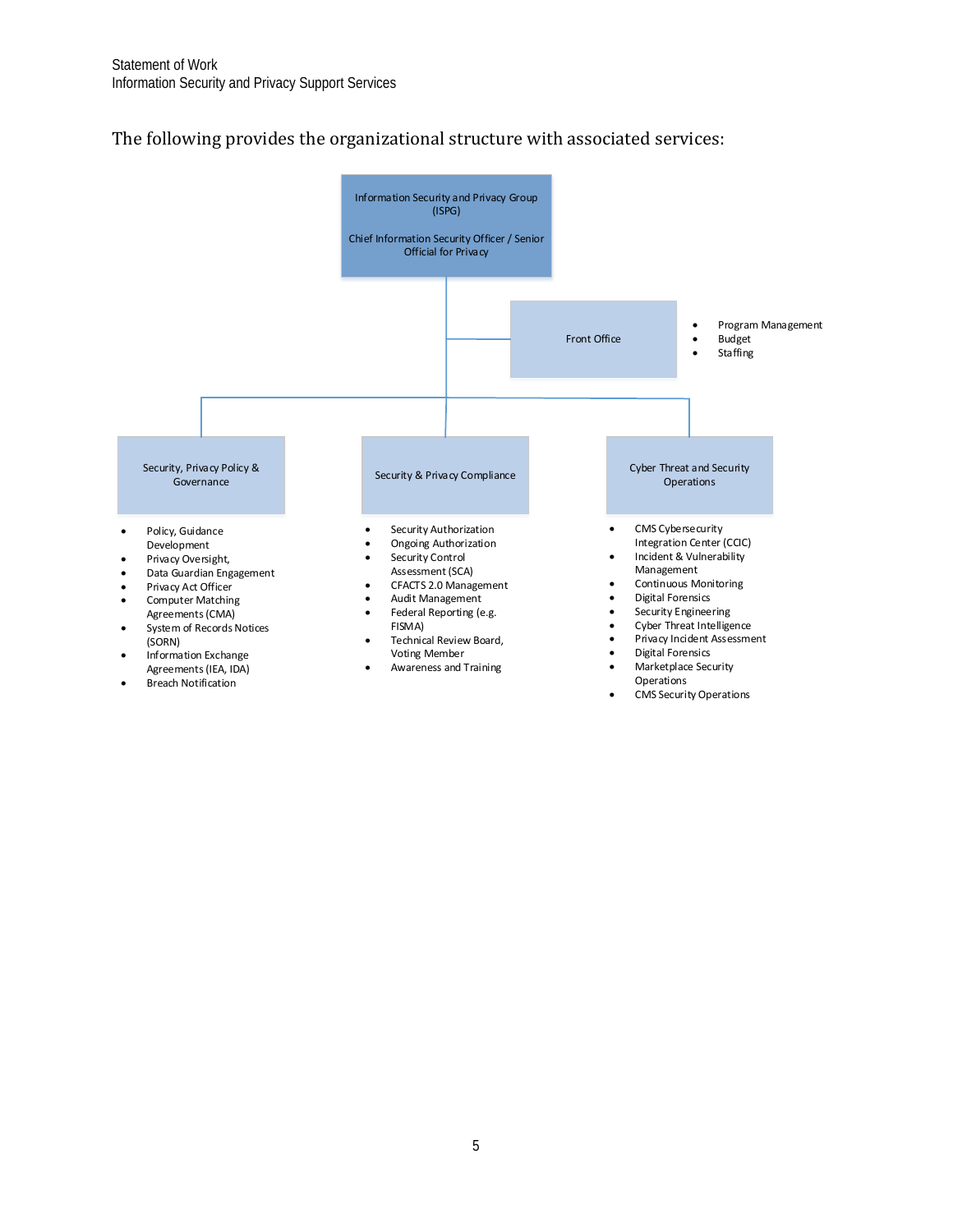#### **Figure 1 - ISPG Program Services**

## <span id="page-8-0"></span>*1.2* Purpose

This Statement of Work (SOW) describes a broad set of contractor responsibilities to support the Information Security and Privacy program activities under ISPG. The principal purpose of these responsibilities is to provide comprehensive expert cybersecurity support to the Chief Information Officer (CIO) and the Chief Information Security Officer (CISO) to:

- Provide Information Security and Privacy Program Management Support
- Ensure Information Security and Privacy Documentation is accurate, current, and relevant to CMS
- Develop and provide training and outreach regarding security and privacy to CMS employees
- Effectively manage agency risk by maintaining visibility across the agency, and verifying Incident Response readiness for all CMS FISMA systems
- Maintain comprehensive situational awareness of the cyber threat landscape as it relates to the CMS lines of business in support of the healthcare sector
- Maintain vigilance and routinely test incident response readiness
- Reduce cost and optimize agency Security Posture through complexity reduction and automation
- Deliver measurable Information Security and Privacy
- Define and/or improve CMS's Information Security and Privacy Shared Services Framework
- Effectively communicate with all parties, especially key stakeholders
- <span id="page-8-1"></span>• Improve Regulatory & Policy Alignment

# **2 Requirements**

# <span id="page-8-2"></span>*2.1 Task Areas*

The Contractor shall perform tasks in the following areas:

- 1. Program, Project, and Task Management
- 2. Information Security and Privacy Program Support
- 3. Information Security and Privacy Subject Matter Expertise Technical Advisory Services
- 4. Information Security and Privacy Awareness and Training
- 5. Audit and Risk Management
- 6. CMS Cybersecurity Integration Center (CCIC)
- 7. CMS Security Operations Center
- 8. CMS Health Insurance Marketplace Security Operations Center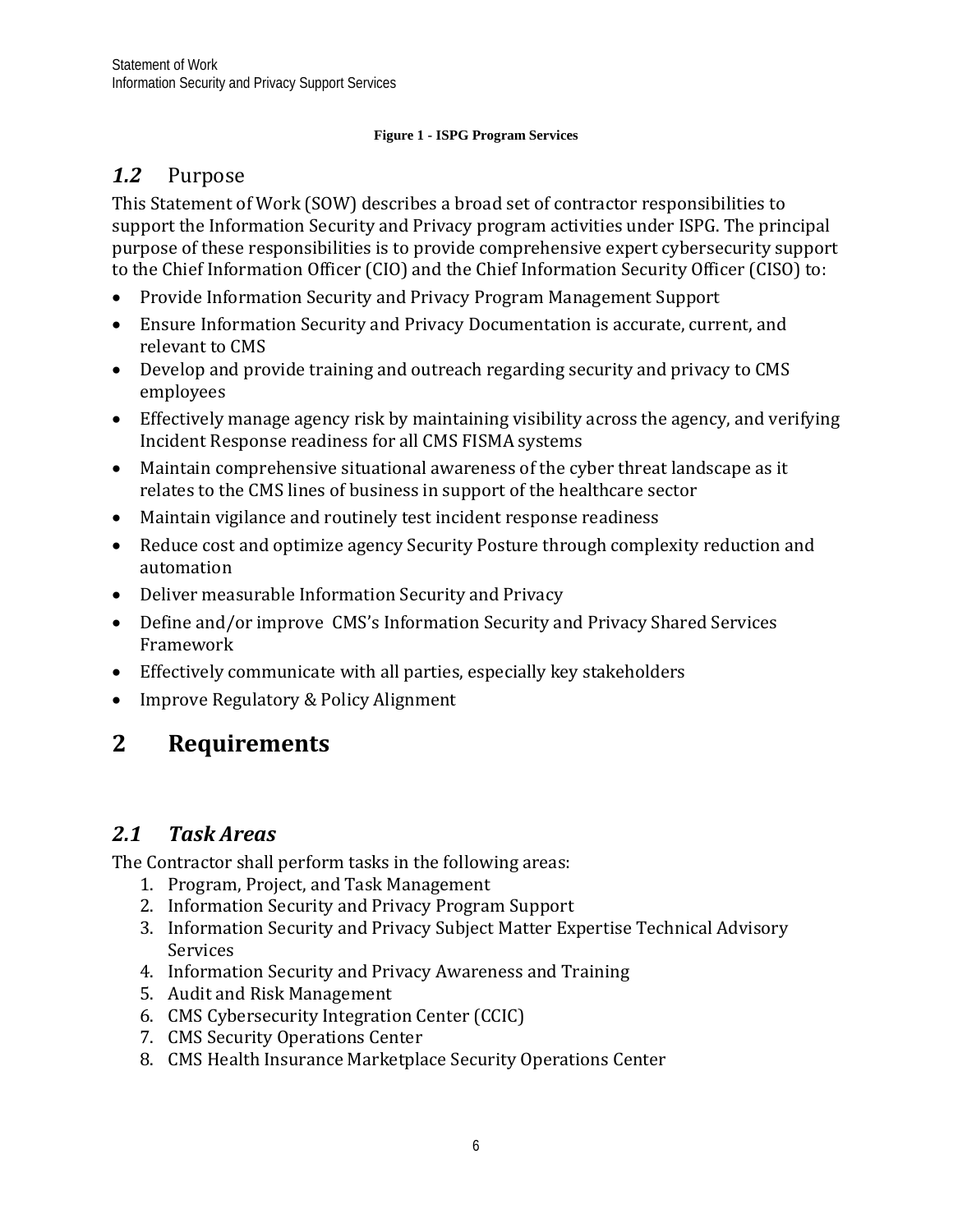# <span id="page-9-0"></span>**2.1.1 Task Area 1: Program, Project, and Task Management**

The Contractor shall name a program manager (PM) to serve as the Government's single focal point. The PM shall have responsibility for the planning, execution, control, and direction of prime contractor employees' and any subcontractors' programmatic and technical work performed under this task order. The Contractor shall effectively and efficiently manage cost, schedule, and performance using integrated program management processes across all aspects of performance and in a manner that yields cost savings and/or performance efficiencies.

The PM shall assure that the necessary controls for work described herein are appropriately supplied using program plans, program oversight, and reporting. The PM shall have the necessary authority to utilize the company's resources to assure the work under this task order is accomplished consistent with technical, cost, and schedule requirements as well as prudent programmatic and technical risk mitigation. The PM is responsible for designing and implementation of plans of action to ensure control and direction of contractor personnel is performed by management personnel of the Contractor, rather than the Government, and thus avoiding the delivery of personal services.

The Contractor shall provide information security and privacy program management, project management task management, reporting, and issue/risk management to ensure the success of projects and to align project activities to CMS's overall Information Security & Privacy program goals.

Contractor program and project management and task management activities include, but are not limited to:

- a. Follow project management best practices and perform project management activities for each task, including the following as needed: integration management, scope management, time management, cost management, quality management, resources management, communications management, risk management, and transition planning
- b. Create and maintain project documentation for each task, including the following as needed: project charters, project management plans, project schedules, work breakdown structures, risk registers, lessons learned, requirements documents, meeting agendas, meeting minutes, action items, workflow diagrams, and others
- c. A Transition-In and Readiness Test Plan for Marketplace Open Enrollment FY17
- d. An integrated master project schedule of all task areas, dependencies and resource names
- e. Proactively track and follow up on deliverables and sub-tasks for each task
- f. Attend and organize regular status meetings with ISPG management and team members
- g. Develop weekly Situational Reports (SITREP) and monthly status reports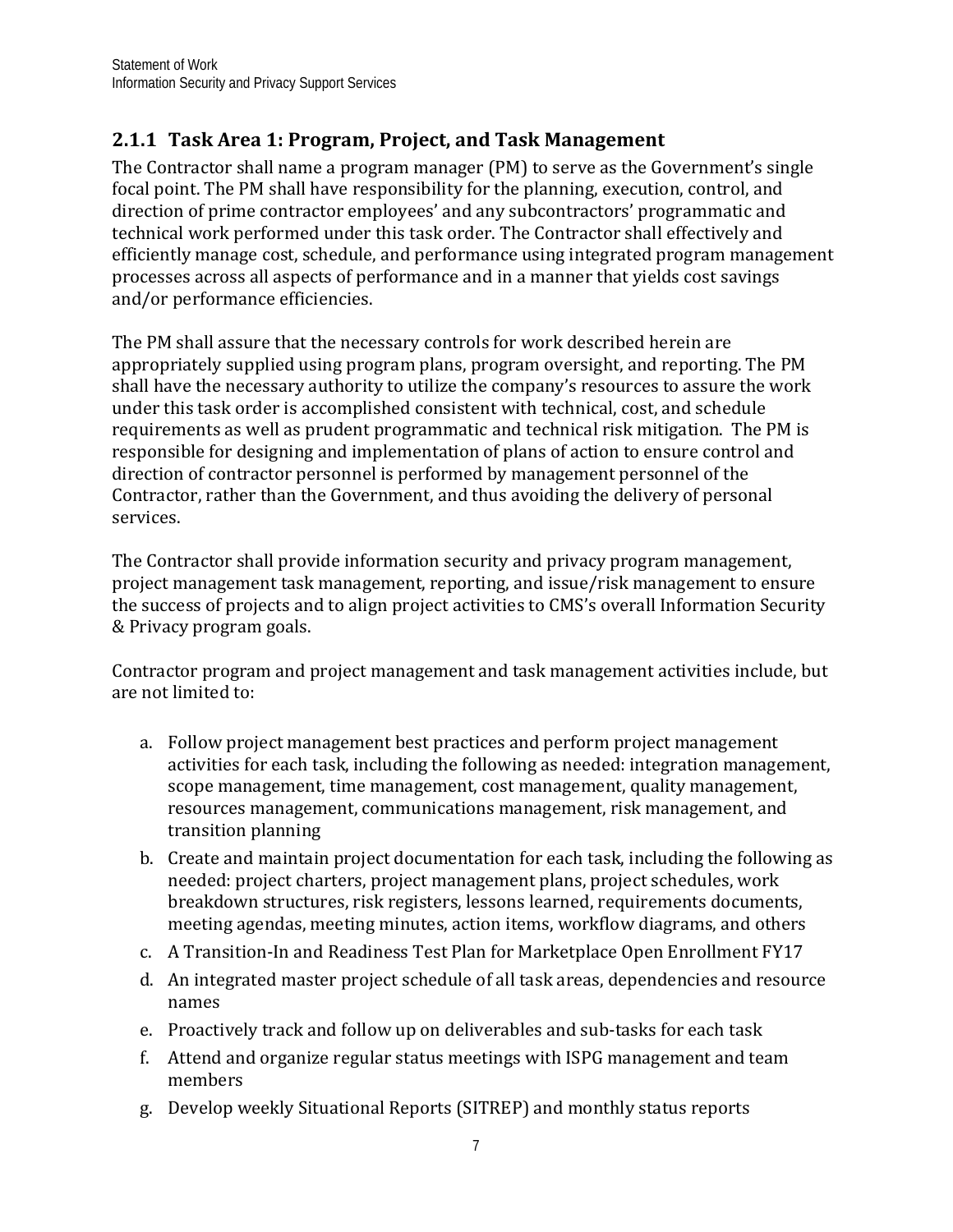### **Program Management:**

The Contractor's program practices shall stress continuous and open communication with CMS, CMS's partnering contractors, and other stakeholders. Coordination and communication between the Contractor and CMS shall be conducted on both a formal and informal basis. Formal and informal liaison and coordination activities at the program level shall have performance issues as their main focus. Day-to-day interaction is typically required. Communications shall be conducted by telephone, email, reports, memoranda, and face-to-face interactions as necessary to conduct business in an efficient and effective manner.

The PM, and where needed other appropriate contractor personnel, shall participate in routine and periodic status meetings with key government personnel, at times on short notice. The purpose of such meetings is to ensure CMS stakeholders are informed of program status and progress on activities. The meetings provide an opportunity to set priorities, identify opportunities or concerns, and coordinate resolution of identified problems.

Utilizing an industry standard framework and methodology, the Contractor shall perform all program management functions. These functions, include but are not limited to, technical, business, risk and issue management functions that are necessary to execute the total effort required by this task order. The Contractor shall provide all personnel and other resources, except as otherwise specified in this task order, necessary to accomplish these functions. The Contractor shall affect these management functions through an integrated management approach, including cost, schedule, and technical performance. Consistent and meaningful communication between the Contractor and CMS is paramount at all levels from management down to government staff.

## *Assumptions, Service Level Agreements (SLAs), and Operating Constraints:*

1. CMS expects that all program/project managers will have extensive project management experience of 7 or more years, managing projects of comparable scale and complexity to those described herein. PMP certification or equivalent is also required.

# <span id="page-10-0"></span>**2.1.2 Task Area 2: Information Security and Privacy Program Support**

## **2.1.2.1 Information Security and Privacy Program Management Support**

The Contractor shall provide information security and privacy program support to CMS employees and contractors on the application of information security and privacy specific to business and technical situations and settings.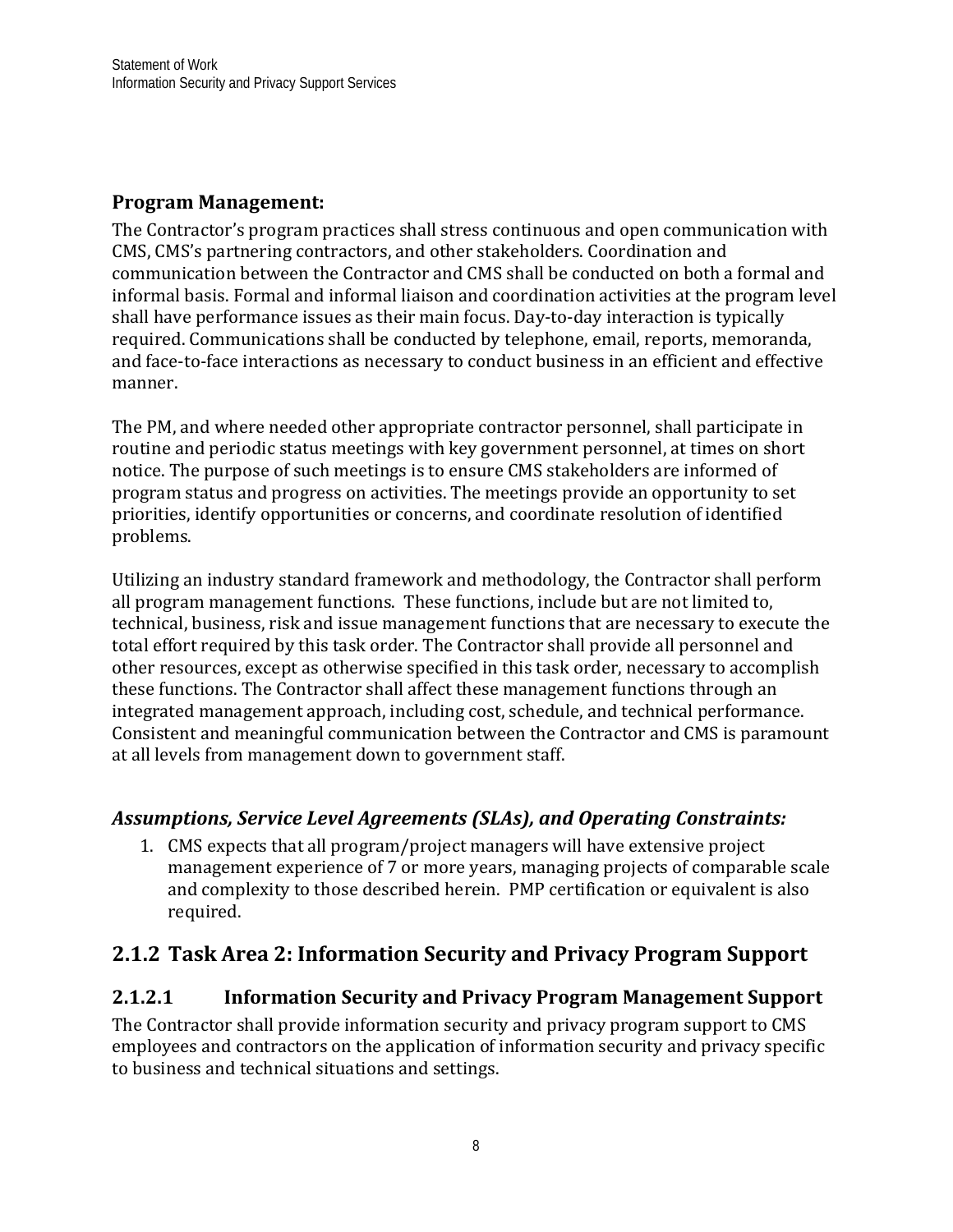The Contractor shall be required to provide information security and privacy program support services, including, but not limited to the following:

- a. Determine the impact of new technology or policy (e.g., CDM technologies, anomaly based tools, virtual environments, etc.) on the CMS information security and privacy program
- b. Where requested, conduct meetings, including preparing, documenting, and recording minutes
- c. Provide expert analysis and document preparation for various analytical efforts focused on processes and procedures
- d. Review various draft documents and provide timely feedback to CMS employees and contractors
- e. Develop and implement information security and privacy program strategic and tactical goals and objectives
- f. Develop and implement information security and privacy program outreach and communication plans
- g. Identify and develop a Performance Management program that includes performance measures, tracking metrics, and trend analysis
- h. Generate regular and ad hoc dashboards, reports, and metrics
- i. Recommend, develop, and maintain monthly, quarterly, and annual FISMA reporting documents in CMS's required format
- j. Attend FISMA Working Group Meetings
- k. Assist in researching FISMA Reporting Data Centers and Reporting Points of Contact
- l. Support and prepare letters for submission such as:
	- A. CISO Letter
	- B. Administrator Letter (Annual)
	- C. Cover Letter (Annual)
	- D. Red Folder signature Page
	- E. Reporting template
- m. Using a CMS provided enterprise Governance, Risk, and Compliance (eGRC) tool, maintain a CMS FISMA inventory and Plan of Action & Milestone (POA&M) report in CMS's required format
- n. Using a CMS provided eGRC tool, maintain a tracking system of all ISPG information security and privacy -related deliverables— regularly scheduled and ad hoc
- o. Maintain the RSA Archer Platform (O&M-ApplicationAdministration)
- p. Publish required information to the CDM dashboards
- q. Assist the ISPG with transforming the organization and governance structure to support CMS information security and privacy initiatives
- r. Assist the ISPG with transforming the processes for inquiries, Expedited Life Cycle (XLC) reviews and risk assessments
- s. Assist ISPG to ensure roles and processes of Federal Information Technology Acquisition Reform Act (FITARA) are properly adhered to
- t. Prepare responses to federal ad hoc reporting requirements
- u. Update project charters, and project management plans yearly as required.
- v. Update integrated master project schedule of all task areas, WBS, risk register, lessons learned.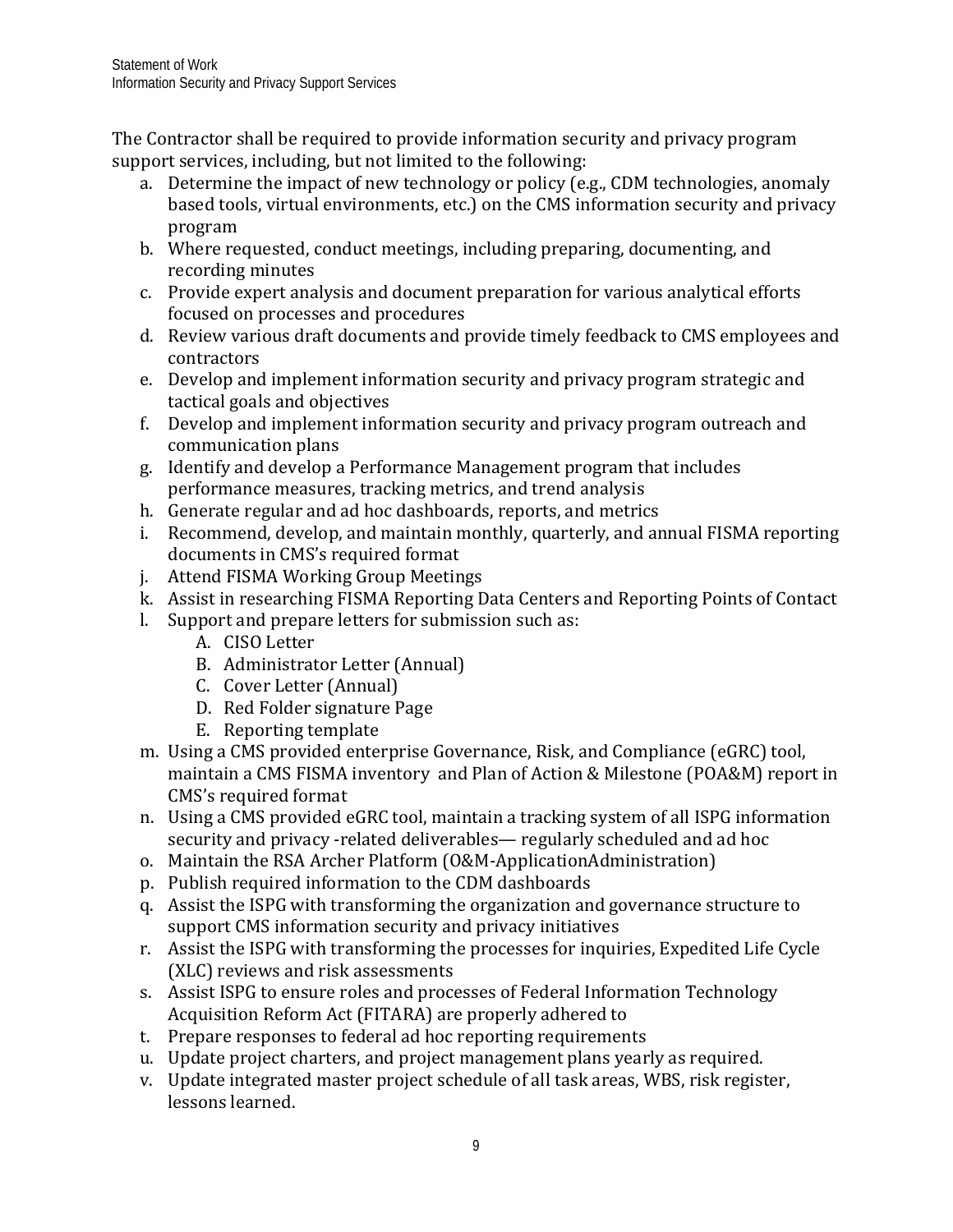- w. Prepare meeting agenda's, minutes, diagrams as required.
- x. Prepare FISMA Reporting documents quarterly and annually.
- y. Report on FISMA Inventory and provide POA&M reports monthly.

## **2.1.2.2 Information Security and Privacy Policy and Documentation Support**

The CMS Information Security website [\(http://www.cms.gov/InformationSecurity/\)](http://www.cms.gov/InformationSecurity/) provides agency employees and contractors a virtual library of applicable security and privacy policies, procedures, guidelines, tools, directives, and templates. Security requirements are dynamic and must be updated routinely.

The Contractor, with ISPG direction, shall proactively review, update, and maintain information security policy, guidance documents, directives, templates, and materials to ensure all documentation reflects and incorporates the most recent version of all CMS information security and privacy program documentation.

The Contractor, with ISPG direction, shall provide Information Security and Privacy requirements and guidance, including, but not limited to the following:

- a. Inventory existing Information Security and Privacy policies, handbooks, standards and procedures and recommend disposition (i.e. continued use as is , needs revision, or deactivate)
- b. Recommend, review and update existing, and/or develop new Information Security and Privacy policies, handbooks, standards, and procedures
	- i. Ensure documentation is current and relevant for CMS processes and programs
	- ii. Ensure alignment with of security and privacy policy with agency programs like system development lifecycle, enterprise architecture, and FITARA
- c. Routinely update, revise, and modify the CMS Acceptable Risk Safeguards (ARS)
	- i. These updates shall be based upon research, investigation, and analysis of changes in federal, departmental, and CMS-specific policy, regulations, and mandates
	- ii. Ensure documentation is current and relevant for CMS processes and programs
- d. Incorporate new CMS policies, procedures, and controls into the agencies eGRC tool (RSA Archer)
- e. Draft, review, and/or comment on Chief Information Officer (CIO) and CISO directives and other policies, procedures, and correspondence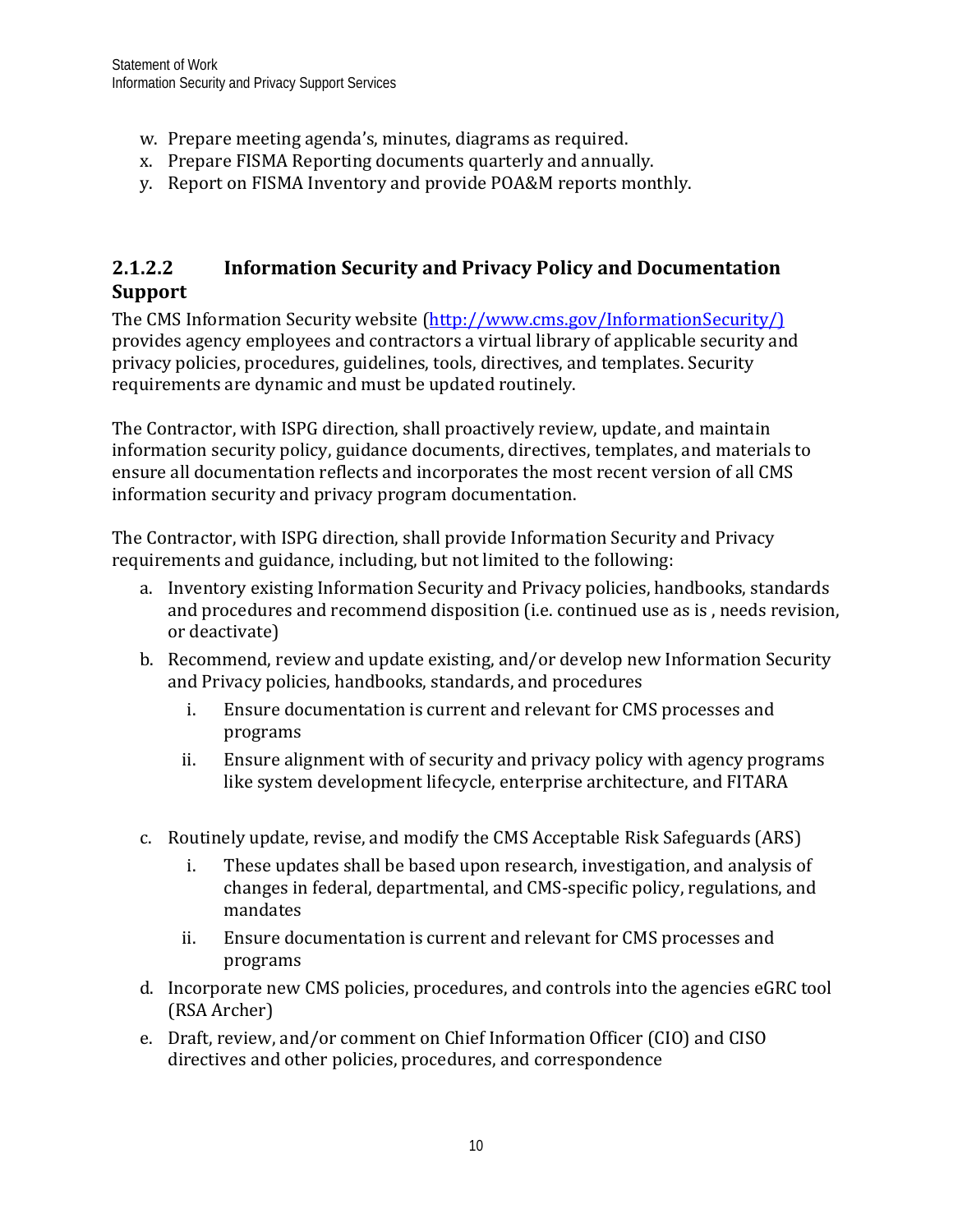- f. Provide documentation and comprehensive system security planning and lifecycle management
- g. Produce documentation, which includes security documentation, expedited lifecycle documentation, user manuals, training material, standard operating procedures (SOP), network diagrams, system-level security requirements, security specifications, and metrics for product/system testing evaluation and assessment.
- h. Perform inventory review and update plan with schedule monthly
- i. Routine updates to CFACTS, BPSSM, ARS and other noted ISPG documents as required
- j. Delivery of ATO packages review packages to CISO and CIO as required.

## *Assumptions, SLAs, and Operating Constraints:*

- 1. The Contractor shall receive approval from CMS before any documents are made public or sent through the approval process for posting on the CMS Information Security Library website.
- 2. The Contractor shall make sure any documents or updates to documents have gone through a quality control check for accuracy and appearance, including correction of spelling, grammar, and formatting errors, before submission to CMS.
- 3. The Contractor and ISPG shall agree on a timeframe for preparing, reviewing, and approving documents or updates to documents. This timeframe will be determined by the size, complexity, and breadth of the assignment.

## 2.1.2.3 **ISPG E-Mail Support Services**

The Contractor shall provide information support for CMS employees and contractors to obtain assistance with questions/problems concerning CMS information security and privacy standards, policies, procedures, Assessment and Authorization (A&A) artifacts, and any other security-related deliverables CMS requires of its contractors as documented and required on the CMS Information Security Library [http://www.cms.gov/InformationSecurity.](http://www.cms.gov/InformationSecurity)

Inquiries as received via the CISO mailbox at ciso@cms[.]hhs[.]gov, and Senior Official for Privacy mailbox at privacy@cms[.]hhs[.]gov, and PIA@cms[.]hhs[.]gov Support hours for the mailboxes are 9:00AM to 5:00PM Monday – Friday. For calendar year 2015 the CISO Mailbox received an average of 1,255 actionable emails per month; the privacy mailboxes received low volumes.

The Contractor shall provide an automatic response to the sender confirming receipt of the inquiry. Initial responses to inquiries shall be provided within a 24-hour period during business days. The Contractor shall prepare a monthly mailbox report that includes, at a minimum, metrics such as average monthly emails, and major categories of inquiries. The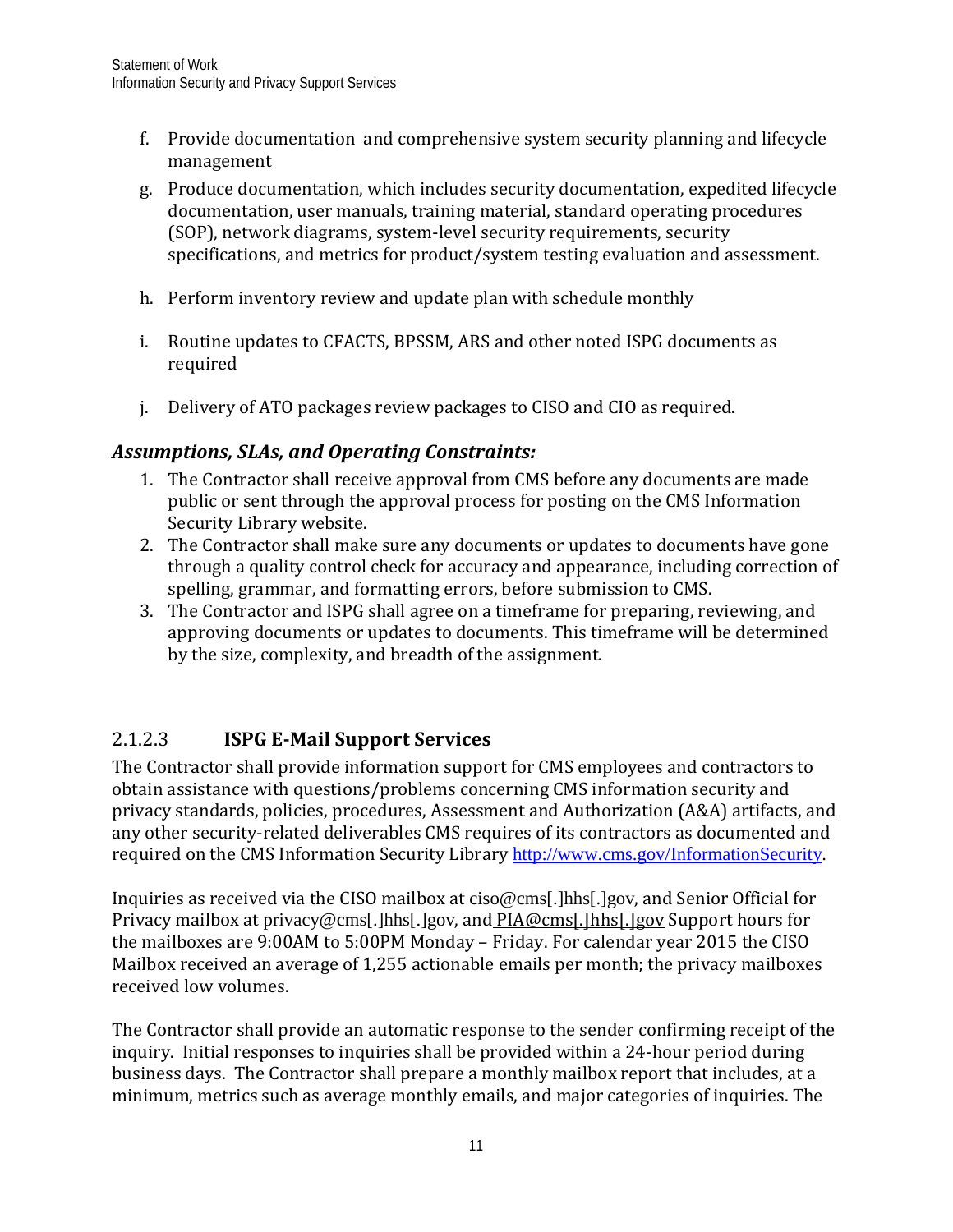Contractor shall not include emails in the monthly report that did not require a response. For example, the CISO mailbox is regularly copied on correspondence that is then archived without requiring any action from the support team.

The Contractor shall provide CISO communications support services, including, but not limited to the following:

- a. Identify the processes for inquiries and make recommendations for process improvements
- b. Respond to inquiries
- c. Direct inquiries to the proper ISPG resource when necessary
- d. Track and document responses to resolution
- e. Manage and measure the effectiveness of the support function
- f. Maintain a repository of frequently asked questions (FAQ) and ISPG subject matter experts (SMEs)
- g. Provide explanation of the applicability of information security requirements to CMS employees and contractors
- h. Provide technical assistance to CMS employees and contractors on usage and functionality questions related to the eGRC application
- i. Provide technical assistance to CMS employees and contractors on application of the information security requirements to specific business and technical situations and settings
- j. Provide subject matter advice to CMS employees and contractors on security and privacy artifact development and methodology questions as documented and required on the CMS Information Security and Privacy Library
- k. Create and send e-mail broadcast messages as required
- l. Update FAQ document monthly

## *Assumptions, SLAs, and Operating Constraints:*

- 1. Provide final response to requestor in 5 business days, unless approved by ISPG employee.
- 2. Messages shall be professional in nature, and generally free of spelling and formatting errors.
- 3. Strong written and verbal communication skills are required for this task.

# <span id="page-14-0"></span>**2.1.3 Task Area 3: Information Security and Privacy Subject Matter Expertise Technical Advisory Services**

## **2.1.3.1 Assessment and Authorization (A&A) Subject Matter Expert Support**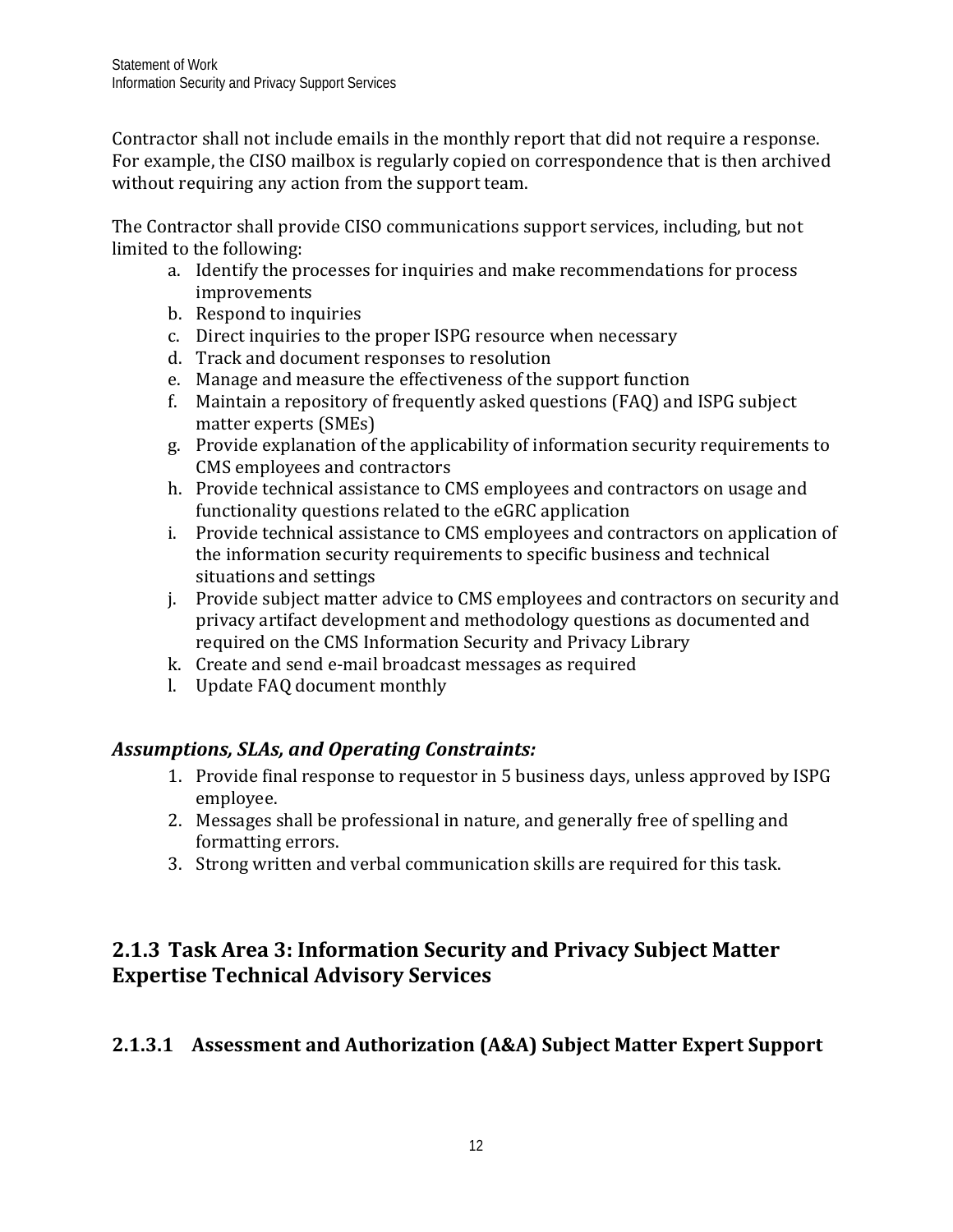- a. The Contractor shall provide overall subject matter expertise to the Information Security Assessment and Authorization (A&A) program program that currently comprises over 200 FISMA systems of varying size and complexity. Provide specific guidance and technical expertise in the form of standards, policies, procedures, and oversight for the CMS A&A program
- b. Review and provide advice based on analysis for Privacy Impact Assessments (PIA)
- c. Review and provide advice based on analysis for Third Party Website and Applications (TPWA)
- d. Review and analyze all system artifacts for accuracy, completeness, in support of an authorization to operate (ATO) requests
- e. Create or Review ATO packages prior to submission to CISO and CIO approval
- f. Ensure all assessment and audit reports are uploaded properly to the CMS FISMA Controls Tracking System (CFACTS)
- g. Conduct audits of closed Plan of Actions and Milestones (POA&M) for completeness and compliance
- h. Develop and support the ongoing authorization (OA) process that includes continuous monitoring
- i. Provide document development support for CISO sponsored events and responses to questions and concerns
- j. Draft document review and feedback on application of security and privacy requirements (eg. TRB, review of SSPs, RA's, contingency plan, POA&M reports).

## *Assumptions, SLAs, and Operating Constraints:*

A&A SME shall have 5 years or more experience actively working with the NIST 800 Series, and hold at least one professional security certification related to subject. Individual also must have experience working with the Privacy Act, and possess a working knowledge of HIPAA, and associated artifacts required by privacy officers.

## <span id="page-15-0"></span>**2.1.3.2 Ad Hoc Security and Privacy Engineering Subject Matter Expert Services**

CMS will require expertise in specific security or security-related engineering topics and privacy engineering, as necessary.

The Contractor Security Engineering SME expertise may include, but is not limited to, the following types of ad hoc activities, which could occur several times a month:

- a. Prepare situational awareness briefings regarding information security policy and contractor and developer trends for CMS and HHS senior management
- b. Develop alternatives of system designs and/or architectures which consider tradeoffs between security requirements, functional/operational requirements and cost.
- c. Determine the impact of new or changing applicable federal policy changes
- d. Determine the impact of new or revised legislation and regulations (OMB, HIPAA, FISCAM, etc.)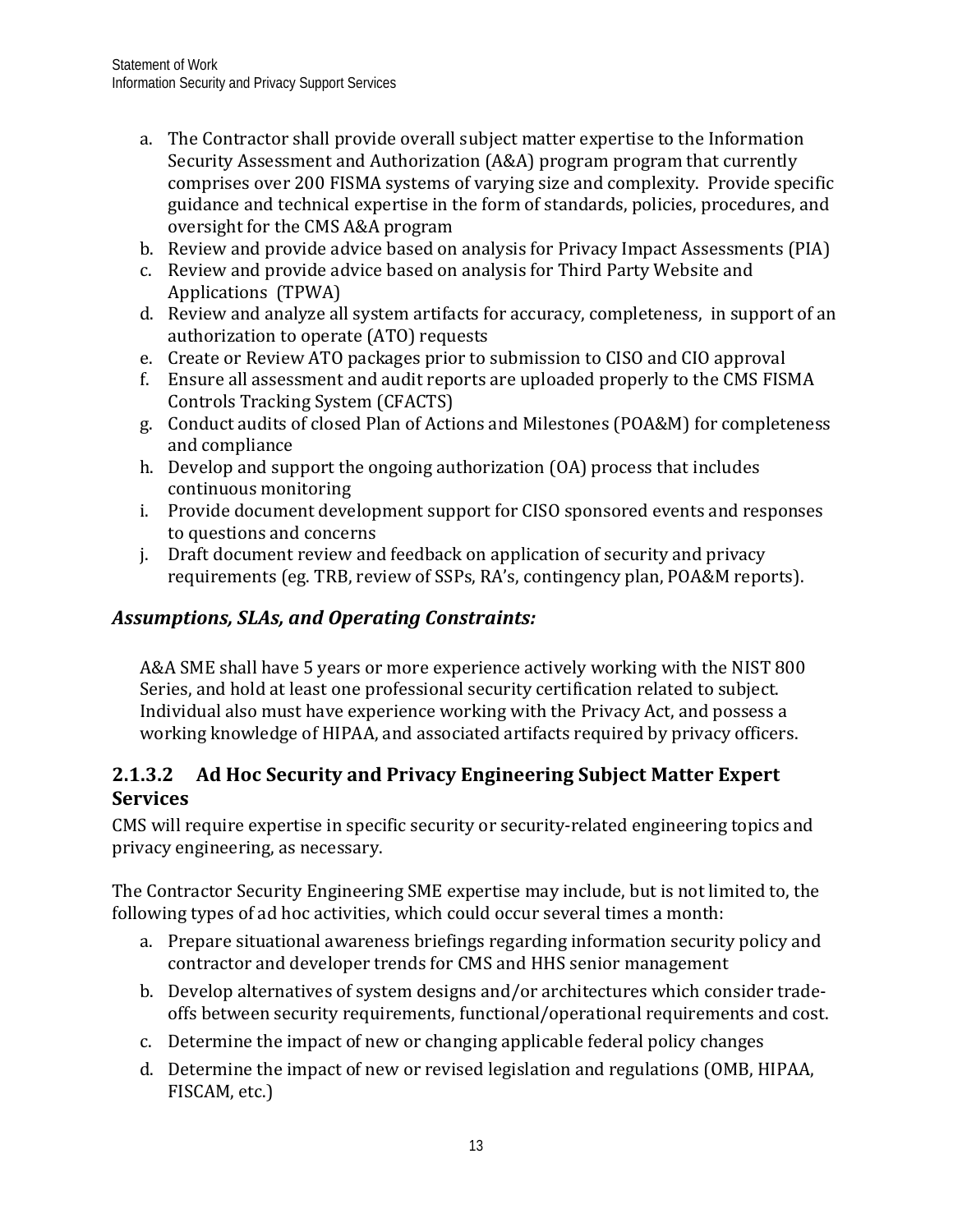- e. Provide security engineering subject matter expertise in coordination with Enterprise Architecture and Technical Review Board to conduct technical review board program planning reviews related to future enterprise architecture updates and proposed information security mechanisms
	- i. Support will be technology-related architecture guidance delivered in the form of PowerPoint briefings, email, or white papers addressing information security architecture vulnerabilities, risks, mitigation response, and emerging opportunities.
- f. Conduct research and present analyses to evaluate and/or determine emerging industry technology trends, government agency best practices, and security issues:
	- i. Contractor deliverables shall be in the form of white papers or development of PowerPoint briefing documentation as appropriate to the scope of the research, required analysis, and CMS method of dissemination and distribution.
	- ii. The Contractor may be required to provide strategic thought leadership and verbal briefings related to security engineering risk identification and mitigation and emerging industry issues and best practices.
	- iii. The Contractor shall be required to deliver written guidance or assessments in the form of short briefings, written documents, or presentations.

The Contractor Privacy Engineering SME expertise may include, but is not limited to, the following types of ad hoc activities, which could occur several times a month:

- a. The Privacy Engineer is responsible for ensuring that privacy is an integral part of the very beginning phases of system design to support the mitigation of privacy risk from the processing of personally identifiable information (PII) within systems.
- b. Privacy engineering objectives are designed to enable system designers and engineers to build or select technologies that are capable of implementing CMS's privacy goals and supporting the management of privacy risk. The Privacy Engineer should ensure all CMS systems exhibit privacy engineering objectives to be considered a system that could enable privacy protections while achieving its functional purpose.
- c. The Privacy Engineer should understand technology and be able to integrate perspectives that span design, development, cyber security, business, and legal considerations. Functions can include:
	- i. Participating in the development of privacy relevant policy and controls to ensure technical privacy is built into system engineering guidance
	- ii. Integrating privacy into the CMS XLC by providing guidance on addressing privacy in systems documentation and other system development artifacts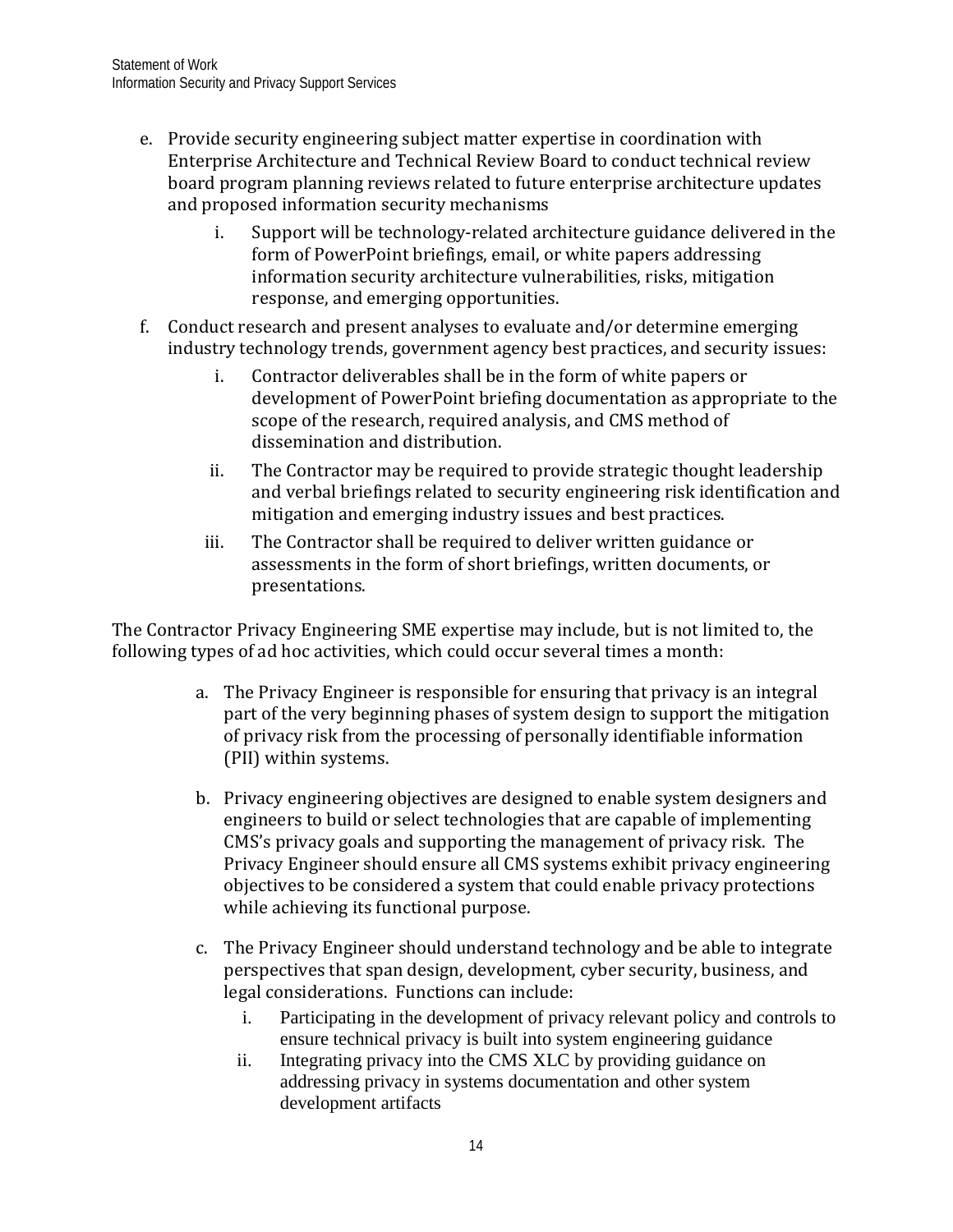- iii. Assisting business owners and system engineers with selecting and implementing controls that protect privacy
- *iv.* Participating in XLC gate reviews to ensure designers and developers are appropriately designing, developing, and deploying privacy protections into their systems.

## *Assumptions, SLAs, and Operating Constraints:*

- 1. The Contractor shall receive approval from CMS before any documents are made public or sent through the approval process for posting on the CMS Information Security Library website.
- 2. The Contractor shall ensure that any documents or updates to documents undergo a quality control check for spelling, grammar, and formatting errors before submission to CMS.
- 3. ISPG shall determine a reasonable timeframe for preparing, reviewing, and approving documents or updates to documents. This timeframe will be determined by the size, complexity, and breadth of the assignment.

# <span id="page-17-0"></span>**2.1.4 Task Area 4: Information Security and Privacy Awareness Training**

CMS requires subject matter expert support for the development, delivery and maintenance of a comprehensive information security and privacy awareness and training program. This program will include, but is not limited to, providing support in the following areas:

- a. Assess and provide recommendations of the existing training program and materials
- b. Develop, deliver and maintain outreach and marketing strategy for security and privacy
- c. Engage with the ISSO community to communicate changes to ISPG programs
- d. Enhance, document, administer, and deliver a comprehensive program to measure and improve the information security and privacy awareness and vigilance of CMS system users, including those with significant security responsibilities
- e. Develop and implement reporting and tracking processes for information security and privacy awareness and role-based information security training
- f. Provide information security and privacy training (classroom, web-based, and other methods) across the gamut of information security and privacy areas, including CMS security and privacy specific topics and recent industry trends
- g. Provide support to the development, implementation, and tracking of role-based information security and privacy training
- Troubleshoot and provide solutions to issues with information security and privacy training software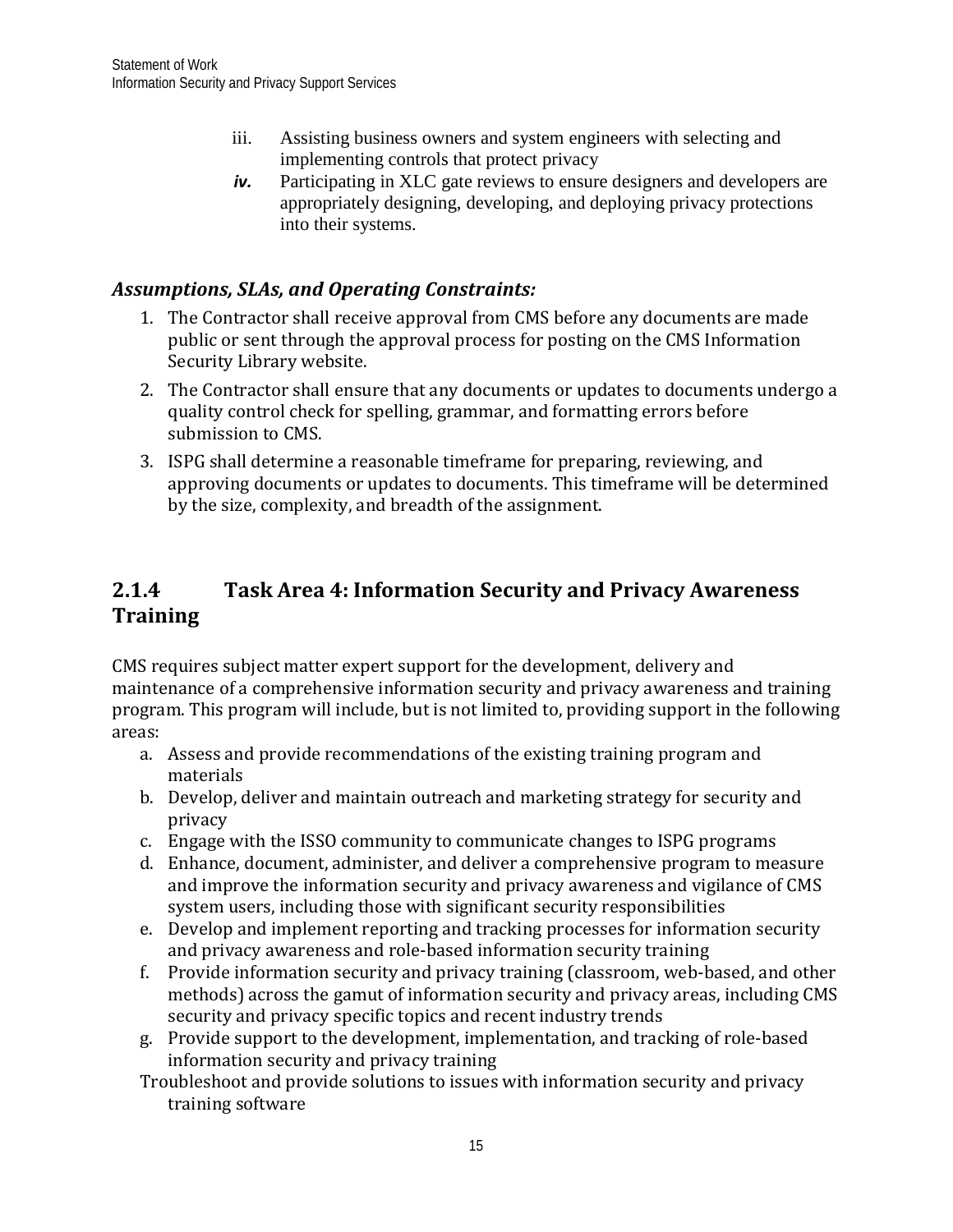h. Provide support to the coordination of training seminars, training meetings, conferences, etc.

Material developed for training may be in the form of, but are not limited to, audio, visual, computer-based, Web-based, or written media as directed by CMS. The Contractor may be required to provide instructors to present any of the material developed in the form of (but not limited to) classroom instruction, small group discussions, briefings, etc., as directed by CMS. The ability to allow courses to be captured electronically for use by personnel who cannot attend the training in person should be available. In addition, the Contractor shall develop and provide courses in other formats, including (but not limited to) webinars, avatar, PowerPoint presentations, etc. CMS will determine the distribution of the type of training to be provided with input from the Contractor.

The Contractor shall develop the following material for each class:

- a. For classroom training:
	- i. Student handout that contains a copy of the course briefing and/or other supporting material
	- ii. A copy of the course briefing and/or other supporting material archived to CMS SharePoint training folder
- b. For all courses:
	- i. Course evaluation to be completed by each individual attending the class.
	- ii. Certificate of Attendance to be awarded to each individual completing the class.
	- iii. Proficiency examination that will be administered by the Contractor at the conclusion of each class, if warranted by the content.
	- iv. Certificate of Accomplishment for individuals successfully completing the examination. If appropriate, this certificate may be in the form of a Committee for National Security Systems (CNSS) or other Governmentrecognized certification.
	- v. Electronic copy (e.g., Acrobat file) of the scanned image of the completed course evaluations
	- vi. Attendance file for upload to CMS Computer Based Training System (CBT) to record attendance.
	- vii. Trainings are made Section 508 compliant.

In addition to training, the Contractor shall develop and execute an outreach and marketing campaign in order for integration of ISPG services by CMS programs. The Contractor shall develop a strategy. Once the government approves the strategy, the Contractor shall execute the strategy. Additionally, the Contractor shall develop all materials to include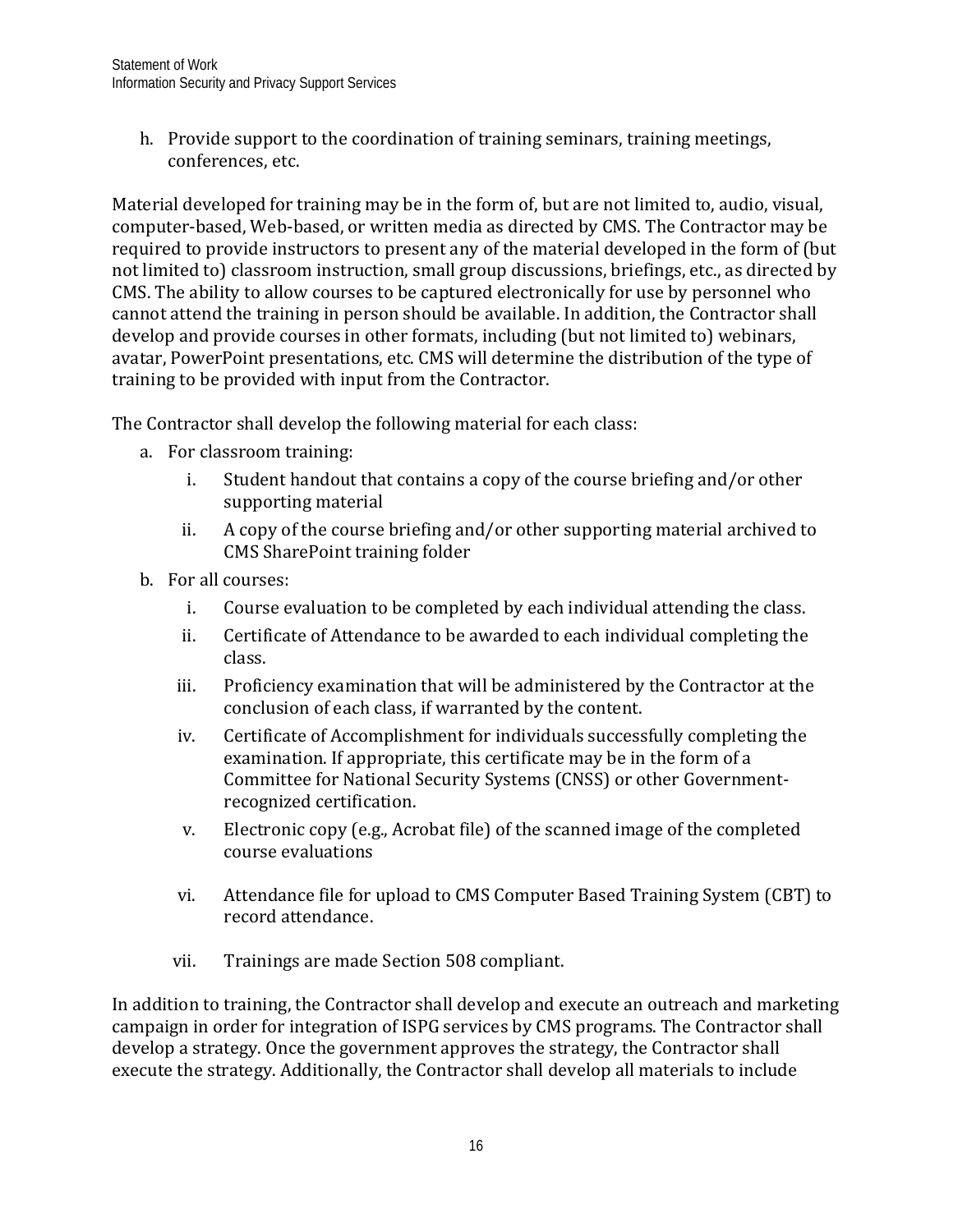brochures and slick sheets. The Contractor shall also conduct outreach activities such as brown bags and displays.

## *Assumptions, SLAs, and Operating Constraints:*

- 1. All system software must be developed using CMS standard application development tools, including Visual Studio, SQL Server, and Adobe development tools.
- 2. Classroom training and outreach will be conducted at the CMS Single Site, in Baltimore, MD. Attendees could be remote and the Contractor may need to work across US timezones.
- 3. All meetings shall take place at the CMS Single Site, in Baltimore MD.
- 4. The Government shall provide the room/space for all meetings.
- 5. Training shall be all-encompassing (including the cost of all course material and assembly).
- 6. The Contractor shall make sure any documents or updates to documents have gone through a quality control check for spelling, grammar, and formatting errors before submission to CMS.
- 7. On average during calendar year 2015 the Contractor conducted 2 3 in person classes per month and 2 remote classes per month. Examples include: Cybersecurity Essentials, Risk Management, Contingency Planning and Assessment & Authorization.
- 8. The Contractor shall conduct brown bag seminars on various ISPG topics on a monthly basis
- 9. Training team must maintain an average feedback rating at or above 8.5 out of 10 on Course Evaluation forms.
- 10. Trainer must have at least 5-years' experience developing and providing training.

# <span id="page-19-0"></span>2.1.5 **Task Area 5: Audit Management**

CMS requires subject matter expertise and audit management support for involvement in the development and maintenance of an Audit and Risk Management program.

The ISPG facilitates audits for various reason to include requests from The Government Accountability Office, Statement on Standards for Attestation Engagements (SSAE), CMS Section 912 audit, FISMA compliance, Office of Management and Budget Circular A-123 Management's Responsibility for Internal Controls, and Audits, Chief Financial Officer (CFO) audits, Internal Revenue Service (IRS) audits, and Office of Inspector General (OIG) audits.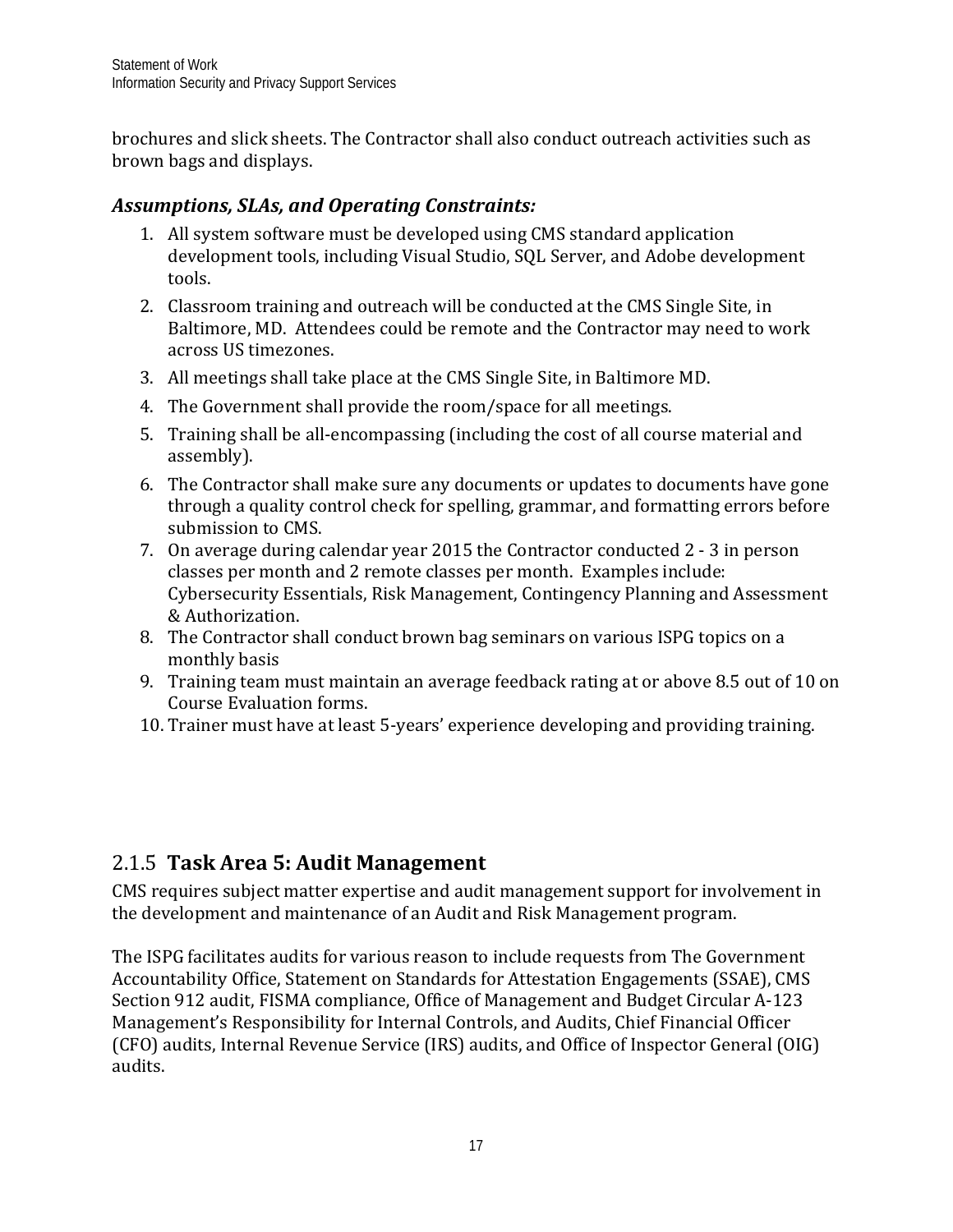Th e Contractor will provide support to include, but is not limited to, providing support in the following areas:

- a. Maintain an audit request and response database that is accessible by multiple stakeholders
- b. Support the Audit Liaison in research, gathering information, and submitting audit artifacts
- c. Support the Audit Liaison in research and writing audit responses
- d. Maintain a findings list and follow the findings through remediation and closure
- e. Manage each audit engagement in collaboration with all stakeholders
- f. Assist with creating finding spreadsheets based upon audit reports, for upload to CFACTS
- g. Assist with managing and maintaining visibility of plans of action and milestones (POA&M) to achieve acceptable levels of risk
- h. Maintenance of metrics to show progress of audit.
- i. Report on audit and risk as required,
- j. Meet due dates and deadlines for audit work and responsibilities.

## *Assumptions, SLAs, and Operating Constraints:*

- 1. The Contractor and ISPG shall agree on a timeframe for preparing, reviewing, and approving documents or updates to documents. This timeframe will be determined by the size, complexity, and breadth of the assignment.
- 2. The Contractor should receive government approval prior to contacting any stakeholders external to ISPG for data collection or other information.
- <span id="page-20-0"></span>3. The Contractor must provide draft documents as agreed upon by the PM and COR; the final report is due 5 days after receiving government input on a draft report.

# **2.1.6 Task Area 6: CMS Cybersecurity Integration Center**

The CMS Cybersecurity Integration Center (CCIC) is comprised of 6 functional areas and is responsible for maintaining comprehensive situational awareness, visibility, and response readiness across the CMS enterprise. The six functional areas are as follows: Security Engineering, Continuous Diagnostics and Mitigation, Forensics and Malware Analysis, Cyber Threat Intelligence, Penetration Testing, and Incident Management. The CCIC works closely with the CMS and Marketplace Security Operations Centers to perform the function of operational security for the Agency. The Contractor will be required to provide staffing towards the CCIC. The CCIC is currently in Woodlawn Maryland, just a few miles from CMS Central Office.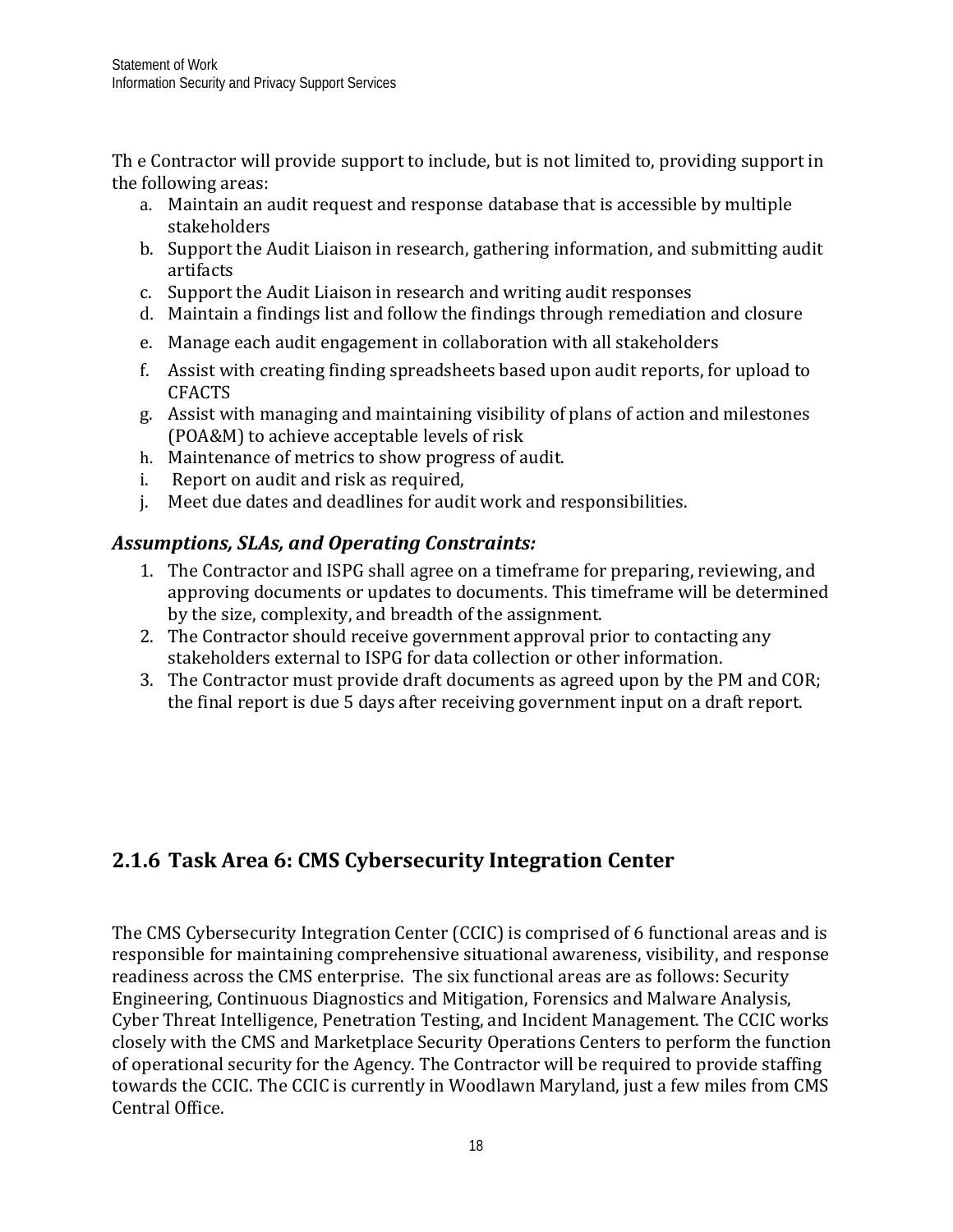The CMS Cybersecurity Integration Center collaborates with approximately 33 different external contractors/partners at approximately 50 distributed data center sites that support over 200 FISMA-reportable systems. Each of our external contractors/partners manages a local SOC with an incident response team (IRT). The CMS Cybersecurity Integration Center synthesizes data from each of these 33 contractors/partners for oversight monitoring by the CMS SOC. CMS requires on-site support for the Cybersecurity Integration Center and the CMS SOC to integrate and monitor the systems and technologies, including the activities that relate to managing the security operations and incident response coordination with these external partners.

The Contractor shall provide, but is not limited to providing, the following services:

# **2.1.6.1 Penetration Testing**

- a) The CCIC Penetration Testing Team coordinates and conducts all Agency penetration testing on systems operated by and on behalf of CMS. Using a documented test plan and methodology identified in the CCIC Penetration Testing CONOPS, the team utilizes a variety of CMS approved tools to conduct vulnerability assessments and penetration tests for all CMS FISMA systems [approximately 300 unique tests per year are conducted including development of the test plan, testing, and providing test results]; volume of tests are expected to grow by 25% year over year.
- b) PenTesting team will develop and follow a testing schedule that includes flexibility to conduct ad hoc tests upon request
- c) The team shall be required to brief or explain to ISPG staff, CMS Leadership, and other stakeholders the results of penetration testing activities.
- d) Simulate internal lateral movement activities observed in successful attacks from known adversaries
- e) Identify security deficiencies and determine the efficacy of security controls design and implementation;
- f) Provide advisement on countermeasures to mitigate threats;
- g) Provide a basis for evaluating the effectiveness of proposed or implemented security measures;
- h) Provide vulnerability to exploit mapping;
- i) Perform FISMA System post-implementation security posture determination;
- j) Provide penetration testing services in support of the CMS Continuous Diagnostic and Mitigation process;
- k) Integrate penetration testing activities with other testing efforts, including but not limited to, vulnerability assessments, threat modeling, event detection evaluation, continuous monitoring tool verification, incident response, and incident reporting compliance;
- l) Threat modeling utilizing intelligence from CCIC Cyberthreat Intelligence team.Develop Enterprise Penetration Testing Plan and Schedule.
- m) Develop, maintain and update Penetration Testing Concept of Operations and Standard Operating procedures.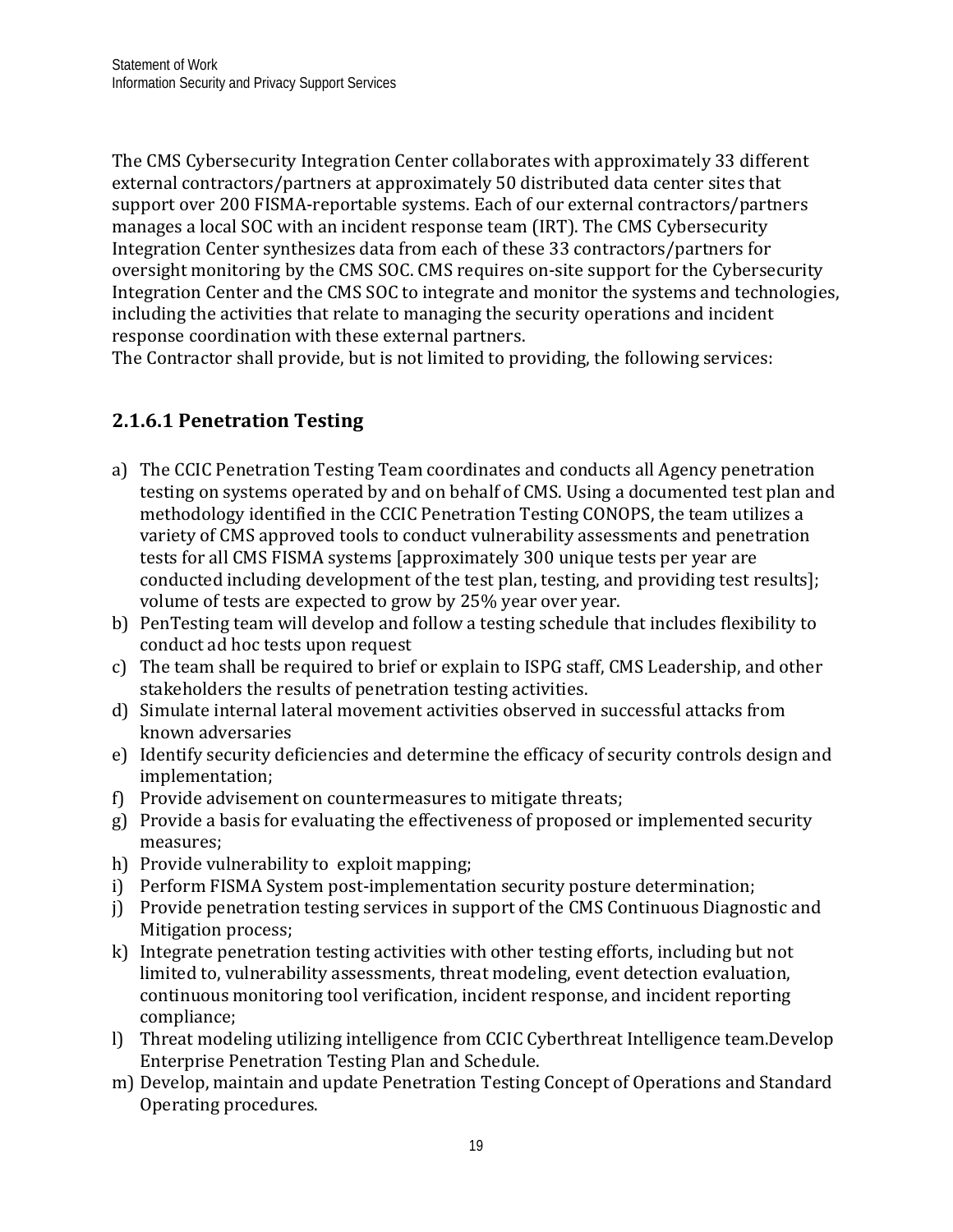- n) Draft CMS Rules of Engagement and Test Specific, Penetration Documents for engagements.
- o) Prepare Test Plan, Draft Report and Final Report
- p) Maintain overall tracker of Penetration Testing activities.
- q)

# **2.1.6.2 Forensics, Malware Analysis and Advanced Hunting**

- a) The CMS CCIC Forensics and Malware Analysis Team provides network and media digital forensics, advanced threat hunting, malware analysis capabilities.
- b) Utilizing industry standard techniques, tools and procedures, perform network and media digital forensics, incident response, malware analysis, advanced threat hunting across CMS infrastructure;
- c) Execute proactive defense of all CMS FISMA systems through Indicators of Compromise (IOC) sweeps / host interrogation and persistent threat hunting;
- d) Provide status updates for Incident Response, Digital Forensics, and Malware Analysis according to the battle rhythm established by CCIC IMT for a particular incident.
- e) Prepare Enterprise Forensics, Malware Analysis and Advanced Hunting Plan
- f) Provide Monthly Technical Status Report
- g) Prepare Malware Analysis SOP, Forensic Analysis SOP, Advanced Hunting SOP
- h) Maintain Daily Activities Tracker and CCIC FMTA
- i) Develop, maintain and update FMAT Concept of Operations and SOP

# **2.1.6.3 Security Engineering**

- a) The CCIC Security Engineering team engineers, implements, optimizes, and administers innovative security solutions that reduce Agency risk by providing increased visibility and response readiness across the enterprise;
- b) Ensure security System Architecture and Engineering is built into the solution/design as part of the SDLC and solutions implementation;
- c) Support CMS and Marketplace SOC Operations and the tools that are used by the various subordinate SOCs;
- d) Provide oversight and leadership into the use of current and future security tools used to additionally secure CMS and its datacenters as a whole;
- e) Bridge security gaps and enhance Tool interoperability through development and implementation of open source toolkit;
- f) Research, Develop, Administer and actively tune Security Implementation for the CMS enterprise that provides Visibility, Situational Awareness, Active Defense, and Response Readiness.
- g) Develop Enterprise Security Engineering Plan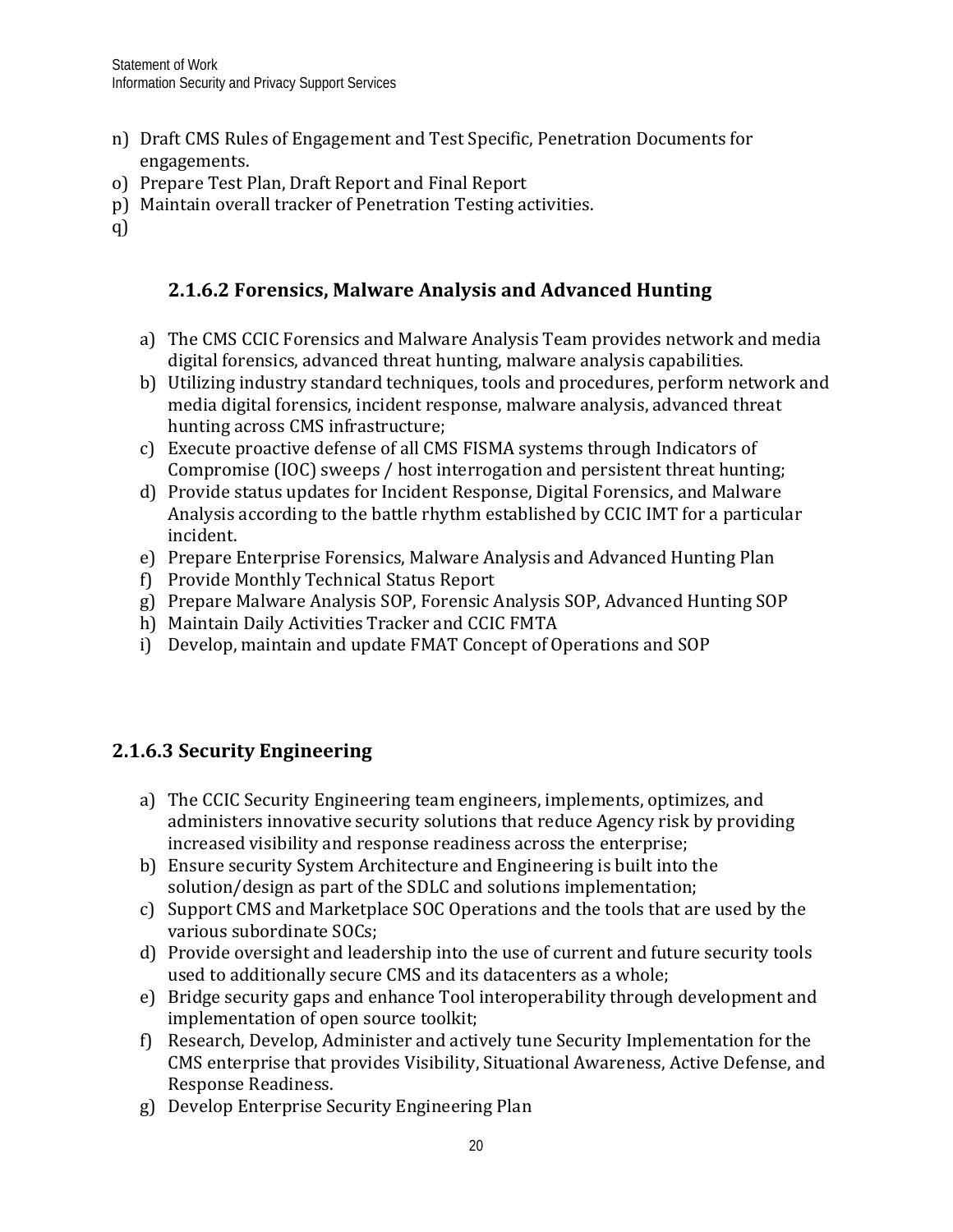- h) Develop and Maintain an Enterprise Security Architecture
- i) Develop Architectural Drawings for OSSM Network
- j)

# **2.1.6.3.1 Continuous Diagnostics and Mitigation**

- k) The CCIC Continuous Diagnostic and Mitigation program's primary function is to reduce the risk associated with CMS FISMA systems while lowering the cost of cybersecurity by proactively scanning the CMS enterprise for potential weaknesses, such as: vulnerabilities in unpatched systems, misconfigurations, unaccounted for network aware systems, and the presence of unauthorized software.
- l) Provides visibility and improved response readiness across all CMS FISMA systems.
- m) Alerting data center technical POC's to potential risks presented by vulnerabilities or unaccounted for systems.
- n) Provide mitigation steps for identified vulnerabilities where possible.
- o) Continually expand and improve the CDM program to ensure that the Agency maintains an optimal security posture.
- p) Prepare CDM Test Plan, Program Reports, Concept of Operations, Standard Operating Procedures
- q) Maintain overall tracker of CDM Activities
- r) Provide Weekly Project and Activity Status Reports

#### **2.1.6.4 Incident Management**

- a) The CCIC Incident Management Team provides a variety of critical functions related to situational awareness, incident and vulnerability management, coordination, collaboration, and security oversight for CMS information systems. The IMT is also responsible for setting the Incident Battle rhythm for incident and compromise response activities. The team ensures that each of the individual IR teams and associated stakeholders are provided with timely relevant information to allow for the most effective response activities possible. The IMT ensures that the IR lifecycle as identified in RMH 7.1 and 7.2 is adhered to.
- b) The IMT serves as the central coordinating and communications component for security efforts coordination, incident and vulnerability management, for the teams supporting CMS FISMA systems;
- c) Provides CMS leadership and appropriate stakeholders with comprehensive situational awareness regarding the status of all security related incidents and activities relating to CMS FISMA systems;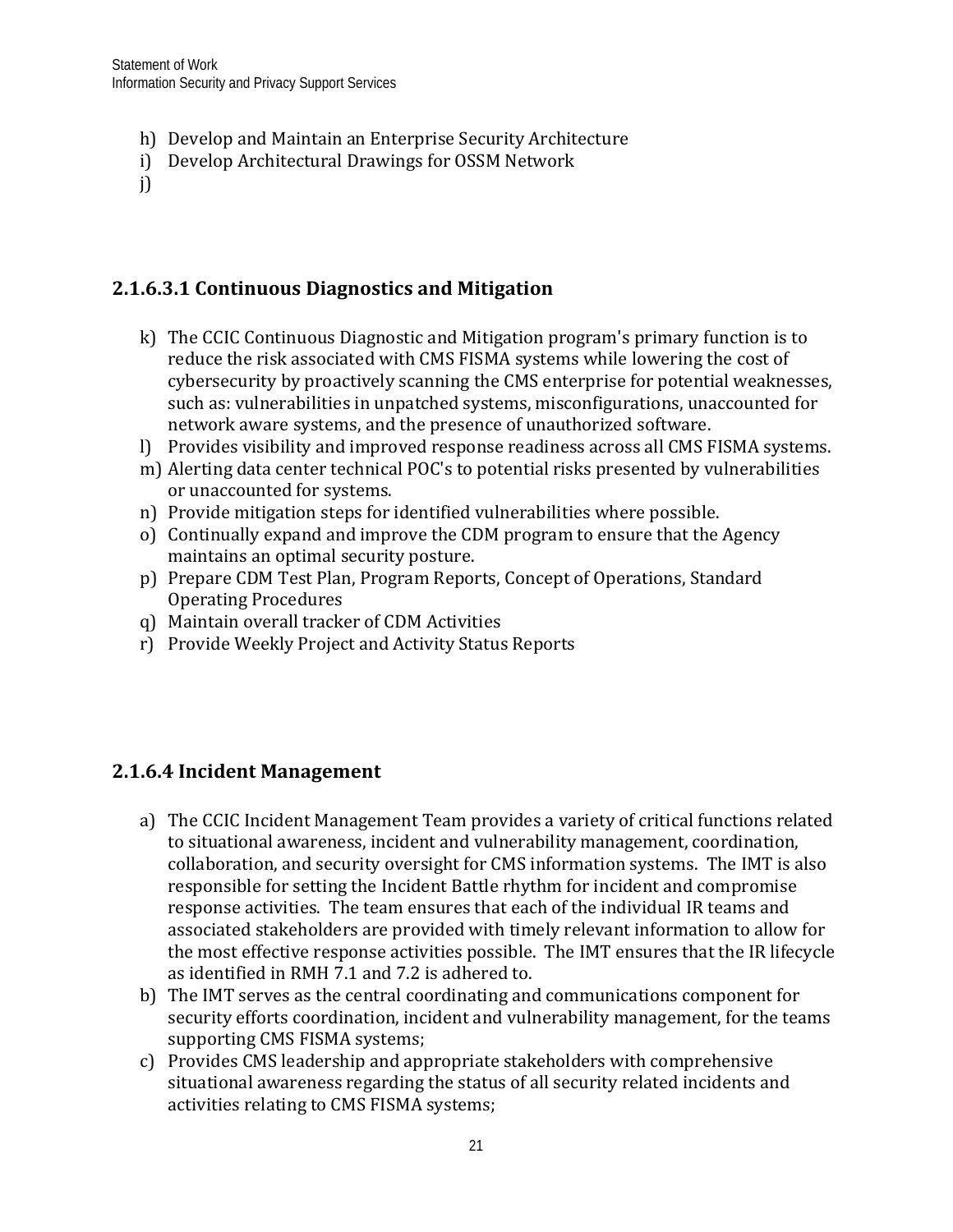- d) Conducts data calls out to federal and contractor staff who own or operate CMS FISMA systems;
- e) Provide centralized oversight for all CMS security teams.
- f) Provide Privacy expertise to assist ISPG with research and responding to privacy incidents, regardless of how the incident is reported (to include events reported by external partner(s)). An individual with analytical skills, privacy knowledge, and knowledge of healthcare is needed.
- g) Incident Response and Management reporting per incident
- h) Incident Response Reporting using CMS Template
- i) Timeline Report using CMS Template
- j) Lessons Learned document
- k) Incident Response Exercise documentation
- l) Meeting minutes as appropriate
- m) Threat information briefs
- n) Update CCIC IMT SOP and Concept of Operations
- o) CCIC IMT Tracker
- p) Weekly Project
- q) Incident Response Management Reporting Contribution

## **2.1.6.5 Cyberthreat Intelligence and Information Sharing**

- a) The Threat Management Program ensures an optimal Agency security posture by identifying ongoing, immediate, and emerging threats to the organization, including threat actors, attack vectors, and breach scenarios. Proactive threat management informs stakeholders, improves situational awareness, highlights high-risk configuration vulnerabilities, facilitates rapid response, supplies relevant security material, and helps quantify organizational security risk.
- b) Provides an architecture and methodology for the collection and sharing of threat intelligence to CMS Leadership, ISPG staff, CCIC functional areas, CMS SOC, Marketplace SOC, and other stakeholders as appropriate to ensure maximum situational awareness.
- c) Develop, maintain and optimize an automated integration system to receive, leverage and disseminate cyber threat intelligence identified from multiple classified and open sources for the purpose of detecting, tracking, preventing, and responding to threats and threat actors.
	- d. Cyberthreat Intel Sharing Enterprise Plan Quarterly Review
	- e. Weekly Cyberthreat Intel Brief
	- f. Weekly Technical Status Report
	- g. Incident Response Threat Package per incident
	- h. Develop and Maintain Cyberthreat SOP and Concept of Operations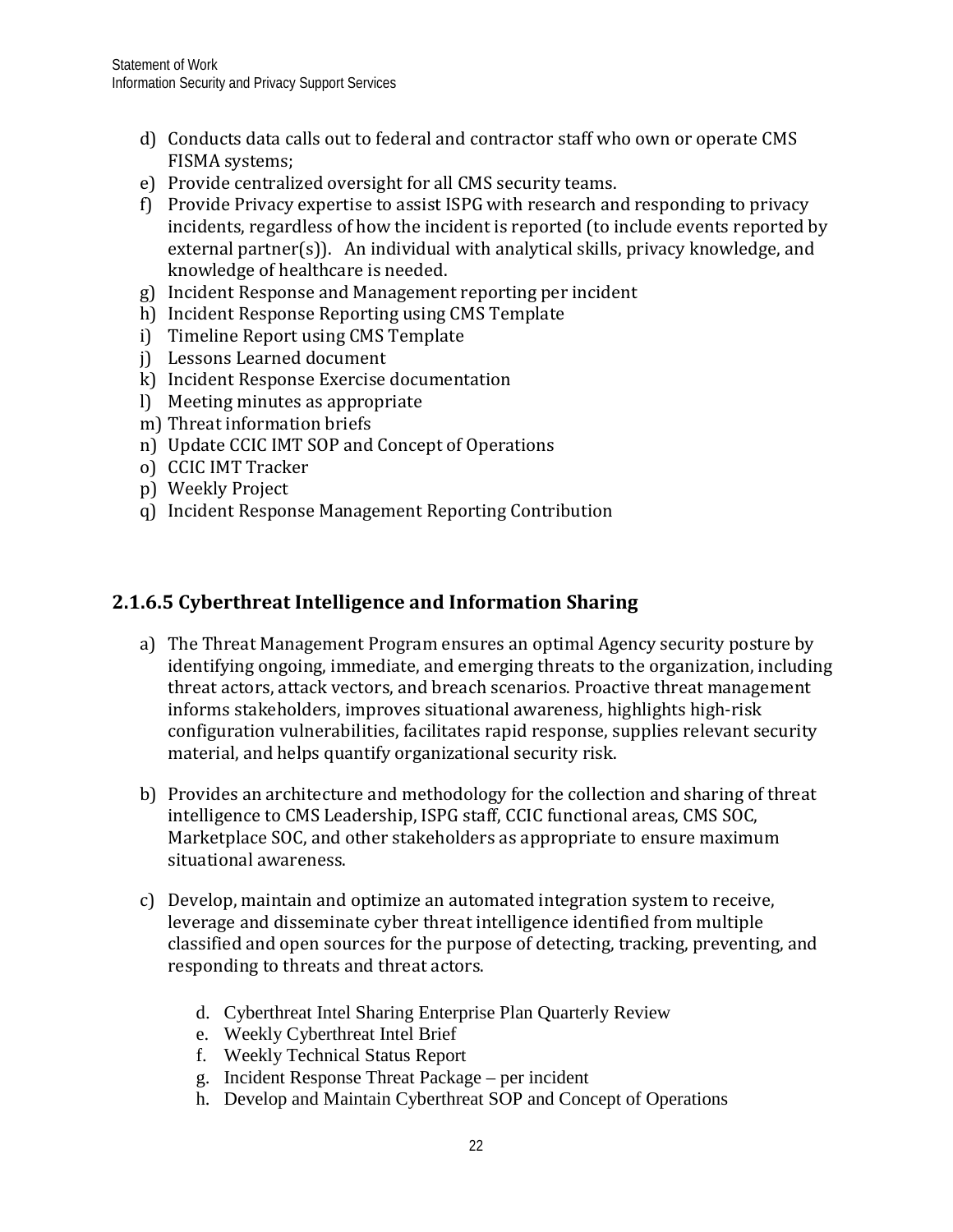- i. Provide Ad hoc Status Report for ongoing investigations
- j. Cyberthreat Intel Tracker
- k. Weekly Project and Activity Status Reports

## *Assumptions, SLAs, and Operating Constraints - for Task Area 6 subcategories:*

**Penetration Testing** Assumptions, SLAs, and Operating Constraints. for 2.1.6.1)**:**

- a) The contractor will work with target system personnel to obtain a test specific ROE, Test Plan, and provide Draft and Final Reports;
- b) Requires Secret level clearance. The company will not require classified systems or storage, but cleared employees will receive classified Cyberthreat briefings, review reports and information at CMS Controlled Access Area. The government technical representative will provide direction and guidance related to the use of classified systems and information.
- c) Have a Rules of Engagement document in place with CMS prior to any testing;
- d) Shall also engage in testing not specifically defined as penetration testing, including, but not limited to, vulnerability analysis, lateral movement testing, Red Team / Blue Team activity;
- e) Shall complete all penetration testing and Indicators of Compromise (IOC) data received from the Cyberthreat Intel team;
- f) Shall format findings into Plan of Action and Milestones for entry into CFACTS II utilizing CMS format;
- g) Shall maintain, and make available to appropriate ISPG staff, an up to date library of supporting documentation for each test (ROE, Draft and Final Reports);
- h) Shall provide a draft report to ISPG 5 business days after completion of testing, and final report 5 days after receiving government input on a draft report;
- i) All deliverables will be provided on time per the Schedule of Deliverables, or as directed by the COR.
- j) The contractor shall collaborate with, and provide support to, internal and external entities (CMS groups, contractors, US-CERT, HHS, Local Law Enforcement) for incident response and investigative activities as needed;
- k) Conduct ad hoc, daily, weekly, and monthly security briefs and reporting to ISPG staff, executive management, and CMS stakeholders related to the CCIC Penetration Testing program and activities;
- l) Continually develop, maintain, and optimize all program documentation related to Penetration Testing based upon innovation, industry techniques, policies, laws, and regulations. Documentation includes, but is not limited to Concept of Operations, Guidelines, and Standard Operating Procedures;
- m) Develop, Maintain, Optimize and make available to appropriate ISPG staff, a centralized mechanism for activity tracking CCIC penetration testing projects and activities;
- n) Documents, or updates to documents, will be of professional quality, free of spelling, grammar, and formatting errors prior to submission to CMS;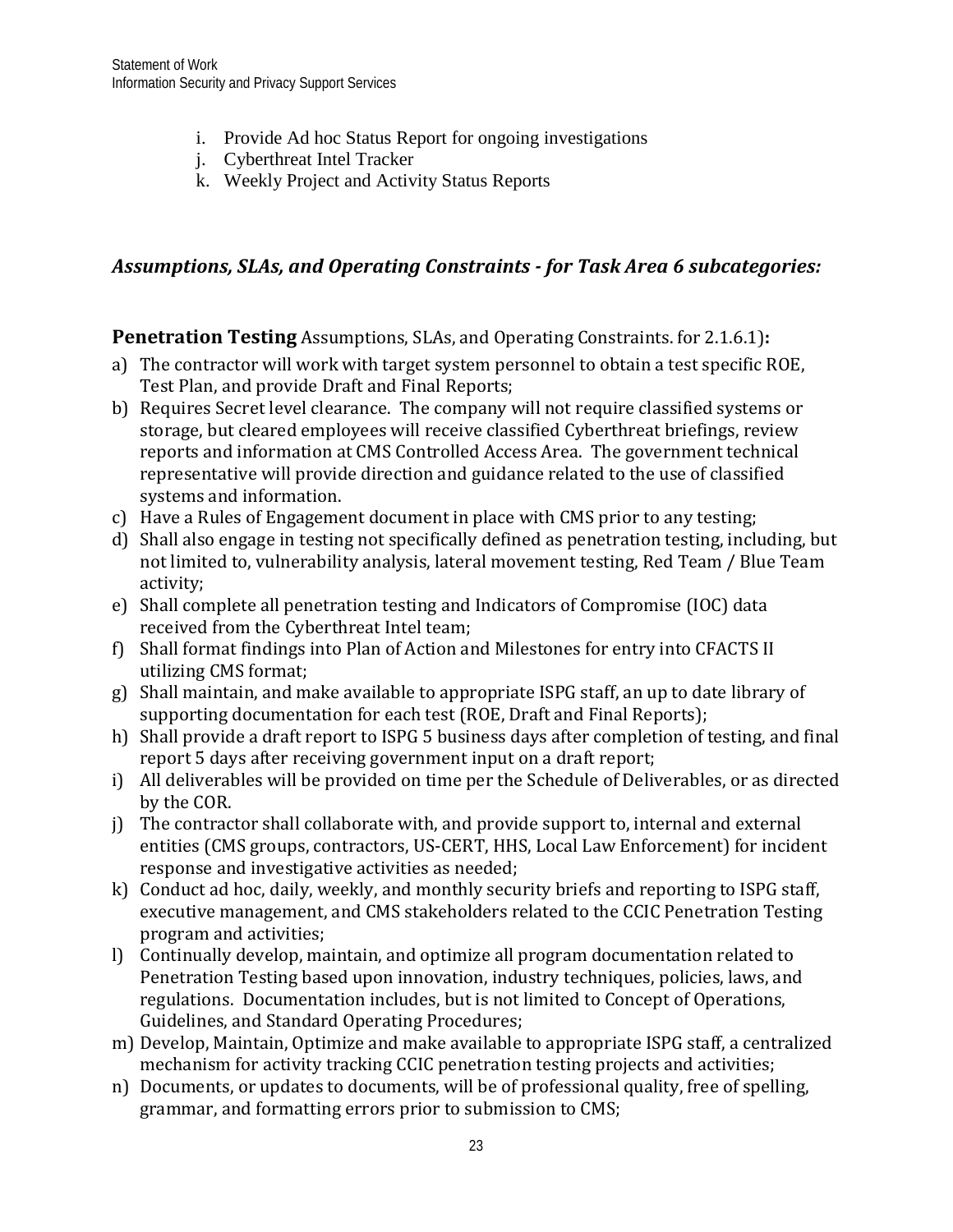- o) Maintains constant communication with CCIC teams for collaboration, process optimization, tools tuning, information sharing and compromise response;
- p) Perform operations, maintenance, administration, and optimization activities to maintain and enhance the CCIC Penetration Testing team's toolset;
- q) Provide expertise and guidance to ISPG, CMS business owners, and CMS FISMA system stakeholders with regard to secure development, implementation and operation of systems, or enhancement of systems supporting the CMS mission;
- r) Provide risk analysis for vulnerabilities, incidents and change requests appropriate;
- s) Provide subject matter expertise on policies, industry trends, techniques related to penetration testing;
- t) Provides constant situational awareness, and maintains high level of responsiveness to ISPG staff;
- u) Receive government approval prior to contacting any stakeholders external to ISPG for any reason;
- v) Review scheduled tasks, ad hoc requests, and operations and maintenance (O&M) activities daily and reprioritize as necessary based upon current need;
- w) Work with CCIC functional areas to Develop and Optimize CCIC Security Toolset and services distribution to provide comprehensive visibility, situational awareness, and response readiness for all CMS FISMA systems.

## **Forensics and Malware** (Pricing Assumptions, SLAs, and Operating Constraints.):

- a) The contractor conducts network and media forensics in support of Agency incident and compromise response activities. Including, but not limited to: Malware Detection, Lateral Movement Detection, Data Collection Detection, and Data Exfil Detection;
- b) Requires Secret level clearance. The company will not require classified systems or storage, but cleared employees will receive classified Cyberthreat briefings, review reports and information at CMS Controlled Access Area. The government technical representative will provide direction and guidance related to the use of classified systems and information.
- c) Performs Advanced Adversary Hunting;
- d) Provides guidance and expertise to Incident Response Teams supporting FISMA systems operated by or on behalf of the CMS mission in the areas of digital forensics and malware analysis;
- e) Monitors industry threat intelligence sources to proactively tune tools;
- f) Develops, maintains and optimizes malware analysis laboratory environment;
- g) Maintains digital evidence Chain of Custody in support of forensic activity, congruent with policy, industry standard processes, and the law;
- h) Prepares and provides network and media forensics, malware analysis, and advanced hunting reports using proper CMS reporting format;
- i) Utilizes industry standard evidence acquisition, transport, storage and destruction to prevent unauthorized disclosure of data;
- j) Develops and shares Indicators of Compromise (IOCs) with CCIC IMT for dissemination to relevant stakeholders;
- k) Utilizes CMS Malware Analysis form for forensics and malware analysis reporting;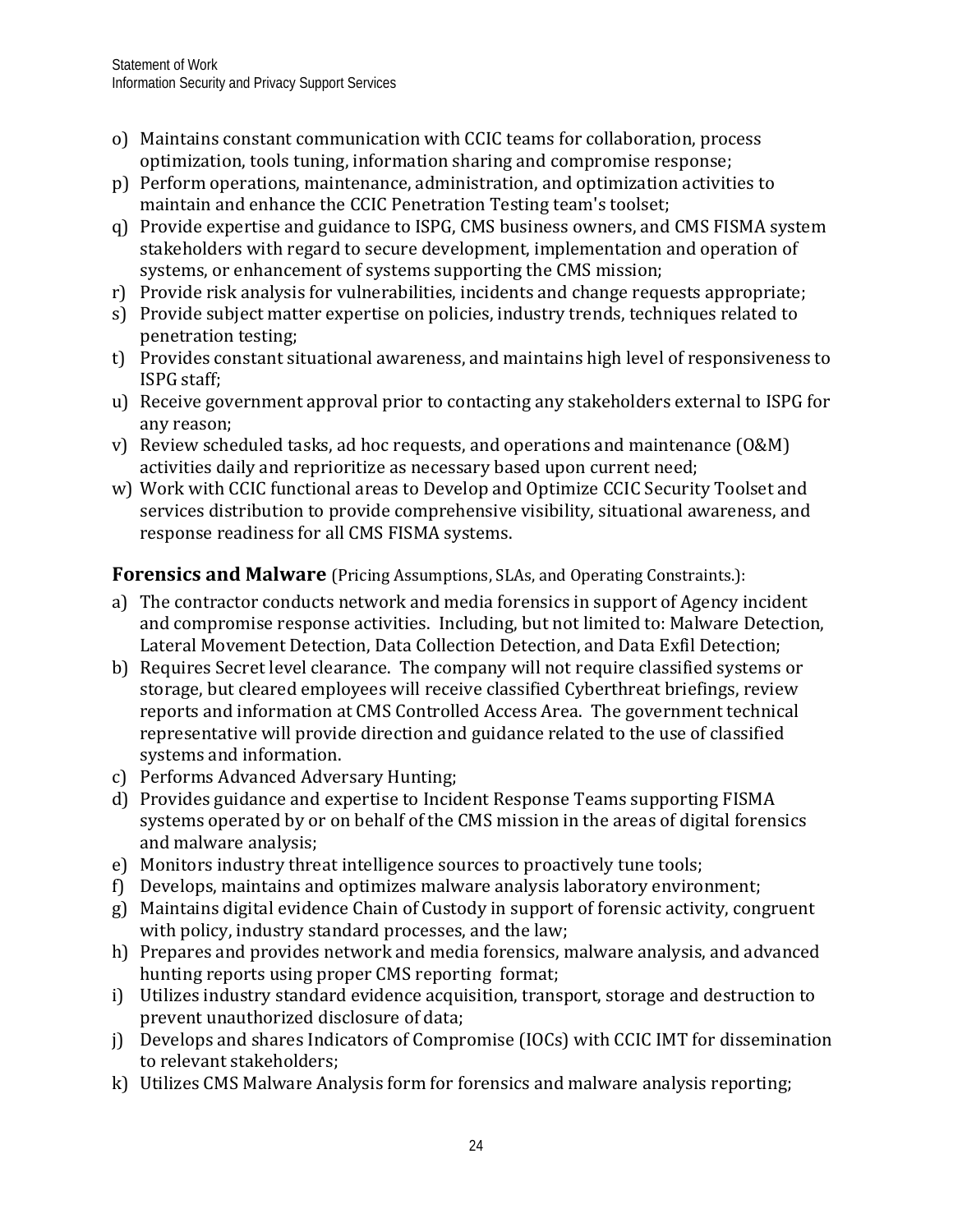- l) All deliverables will be provided on time per the Schedule of Deliverables, or as directed by the COR.
- m) The contractor shall collaborate with, and provide support to, internal and external entities (CMS groups, contractors, US-CERT, HHS, Local Law Enforcement) for incident response and investigative activities as needed;
- n) Conduct ad hoc, daily, weekly, and monthly security briefs and reporting to ISPG staff, executive management, and CMS stakeholders related to the CCIC Forensics and Malware Analysis program and activities;
- o) Continually develop, maintain, and optimize all program documentation related to Forensics, Malware Analysis and Advanced Hunting based upon innovation, industry techniques, policies, laws, and regulations. Documentation includes, but is not limited to Concept of Operations, Guidelines, and Standard Operating Procedures;
- p) Develop, Maintain, Optimize and make available to appropriate ISPG staff, a centralized mechanism for activity tracking CCIC FMAT projects and activities;
- q) Documents, or updates to documents, will be of professional quality, free of spelling, grammar, and formatting errors prior to submission to CMS;
- r) Maintains constant communication with CCIC teams for collaboration, process optimization, tools tuning, information sharing and compromise response;
- s) Perform operations, maintenance, administration, and optimization activities to maintain and enhance the CCIC FMAT toolset;
- t) Provide expertise and guidance to ISPG, CMS business owners, and CMS FISMA system stakeholders with regard to secure development, implementation and operation of systems, or enhancement of systems supporting the CMS mission;
- u) Provide risk analysis for vulnerabilities, incidents and change requests appropriate;
- v) Provide subject matter expertise on policies, industry trends, techniques related to Forensics, Malware Analysis, and Advanced Hunting;
- w) Provides constant situational awareness and maintains high level of responsiveness to ISPG staff;
- x) Receive government approval prior to contacting any stakeholders external to ISPG for any reason;
- y) Review scheduled tasks, ad hoc requests, and operations and maintenance (O&M) activities daily and reprioritize as necessary based upon current need;
- z) Work with CCIC functional areas to Develop and Optimize CCIC Security Toolset and services distribution to provide comprehensive visibility, situational awareness, and response readiness for all CMS FISMA systems.

**Security Engineering –** (Assumptions, SLAs, and Operating Constraints, cont.)

- a) The contractor coordinates and provisions access for ISPG federal staff, contractors, and approved non-ISPG staff/contractors;
- b) Requires Secret level clearance. The company will not require classified systems or storage, but cleared employees will receive classified Cyberthreat briefings, review reports and information at CMS Controlled Access Area. The government technical representative will provide direction and guidance related to the use of classified systems and information.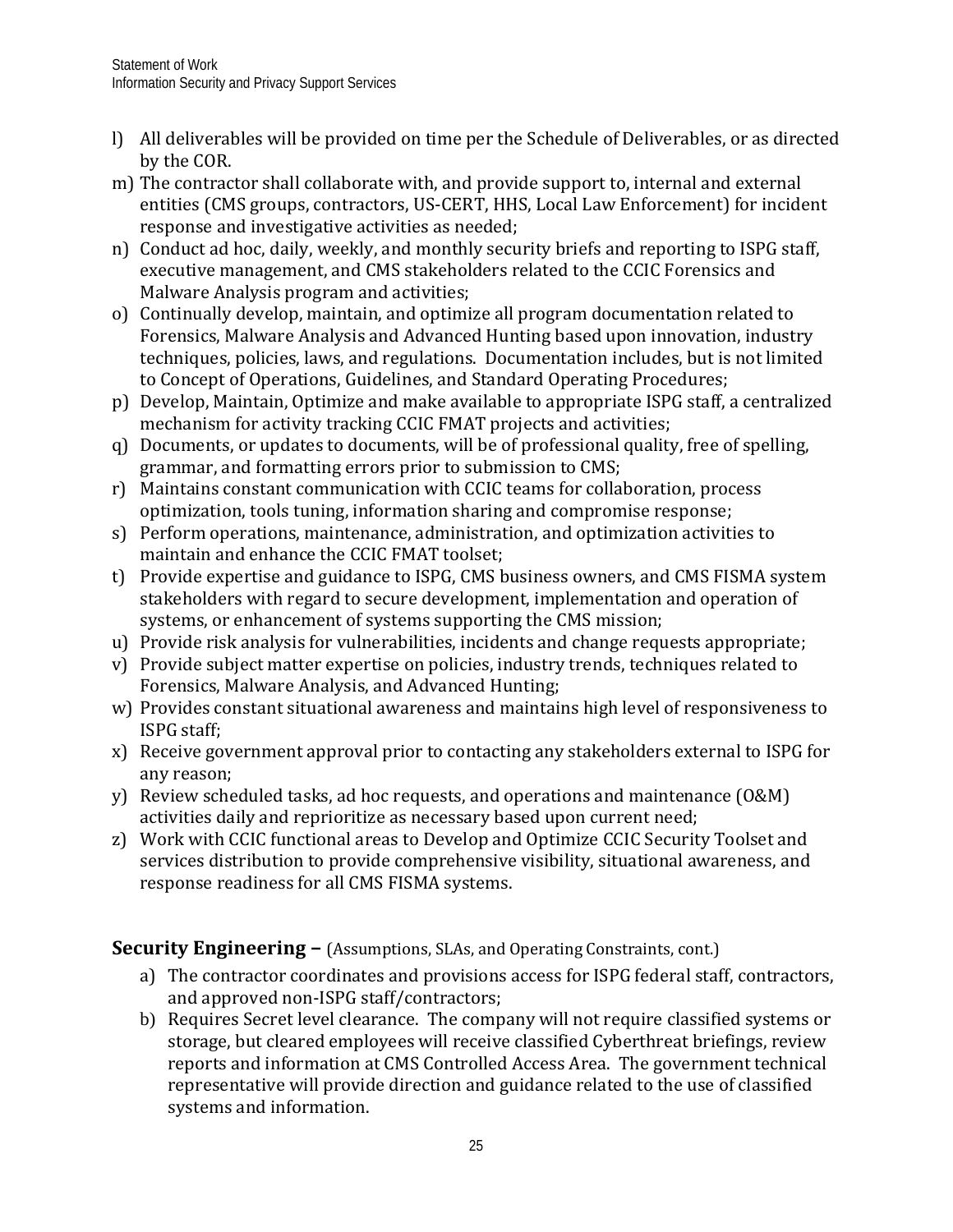- c) Creates and maintains inventories of resources used by CCIC;
- d) Creates, maintains, and documents security baselines based upon applicable policy;
- e) Identifies gaps in security tool coverage or capability, and recommends solutions to address them;
- f) Provides subject matter expertise for creation and implementation of securityrelated hardware and software pilots to enhance the CMS security posture;
- g) Serves as Security System architecture and engineering (SA&E) innovation subject matter experts (SMEs) on matters of enterprise security across all CMS FISMA systems;
- h) Designs, develops, maintains, and makes available to ISPG personnel detailed security drawings expressing current system security architecture;
- i) Operates, maintains and provides 24/7 technical O&M support and administration for the OSSM system. Ensures authority to operate without any lapse in system authorization;
- j) All deliverables will be provided on time per the Schedule of Deliverables, or as directed by the COR.
- k) Conduct ad hoc, daily, weekly, and monthly security briefs and reporting to ISPG staff, executive management, and CMS stakeholders related to the CCIC Security Engineering program and activities;
- l) Continually develop, maintain, and optimize all program documentation related to Security Engineering based upon innovation, industry techniques, policies, laws, and regulations. Documentation includes, but is not limited to Concept of Operations, Guidelines, and Standard Operating Procedures;
- m) Develops, Maintains, Optimizes and make available to appropriate ISPG staff, a centralized mechanism for activity tracking CCIC Security Engineering projects and activities;
- n) Documents, or updates to documents, will be of professional quality, free of spelling, grammar, and formatting errors prior to submission to CMS;
- o) Maintains constant communication with CCIC teams for collaboration, process optimization, tools tuning, information sharing and compromise response;
- p) Performs operations, maintenance, administration, and optimization activities to maintain and enhance and deploy the CCIC toolset;
- q) Provides expertise and guidance to ISPG, CMS business owners, and CMS FISMA system stakeholders with regard to secure development, implementation and operation of systems, or enhancement of systems supporting the CMS mission;
- r) Provide risk analysis for vulnerabilities, incidents and change requests;
- s) Provides subject matter expertise on policies, industry trends, techniques related to Security Engineering;
- t) Provides constant situational awareness, and maintains high level of responsiveness to ISPG staff;
- u) Receives government approval prior to contacting any stakeholders external to ISPG for any reason;
- v) Review scheduled tasks, ad hoc requests, and operations and maintenance (O&M) activities daily and reprioritize as necessary based upon current need;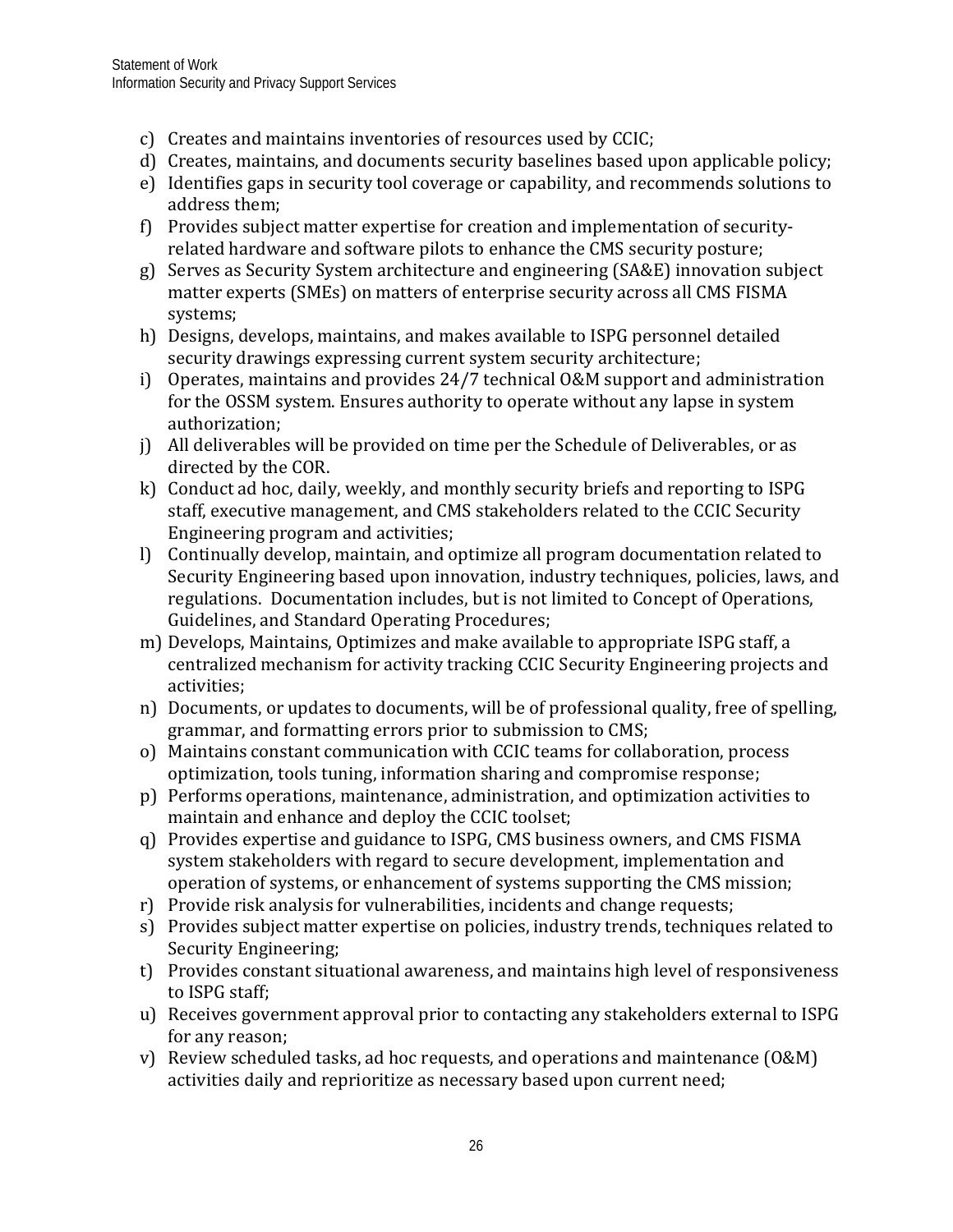- w) The contractor shall collaborate with, and provide support to, internal and external entities (CMS groups, contractors, US-CERT, HHS, Local Law Enforcement) for incident response and investigative activities as needed;
- *x)* Work with CCIC functional areas to Develop and Optimize CCIC Security Toolset and services distribution to provide comprehensive visibility, situational awareness, and response readiness for all CMS FISMA systems.

## **Continuous Diagnostics and Mitigation (Subtask of Security Engineering)**

Assumptions, SLAs, and Operating Constraints.):

- a) The contractor monitors and maintains infrastructure supporting credentialed scans for each CMS FISMA system;
- b) Requires Secret level clearance. The company will not require classified systems or storage, but cleared employees will receive classified Cyberthreat briefings, review reports and information at CMS Controlled Access Area. The government technical representative will provide direction and guidance related to the use of classified systems and information.
- c) Performs O&M activities to maintain and enhance the CDM toolset operations;
- d) Performs user administration on Toolset to ensure individuals have access to appropriate data;
- e) Works with DHS to continue the maturation process of the CDM effort at CMS;
- f) Coordinates with appropriate data center technical POC's for CDM Toolset rollout and maintenance to ensure all networks and assets that process, store, and / or transmit CMS data are scanned;
- g) Reviews CMS Component report cards for accuracy prior to submission to government or CMS FISMA system POC's;
- h) Works with FISMA system technical POC's to review and evaluate false positives;
- i) Generates Weekly Report Cards for CMS Business Owners/ISSOs;
- j) Provides direction to end users during mitigation activities if requested;
- k) Provides CDM support for the ISPG Ongoing Authorization effort;
- l) All deliverables will be provided on time per the Schedule of Deliverables, or as directed by the COR.
- m) The contractor shall collaborate with, and provide support to, internal and external entities (CMS groups, contractors, US-CERT, HHS, Local Law Enforcement) for incident response and investigative activities as needed;

**Incident Management Team –** (Assumptions, SLAs, and Operating Constraints, cont.)

- a) The contractor shall communicate threat information and other relevant security data and alerts to CMS FISMA system stakeholders;
- b) Requires Secret level clearance. The company will not require classified systems or storage, but cleared employees will receive classified Cyberthreat briefings, review reports and information at CMS Controlled Access Area. The government technical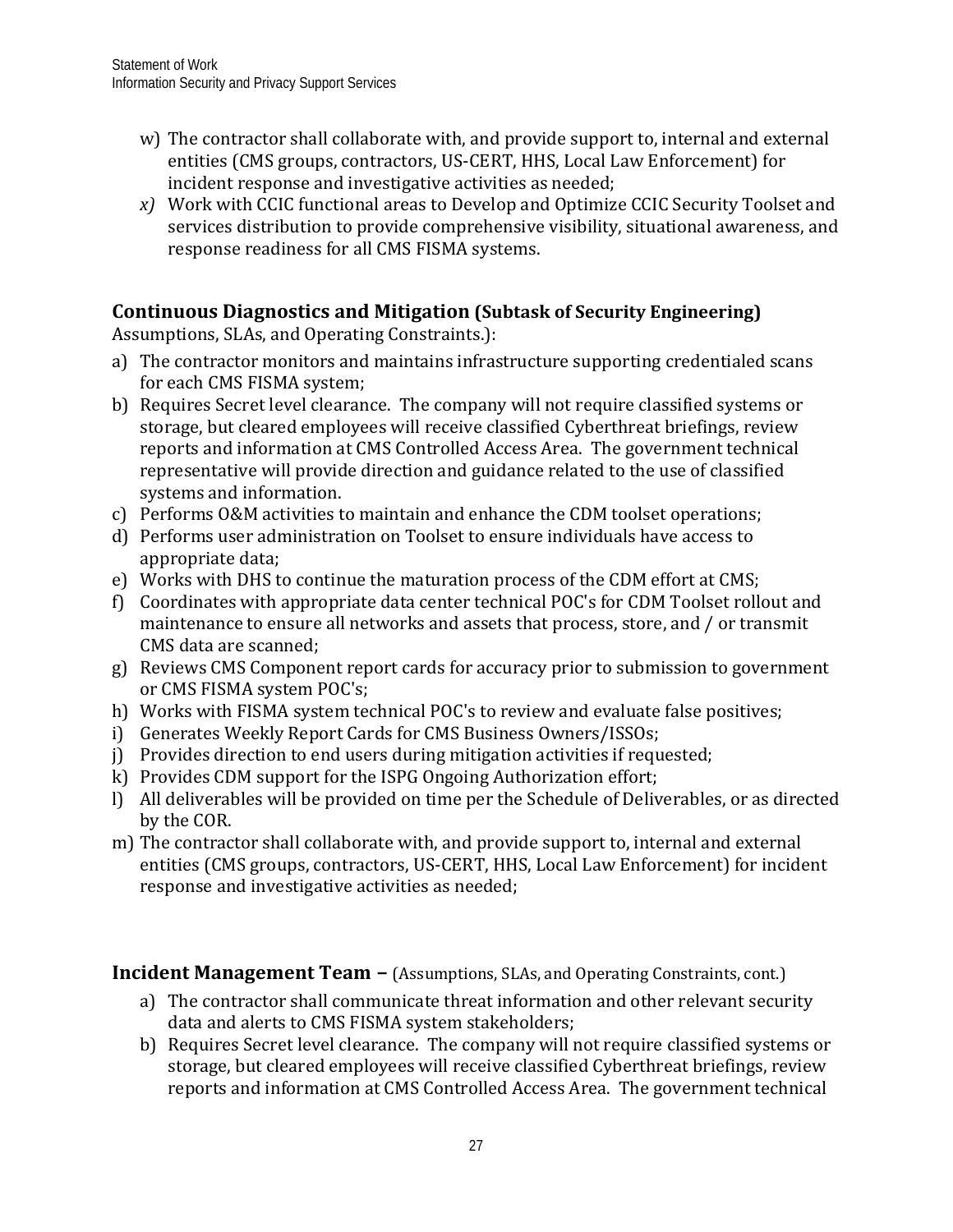representative will provide direction and guidance related to the use of classified systems and information.

- c) Conducts briefings and provide reporting to ISPG staff, executive management, and Business Owners on the results of Incident Management Team efforts;
- d) The contractor coordinates and reports on Vulnerability Assessment activities e.g. DHS Cyber-hygiene activity, Penetration Testing Activity;
- e) The contractor sets-up, conducts, and executes after action activities for crossfunctional area incident response activities.
- f) The contractor shall conduct data calls for, but not limited to, IOC, patching, threat response and vulnerability remediation activity.
- g) The contractor shall provide incident management functions for multi-functional area / extra-agency incident response activities related to CMS FISMA systems.
- h) The contractor shall provide situational awareness briefs for CMS Leadership and appropriate stakeholders. e.g. Marketplace Daily Security Stand-up
- i) The contractor shall set-up and conduct meetings, then provide minutes for meetings related to, but not limited to, data calls, and incident / vulnerability management efforts.
- j) All deliverables will be provided on time per the Schedule of Deliverables, or as directed by the COR.
- k) Conduct ad hoc, daily, weekly, and monthly security briefs and reporting to ISPG staff, executive management, and CMS stakeholders related to the CCIC IMT projects and activities;
- l) Continually develop, maintain, and optimize all program documentation related to Incident and Vulnerability Management based upon innovation, industry techniques, policies, laws, and regulations. Documentation includes, but is not limited to Concept of Operations, Guidelines, and Standard Operating Procedures;
- m) Develop, Maintain, Optimize and make available to appropriate ISPG staff, a centralized mechanism for activity tracking CCIC IMT activities;
- n) Documents, or updates to documents, will be of professional quality, free of spelling, grammar, and formatting errors prior to submission to CMS;
- o) Maintains constant communication with CCIC teams for collaboration, process optimization, tools tuning, information sharing and compromise response;
- p) Perform operations, maintenance, administration, optimization activities to maintain and enhance the CCIC toolset;
- q) Provide expertise and guidance to ISPG, CMS business owners, and CMS FISMA system stakeholders with regard to secure development, implementation and operation of systems, or enhancement of systems supporting the CMS mission;
- r) Provide risk analysis for vulnerabilities, incidents and change requests appropriate to penetration testing;
- s) Provide subject matter expertise on policies, industry trends, techniques related to penetration testing;
- t) Provides constant situational awareness, and maintains high level of responsiveness to ISPG staff;
- u) Receive government approval prior to contacting any stakeholders external to ISPG for any reason;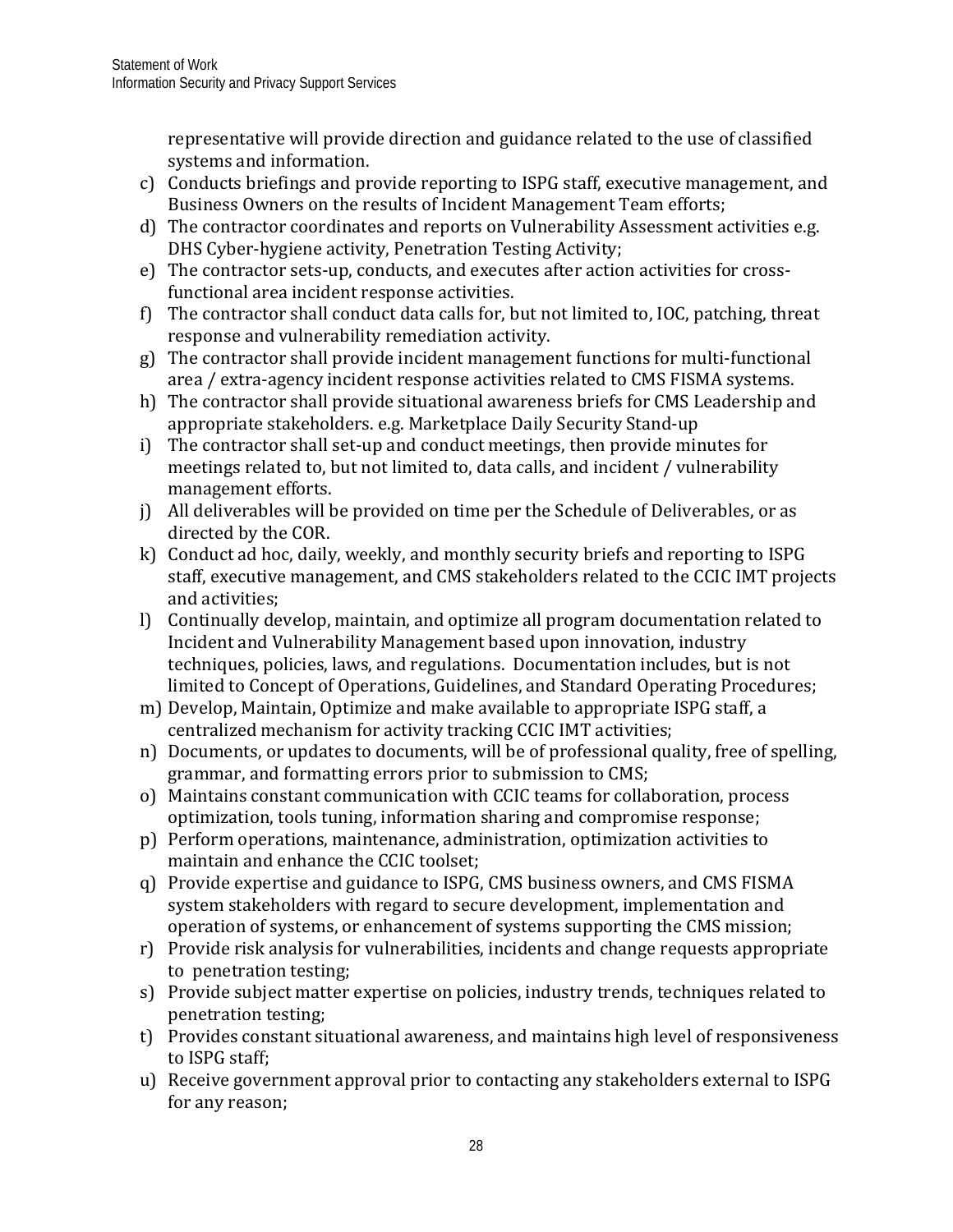- v) Review scheduled tasks, ad hoc requests, and operations and maintenance (O&M) activities daily and reprioritize as necessary based upon current need;
- w) The contractor shall collaborate with, and provide support to, internal and external entities (CMS groups, contractors, US-CERT, HHS, Local Law Enforcement) for incident response and investigative activities as needed;
- x) Work with CCIC functional areas to Develop and Optimize CCIC Security Toolset and services distribution to provide comprehensive visibility, situational awareness, and response readiness for all CMS FISMA systems.
- y) Incident Response Reporting using CMS Template

**Cyberthreat Intelligence and Information Sharing –** (Assumptions, SLAs, and Operating Constraints, cont.)

- a) Provides threat briefs to CMS Leadership, ISPG staff, and other stakeholders as appropriate.
- b) Requires Secret level clearance. The company will not require classified systems or storage, but cleared employees require access to classified systems at CMS Controlled Access Area to research, analyze, and disseminate classified Cyberthreat briefings, reports and information. The government technical representative will provide direction and guidance related to the use of classified systems and information.
- c) Monitor threat intelligence sources (security alerts, warnings, and other indicators) from the HHS Computer Security Incident Response Center (CSIRC), the U.S. Computer Emergency Readiness Team (US-CERT), and other OSINT sources to compile CMS-related threat intelligence.
- d) Provide cyber-threat intelligence on CMS related topics including, but not limited to: Affordable Care Act, Medicare/Medicaid, or healthcare IT threats, contractors, healthcare providers or government officials.
- e) Provide cyber-threat intelligence on cyber campaigns against U.S. information technology that could potentially affect CMS systems.
- f) Provide cyber-threat intelligence on a cyber-related attack against the federal/private healthcare sector.
- g) Cyber-threat intelligence reports include, but are not limited to the following data elements:
	- a. The source or origination of the attack.
	- b. The type of attack.
	- c. Targeted entity (such as, agency or company)
	- d. The known extent of damage or compromise of data.
	- e. The specific vulnerabilities in program, code, configurations, social engineering, etc., that are being exploited.
- h) Provide contextual intelligence on Einstein alerts.
- i) Provide any intelligence on information technology vulnerabilities being reported across the federal and private sectors.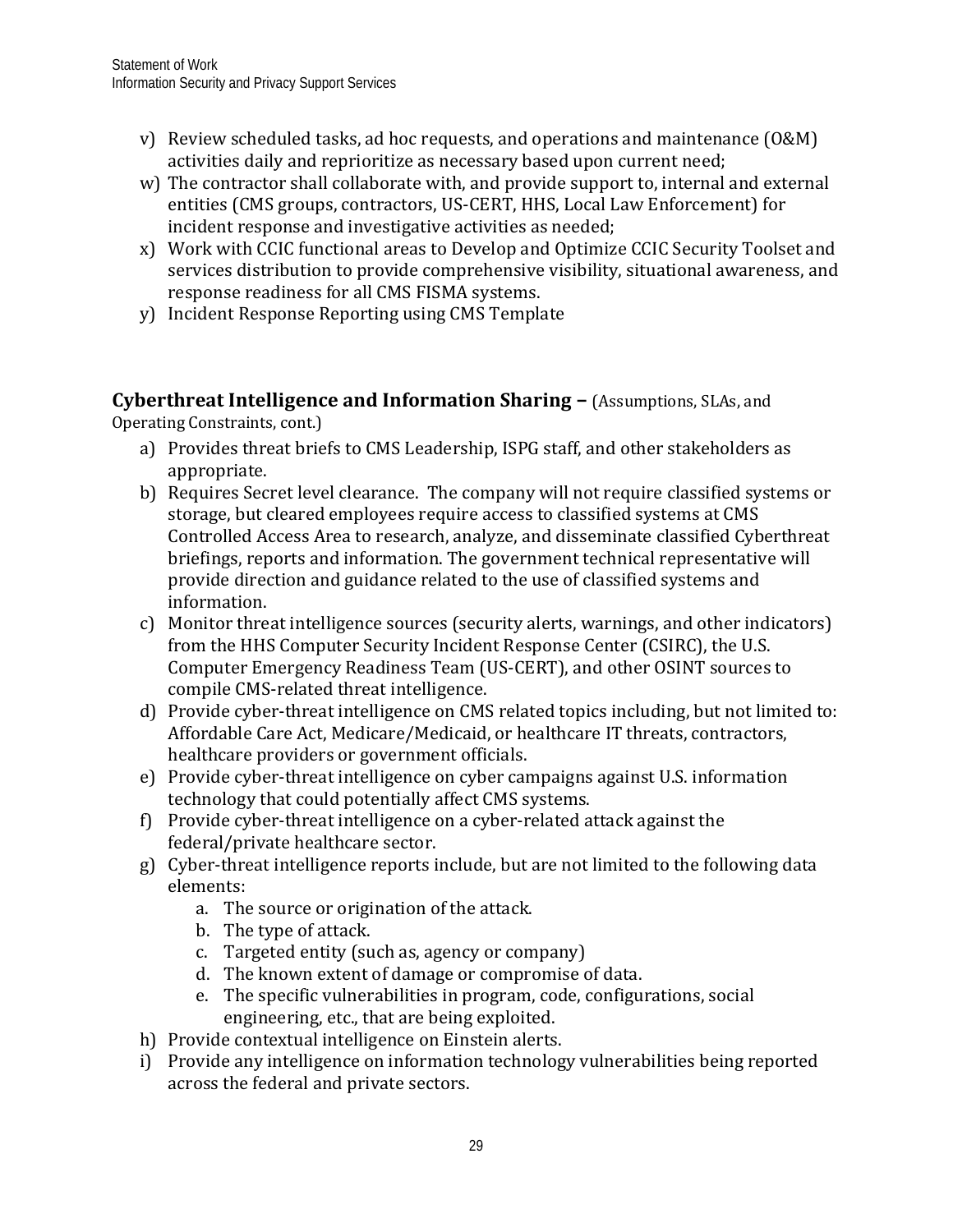- j) Provide intelligence on cyber threat tactics, techniques, and procedures being reported across the federal and private sector.
- k) Provide the following information on Advanced Persistent Adversaries a.k.a. Advanced Persistent Threats (APT) tactics, techniques and procedures being using to exploit vulnerabilities in systems.
	- a. Objectives The end goal of the threat / adversary.
	- b. Timeliness The time spent probing and accessing the target system/ environment.
	- c. Resources The level of knowledge, expertise, and tools used.
	- d. Risk Tolerance The extent to which the threat goes to remain undetected.
	- e. Skills and methods The tools and techniques used throughout the event.
	- f. Actions The precise actions taken.
	- g. Attack origination points Points where the event originated.
	- h. Numbers involved Value indicating the number of systems (internal & external) involved. To include system sensitivity.
	- i. Knowledge source The ability to discern any information regarding any of the specific threats through online information gathering.
- l) Develop, maintain, optimize a system for collecting, managing, storing, and sharing of cyber threat intelligence
- m) Contributes to Incident Response activities by providing contextual Threat Intelligence Package related to IOC(s) identified
- n) All deliverables will be provided on time per the Schedule of Deliverables, or as directed by the COR.
- o) The contractor shall collaborate with, and provide support to, internal and external entities (CMS groups, contractors, US-CERT, HHS, Local Law Enforcement) for incident response and investigative activities as needed;
- p) Conduct ad hoc, daily, weekly, and monthly security briefs and reporting to ISPG staff, executive management, and CMS stakeholders related to the CCIC Cyberthreat Intelligence program and activities;
- q) Continually develop, maintain, and optimize all program documentation related to Penetration Testing based upon innovation, industry techniques, policies, laws, and regulations. Documentation includes, but is not limited to Concept of Operations, Guidelines, and Standard Operating Procedures;
- r) Develop, Maintain, Optimize and make available to appropriate ISPG staff, a centralized mechanism for activity tracking CCIC Cyberthreat Intelligence projects and activities;
- s) Documents, or updates to documents, will be of professional quality, free of spelling, grammar, and formatting errors prior to submission to CMS;
- t) Maintains constant communication with CCIC teams for collaboration, process optimization, tools tuning, information sharing and compromise response;
- u) Perform operations, maintenance, administration, optimization activities to maintain and enhance the CCIC Cyberthreat Intelligence team's toolset;
- v) Provide expertise and guidance to ISPG, CMS business owners, and CMS FISMA system stakeholders with regard to secure development, implementation and operation of systems, or enhancement of systems supporting the CMS mission;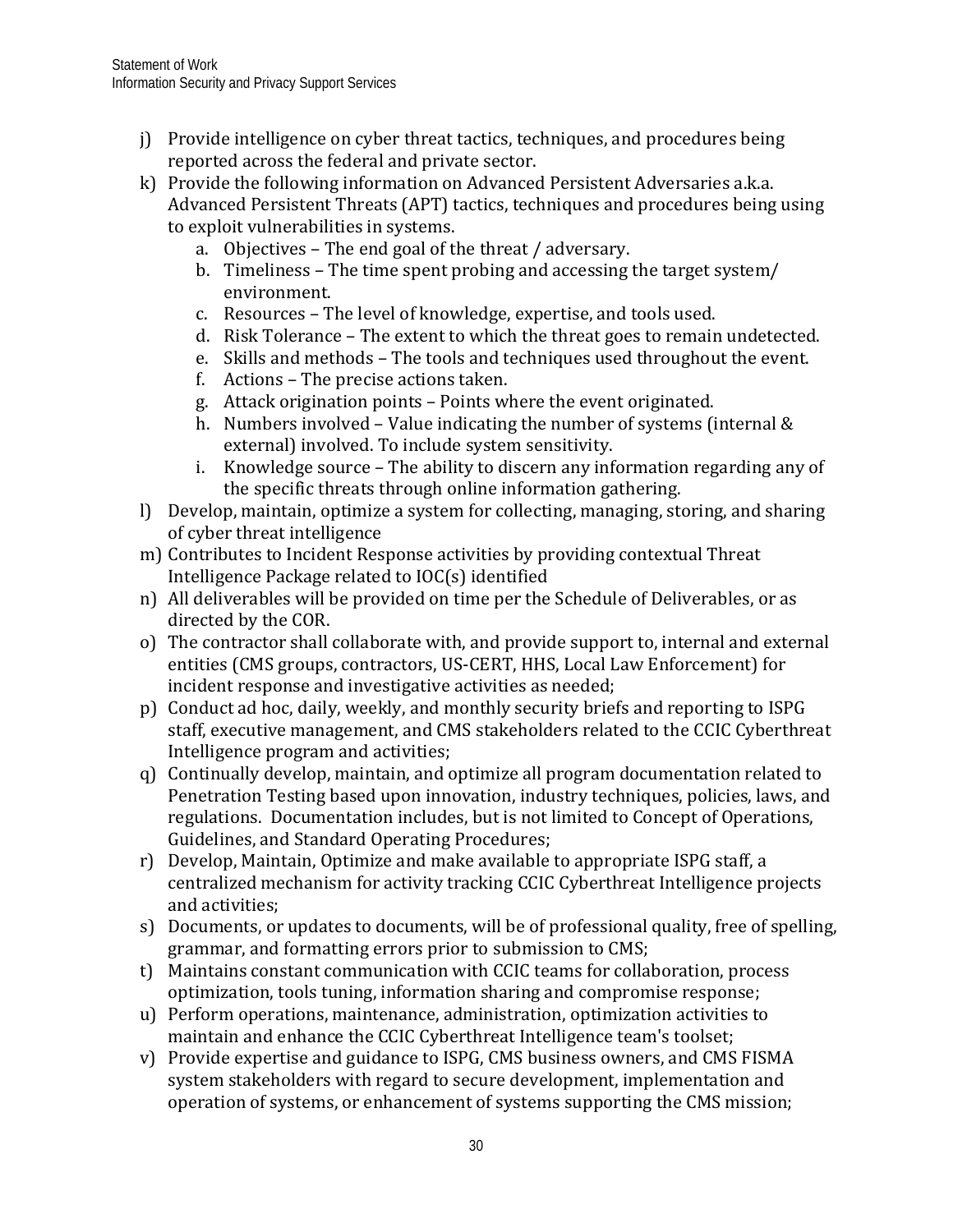- w) Provide risk analysis for vulnerabilities, incidents and change requests appropriate to penetration testing;
- x) Provide subject matter expertise on policies, industry trends, techniques related to Cyberthreat Intelligence;
- y) Provides constant situational awareness, and maintains high level of responsiveness to ISPG staff;
- z) Receive government approval prior to contacting any stakeholders external to ISPG for any reason;
- aa)Review scheduled tasks, ad hoc requests, and operations and maintenance (O&M) activities daily and reprioritize as necessary based upon current need;
- bb)Work with CCIC functional areas to Develop and Optimize CCIC Security Toolset and services distribution to provide comprehensive visibility, situational awareness, and response readiness for all CMS FISMA systems.
- cc) Extreme care shall be continually employed to ensure classified information remains within the control of the authorized CMS secure locations. Those allowed using a 'tear line' method. IOC consumption will use approved CMS processes and procedures.

# **2.1.7 Task Area 7: CMS Security Operations Center**

- a) The CMS Security Operations Center provides comprehensive operational cybersecurity situational awareness and response readiness by either peering with existing data center SOCs, or directly performing 24x7 cybersecurity monitoring and advanced analytics for in support of CMS FISMA systems that lack expertise in these areas.
- b) SOC Manager Requires Secret level clearance. SOC contractors require Secret level clearance. The company will not require classified systems or storage, but cleared employees will receive classified Cyberthreat briefings, review reports and information at CMS Controlled Access Area. The government technical representative will provide direction and guidance related to the use of classified systems and information.
- c) Monitor, defend and protect perimeter interface for malicious network traffic
- d) Monitor, defend and protect hosts within each FISMA boundary for malicious activity or activity that could indicate lateral movement within the environment
- e) Performing advanced network analysis of egress and ingress traffic;
- f) Monitoring security events, correlated information from data center feeds and CCIC functional areas to identify incidents, issues, threats, and vulnerabilities;
- g) Conduct initial triage, containment, categorization, and escalation for suspicious events and incidents;
- h) Providing compromise response activities as necessary;
- i) Support other SOC's throughout the CMS enterprise as needed to maximize visibility, response readiness and situational awareness
- j) Incident Response Threat Package Ad hoc per incident
- k) Develop and maintain SOC SOP and Concept of Operations
- l) Prepare Incident Handling documentation per incident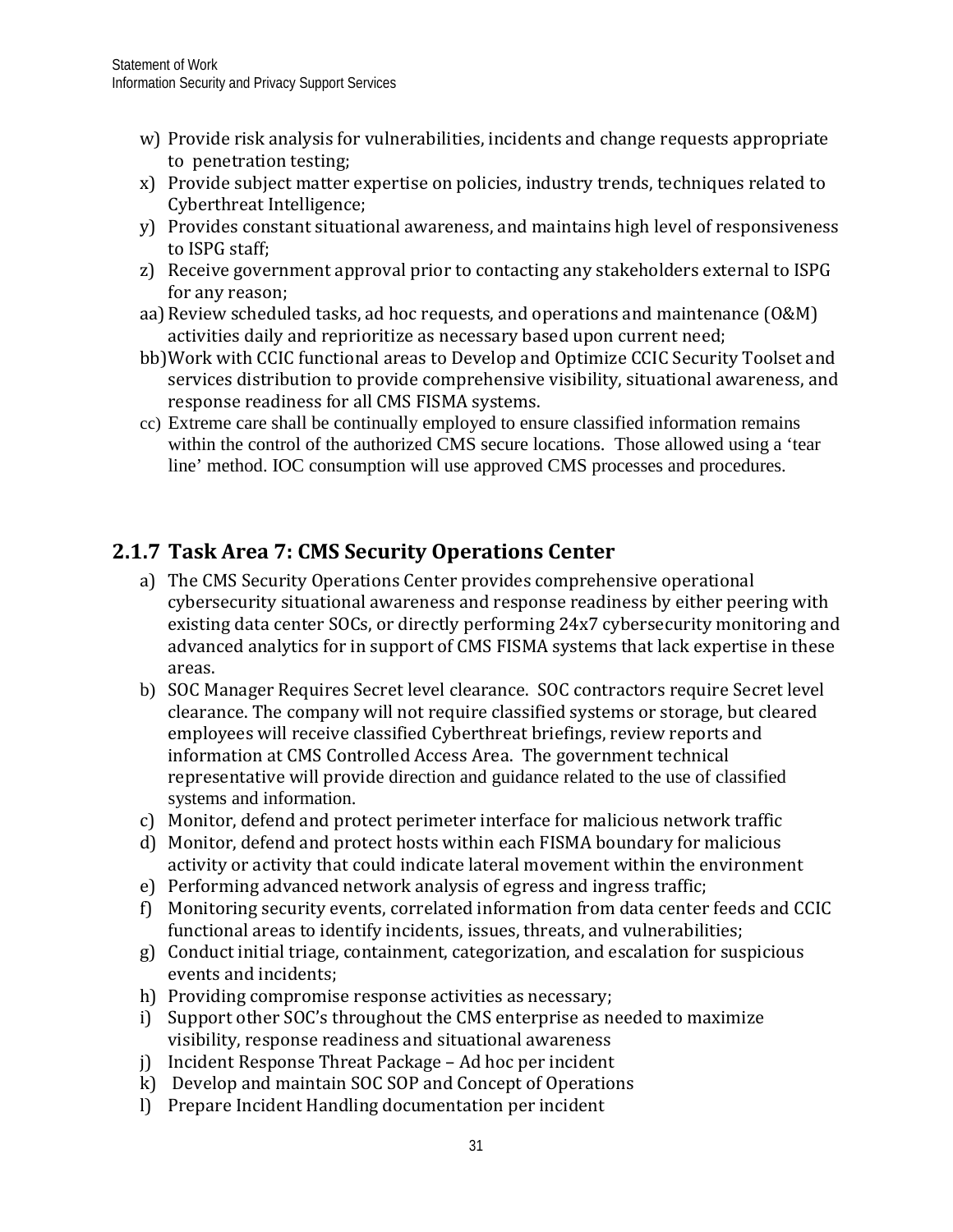- m) Prepare SOC Enterprise Plan
- n) Maintain SOC Activities Tracker
- o) Monthly Project Status and Monthly Activities Report
- p) Incident Response and Management Reporting Contribution

#### *Assumptions, SLAs, and Operating Constraints:*

- a) All deliverables will be provided on time per the Schedule of Deliverables, or as directed by the COR.
- b) Conduct ad hoc, daily, weekly, and monthly security briefs and reporting to ISPG staff, executive management, and CMS stakeholders related to the CMS Security Operations Center program and activities;
- c) Continually develop, maintain, and optimize all program documentation related to the CMS Security Operations Center based upon innovation, industry techniques, policies, laws, and regulations. Documentation includes, but is not limited to Concept of Operations, Guidelines, and Standard Operating Procedures;
- d) Develop, Maintain, Optimize and make available to appropriate ISPG staff, a centralized mechanism for activity tracking CMS SOC projects and activities;
- e) Documents, or updates to documents, will be of professional quality, free of spelling, grammar, and formatting errors prior to submission to CMS;
- f) Maintains constant communication with CCIC teams for collaboration, process optimization, tools tuning, information sharing and compromise response;
- g) Perform operations, maintenance, administration, optimization activities to maintain and enhance the CMS Security Operations Center team's toolset;
- h) Provide expertise and guidance to ISPG, CMS business owners, and CMS FISMA system stakeholders with regard to secure development, implementation and operation of systems, or enhancement of systems supporting the CMS mission;
- i) Provide risk analysis for vulnerabilities, incidents and change requests;
- j) Provide subject matter expertise on policies, industry trends, techniques related to penetration testing;
- k) Provides constant situational awareness, and maintains high level of responsiveness to ISPG staff;
- l) Receive government approval prior to contacting any stakeholders external to ISPG for any reason;
- m) Review scheduled tasks, ad hoc requests, and operations and maintenance (O&M) activities daily and reprioritize as necessary based upon current need;
- n) The contractor shall collaborate with, and provide support to, internal and external entities (CMS groups, contractors, US-CERT, HHS, Local Law Enforcement) for incident response and investigative activities as needed;
- o) Work with CCIC functional areas to Develop and Optimize CCIC Security Toolset and services distribution to provide comprehensive visibility, situational awareness, and response readiness for all CMS FISMA systems.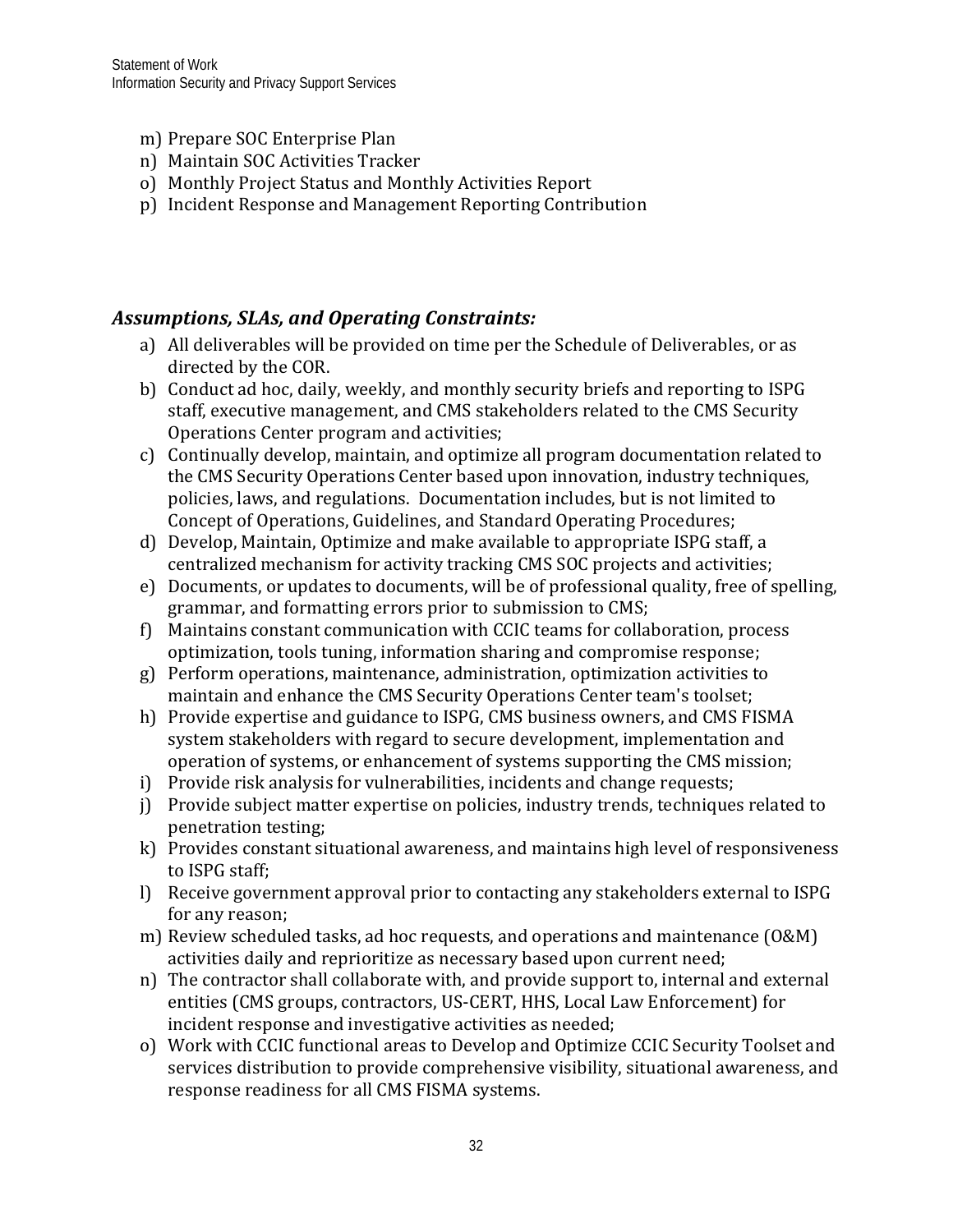# <span id="page-35-0"></span>**2.1.8 Task Area 8: Marketplace Security Operations Center**

- a) The CMS Marketplace Security Operations Center provides comprehensive operational cybersecurity situational awareness and response readiness by performing 24x7 cybersecurity monitoring and advanced analytics for the 45+ FISMA systems spread across 3 data centers that comprise the ACA Health Insurance Marketplace infrastructure.
- b) Marketplace SOC Manager requires Secret level clearance. SOC contractors require Secret level clearance. The company will not require classified systems or storage, but cleared employees will receive classified Cyberthreat briefings, review reports and information at the CMS Controlled Access Area. The government technical representative will provide direction and guidance related to the use of classified systems and information.
- c) This is accomplished through monitoring collected data feeds from all 3 data centers supporting the Marketplace;
- d) Monitor, defend and protect every perimeter interface for malicious network traffic
- e) Monitor, defend and protect every host within each FISMA boundary for malicious activity or activity that could indicate lateral movement within the environment
- f) Performing advanced network analysis of egress and ingress traffic;
- g) Monitoring security events, information correlation from data center feeds and CCIC functional areas to identify incidents, issues, threats, and vulnerabilities;
- h) Conducting initial triage, containment, categorization, and escalation for suspicious events and incidents;
- i) Providing compromise response activities as necessary.
- j) Incident Response Threat Package Ad hoc per incident
- k) Develop and maintain Marketplace SOC SOP and Concept of Operations
- l) Prepare Incident Handling documentation per incident
- m) Prepare Marketplace SOC Enterprise Plan
- n) Maintain Marketplace SOC Activities Tracker
- o) Monthly Project Status and Monthly Activities Report
- p) Incident Response and Management Reporting Contribution

#### *Pricing Assumptions, SLAs, and Operating Constraints:*

- a) All deliverables will be provided on time per the Schedule of Deliverables, or as directed by the COR.
- b) Conduct ad hoc, daily, weekly, and monthly security briefs and reporting to ISPG staff, executive management, and CMS stakeholders related to the Marketplace SOC program and activities;
- c) Continually develop, maintain, and optimize all program documentation related to Penetration Testing based upon innovation, industry techniques, policies, laws, and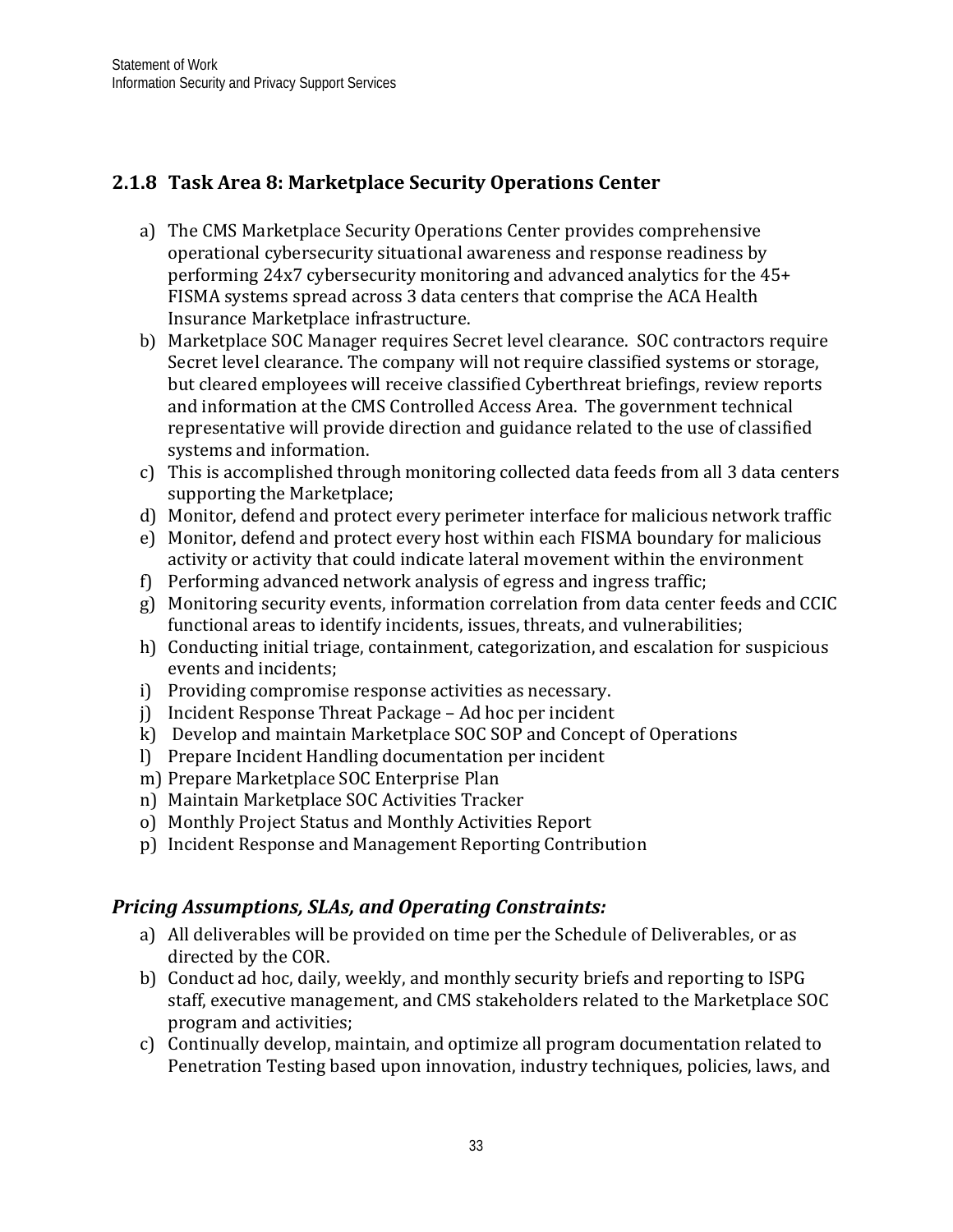regulations. Documentation includes, but is not limited to Concept of Operations, Guidelines, and Standard Operating Procedures;

- d) Develop, Maintain, Optimize and make available to appropriate ISPG staff, a centralized mechanism for activity tracking Marketplace SOC projects and activities;
- e) Documents, or updates to documents, will be of professional quality, free of spelling, grammar, and formatting errors prior to submission to CMS;
- f) Maintains constant communication with CCIC teams for collaboration, process optimization, tools tuning, information sharing and compromise response;
- g) Perform operations, maintenance, administration, optimization activities to maintain and enhance the Marketplace SOC toolset;
- h) Provide expertise and guidance to ISPG, CMS business owners, and CMS FISMA system stakeholders with regard to secure development, implementation and operation of systems, or enhancement of systems supporting the CMS mission;
- i) Provide risk analysis for vulnerabilities, incidents and change requests appropriate to penetration testing;
- i) Provide subject matter expertise on policies, industry trends, techniques related to penetration testing;
- k) Provides constant situational awareness, and maintains high level of responsiveness to ISPG staff;
- l) Receive government approval prior to contacting any stakeholders external to ISPG for any reason;
- m) Review scheduled tasks, ad hoc requests, and operations and maintenance (O&M) activities daily and reprioritize as necessary based upon current need;
- n) The contractor shall collaborate with, and provide support to, internal and external entities (CMS groups, contractors, US-CERT, HHS, Local Law Enforcement) for incident response and investigative activities as needed;
- o) Work with CCIC functional areas to Develop and Optimize CCIC Security Toolset and services distribution to provide comprehensive visibility, situational awareness, and response readiness for all CMS FISMA systems.

# <span id="page-36-0"></span>**3 Contract Management Requirements**

# <span id="page-36-1"></span>*3.1 Kickoff Meeting*

Upon award, a Kickoff meeting and Contractor Orientation Meeting shall be held with CMS and the Contractor to introduce team members to the CMS Program and to review the SOW task areas and to discuss expectations

The Contractor shall schedule the Kickoff meeting to occur within 5 days of contract award at which time, the following will be provided by the Contractor:

- Project work schedule
- Staffing Plan including resumes, as requested.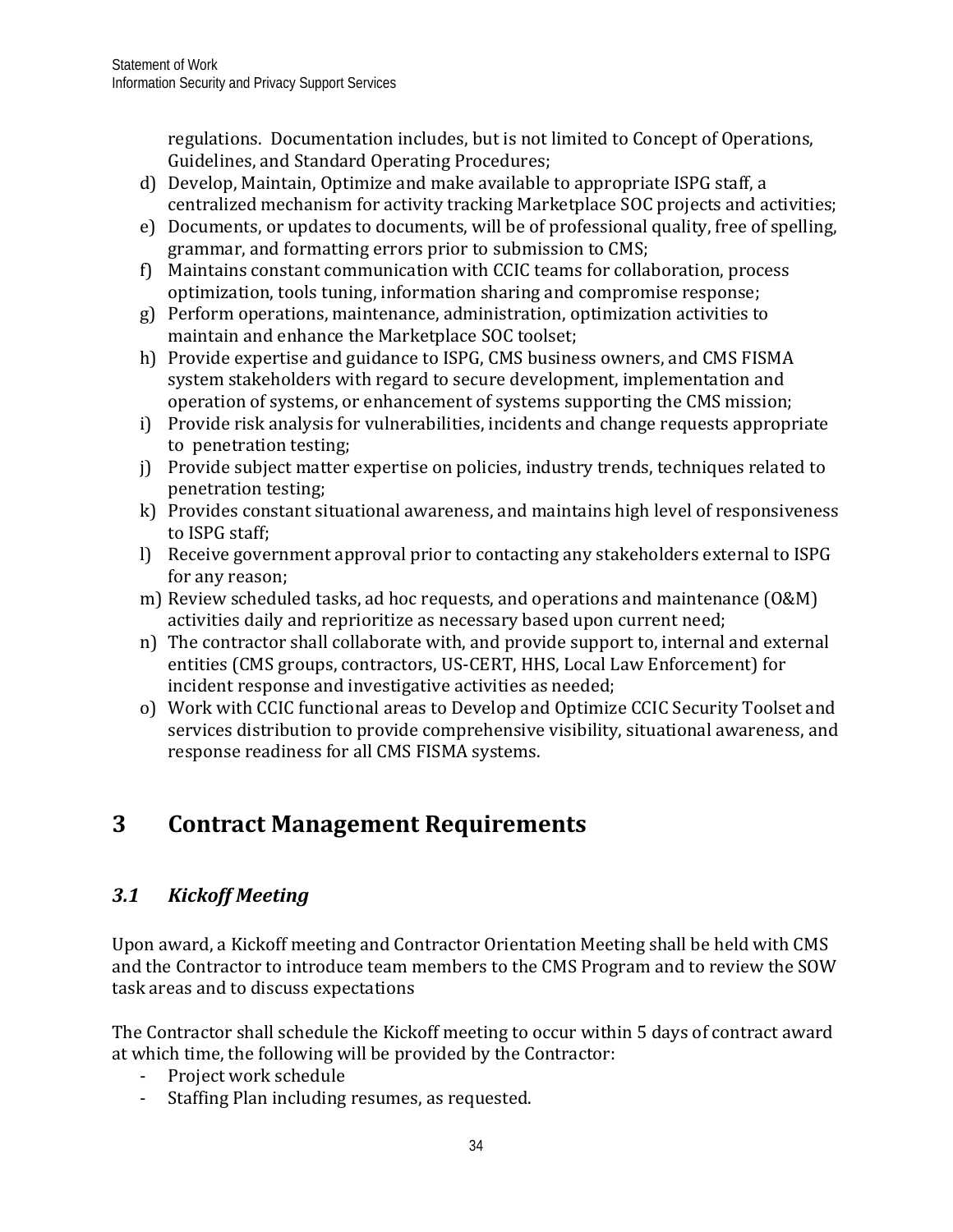- Non-Disclosure Agreements for Contractor shall be provided and require signature

The Contractor shall provide minutes of this meeting.

# <span id="page-37-0"></span>*3.2 Project Status Meetings*

The Contractor shall perform all project management duties, including technical and business management functions, in order to plan, implement, track, report, and deliver the services requested under this contract. Monthly Project Status Meetings shall be conducted among the Contractor, and the Contracting Officer's Representative (COR). Other CMS stakeholders may be invited to attend at the COR's discretion. Meetings will be held monthly*,* at a minimum, and may be more frequent at the COR's discretion. The meetings will be held at a location designated by CMS. At these meetings, the Contractor shall provide a progress review of the tasks listed above.

The progress review shall include:

- 1. An overview of the items completed since the last reporting period
- 2. An overview of the project status with a focus on outstanding issues and risks
- 3. An overview of the work to be performed through the next reporting period
- 4. An overview of the financial status
- 5. A discussion of issues and risk
- 6. A discussion of items delayed/not on schedule

The Contractor shall prepare and submit an agenda 2 business days prior to each meeting and prepare and provide minutes of each meeting within 24 hours after the meeting. The meeting minutes, at a minimum, shall include the following:

- 1. List of participants
- 2. Purpose of the meeting
- 3. Decisions reached during the meeting
- 4. Action items identified (including the person responsible for addressing the action and the date the action is to be completed)
- 5. Date, time, and location of next meeting

#### <span id="page-37-1"></span>*3.3 Location*

All work will be performed in a Government provided facility.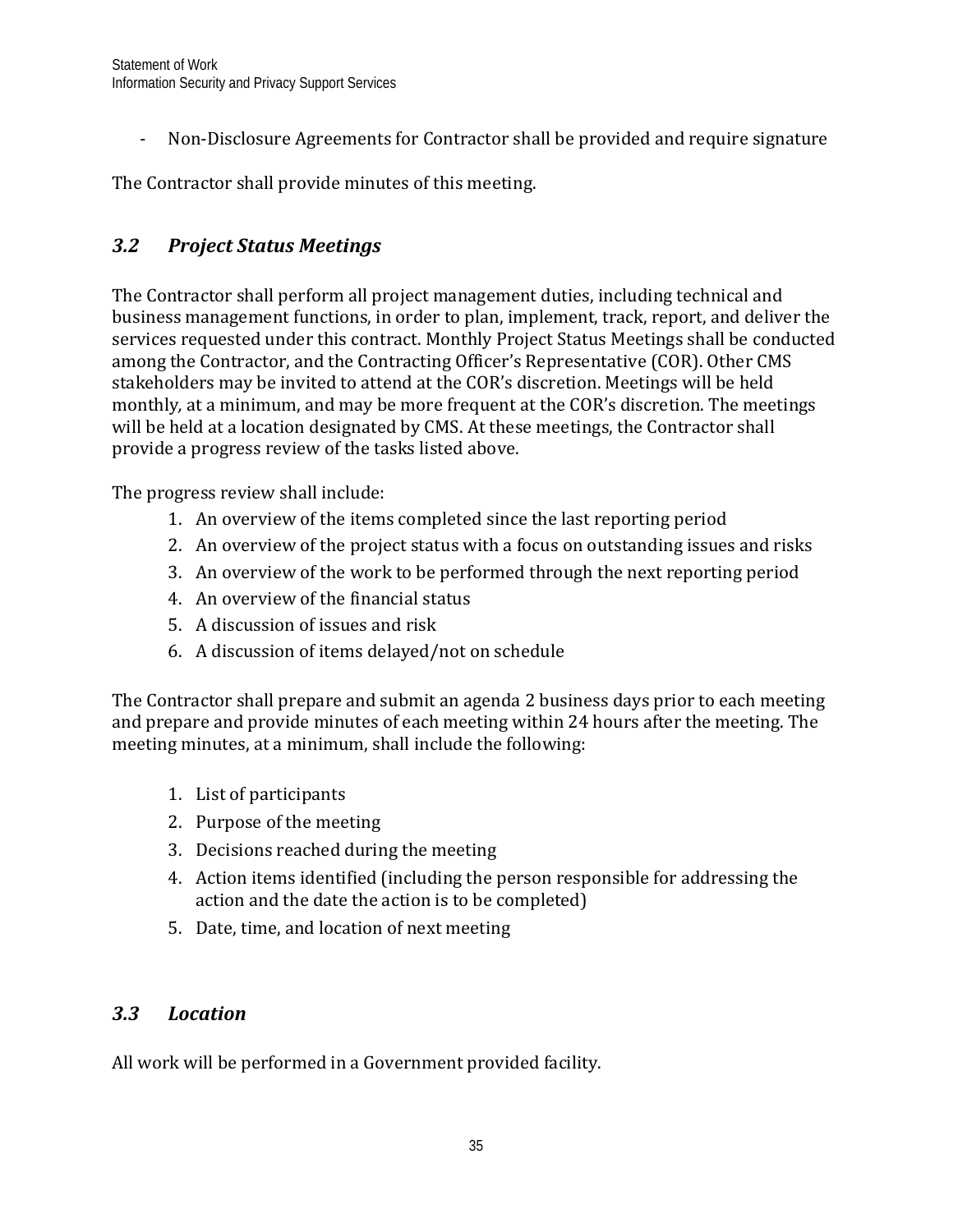# <span id="page-38-0"></span>*3.4 Key Personnel*

All proposed substitutions of key personnel shall be submitted, in writing, to CMS at least thirty (30) days prior to the proposed substitution, or as soon as reasonably known. Each request shall provide a detailed explanation of the circumstances necessitating the proposed substitution, a complete resume, and any other information required by CMS. All proposed substitutions shall have qualifications equal to or greater than the person(s) being replaced.

Key Personnel include, but are not limited to:

- 1. One (1) Program Manager
	- a. Must be PMP Certified
- 2. One(1) Project Manager
- 3. SOC Manager
- 4. Task 6 Lead

# <span id="page-38-1"></span>*3.5 Contractor Facility Clearance*

This contract requires the contractor to have and maintain a Facility Clearance (FCL) approved by the Defense Security Service (DSS) granted at the Secret Level. The purpose of this requirement lies in the nature of the work performed as part of this contract. The government does not expect the contractor to store any classified information at their facility from work performed on this contract. All classified information resulting from work performed on this contract will be stored within government controlled facilities.

# *3.6 Deliverables*

The Contractor shall ensure the timeliness and quality of the deliverables for the individual task orders. The deliverables shall be given to the COR NO LATER THAN the due dates listed in the Deliverable Schedule for each individual task order. Unless otherwise noted, CMS will review each of the deliverables and return comments to the Contractor within ten (10) business days. Where feasible, the Contractor shall correct the deliverable and return a final product to the COR within four (4) business days after receiving comments.

If CMS changes to a newer version of the MS-Office products or products providing similar functionality of MS-Office, the contractor shall provide deliverables in the new version. All deliverables provided must be Section 508 compliant. All reports created shall be submitted to CMS via email or a CMS provided portal.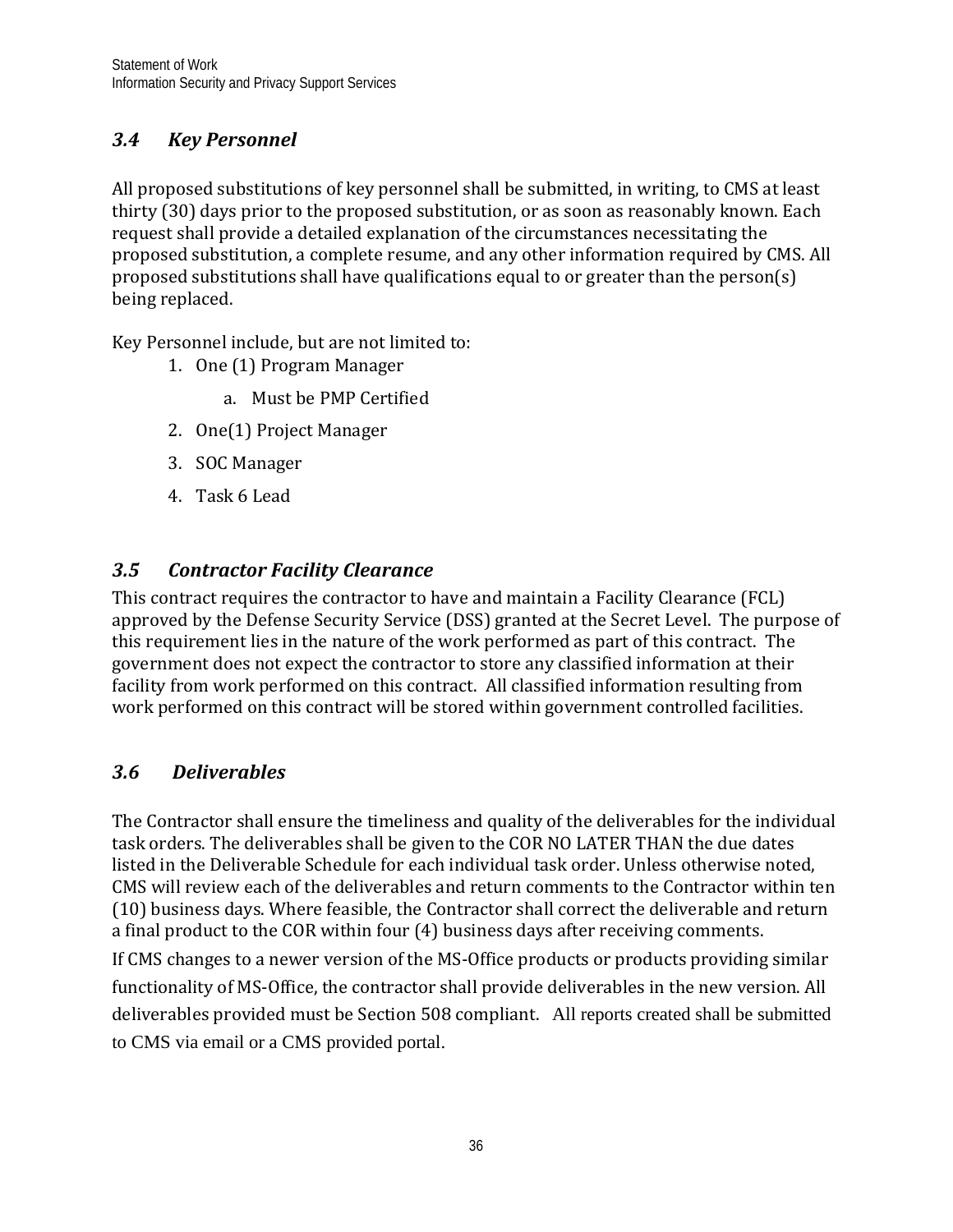The Contractor shall develop a document naming convention that uniquely identifies the document title, version, date, draft or final. (e.g. xxx.yyy.mm/yr. draft) as follows. DRAFT/FINAL (containing version number, author, and QA reviewer): Many of the requirements for the deliverables require both a Draft and a Final version. The Final copy is to be a submission of the full document with all CMS comments resolved. The deliverable cover page shall be clearly marked Draft or Final. All final updated deliverables shall be delivered in two versions: one copy utilizing the "tracking" function in MS-WORD or similar "tracking" word processor if CMS moves from MS-Office; and one copy as final with all tracking functionality removed.

The Contractor shall provide a "quick-look" draft of the deliverable prior to the initial draft delivery. The "quick-look" shall be in the form of an annotated outline to ensure the document contains the necessary information earlier in the development process.

UPDATES: In addition, many of the deliverables require the Contractor to provide updates, unless otherwise specified. The Contractor is expected to notify CMS when it foresees a change to the content and then provide an updated document based upon CMS-approved content revisions and a mutually agreed upon delivery date. Those deliverables, which are updates to existing material, shall utilize the MS-WORD "tracking" function or similar "tracking" word processor if CMS moves from MS-Office; to highlight all changes, additions, and deletions to the original documents.

All documents, once approved, shall be maintained and kept current by the Contractor. MONTHLY REPORTS: The data collection period for each monthly report shall be based on the whole month, based on the Contractor's accounting month (e.g. April 1 through 30). The Contractor shall ensure that the data in the recurring monthly reports are accurate and consistent with one another assuring that each monthly report also incorporates any subcontractor's data for the same period of time.

| Deliverable # | SOW/Ref# | <b>Description of Deliverable</b>                              | Date Required                            |
|---------------|----------|----------------------------------------------------------------|------------------------------------------|
| 0001          | B.1      | Kick Off and Contractor Orientation Meeting                    | 5 business days after<br>contract award  |
| 0002          | B.1      | Project Management Plan, Staffing Plan and<br>Project Schedule | Initial: 2 weeks after<br>contract award |
| 0003          | Ε.       | Quality Assurance Plan, and Transition-In<br>Plan              | Initial: 3 weeks after<br>contract award |
| 0004          | Н.       | <b>Monthly Technical Status Report</b>                         | Monthly                                  |
| 0005          | 2.1.1    | <b>Situational Report</b>                                      | Weekly                                   |

## <span id="page-39-0"></span>**3.6.1 Schedule of Deliverables**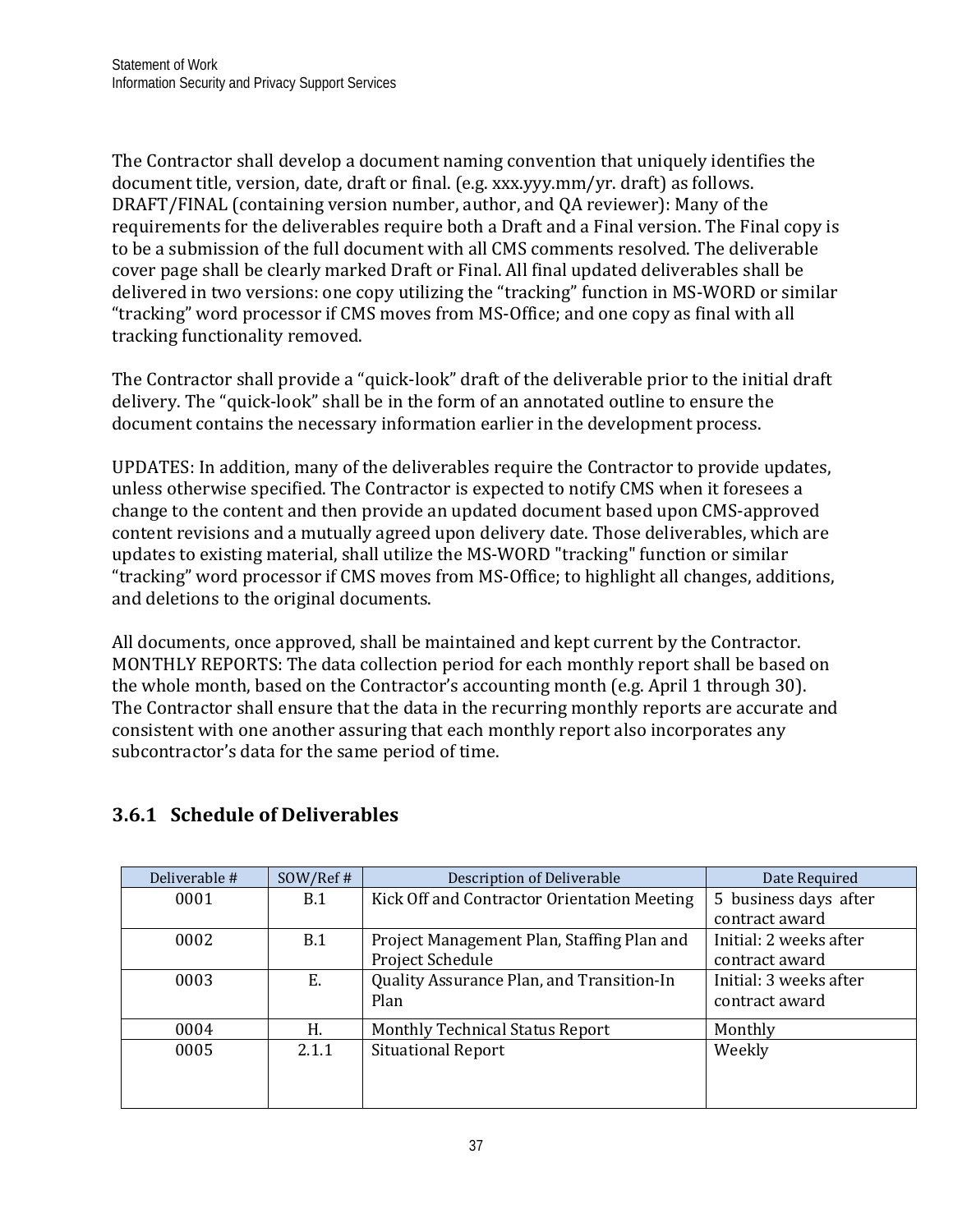| Deliverable # | SOW/Ref#      | <b>Description of Deliverable</b>                | Date Required |
|---------------|---------------|--------------------------------------------------|---------------|
| 0006          | 2.1.1         | <b>Status Report</b>                             | Monthly       |
|               |               |                                                  |               |
|               |               |                                                  |               |
| 0007          | 2.1.3.1       | Provide accomplishment report of A&A             | Monthly       |
|               |               | support provided                                 |               |
| 0008          | 2.1.2.3       | Mailbox Report Card                              | Monthly       |
| 0009          | 2.3           | <b>Information Security Help Desk Status</b>     | Monthly       |
|               |               | Report                                           |               |
| 0010          | 2.1.3.2       | Provide accomplishment report of Ad hoc          | Monthly       |
|               |               | S/P Engineering services provided                |               |
| 0011          | 2.1.4         | Provide accomplishment report of S/P             | Monthly       |
|               |               | Awareness and Training services provided         |               |
| 0012          | 2.1.5         | Provide accomplishment report of S/P Audit       | Monthly       |
|               |               | support provided                                 |               |
|               |               |                                                  |               |
| 0013          | $2.1.6.1*$    | <b>Weekly Project Status Report</b>              | Weekly        |
| 0014          | $2.1.6.1*$    | <b>Weekly Activity Status Reports for</b>        | Weekly        |
|               |               | <b>Penetration Testing Team</b>                  |               |
| 0015          | $2.1.6.1*$    | <b>Monthly Project Status Report</b>             | Monthly       |
| 0016          | $2.1.6.1*$    | Monthly Penetration Testing Roll-up of           | Monthly       |
|               |               | activities                                       |               |
| 0017          | $2.1.6.3.12*$ | FISMA System Report Card                         | Monthly       |
| 0018          | 2.1.6.3.1     | <b>Monthly Project Status Report</b>             | Monthly       |
| 0019          | $2.1.6.3.12*$ | <b>CCIC CDM Monthly Roll-up of activities</b>    | Monthly       |
| 0020          | $2.1.6.3*$    | <b>CCIC FMAT Monthly Roll-up of activities</b>   | Monthly       |
| 0021          | $2.1.6.3.*$   | Monthly Activity Status Reports for CCIC         | Monthly       |
|               |               | <b>FMAT</b>                                      |               |
| 0022          | $2.1.6.3*$    | <b>Monthly Project Status Report</b>             | Monthly       |
| 0023          | $2.1.6.3*$    | <b>CCIC Security Engineering Monthly Roll-up</b> | Monthly       |
|               |               | of activities                                    |               |
| 0024          | $2.1.6.4*$    | <b>Monthly Project Status Report</b>             | Monthly       |
| 0025          | $2.1.6.4*$    | Monthly CCIC IMT Roll-up of activities           | Monthly       |
| 0026          | $2.1.6.5*$    | <b>Monthly Project Status Report</b>             | Monthly       |
| 0027          | $2.1.6.5*$    | Monthly Cyberthreat Intelligence and             | Monthly       |
|               |               | <b>Information Sharing Roll-up of activities</b> |               |
| 0028          | $2.1.8.1*$    | <b>Monthly Project Status Report</b>             | Monthly       |
| 0029          | $2.1.8.1*$    | Monthly CMS Marketplace Security                 | Monthly       |
|               |               | Operations Center Roll-up of activities          |               |

\* information / documents associated with these SOW/Ref# has the potential to be classified. The government technical representative will provide direction and guidance related to the use of classified information. (In accordance with existing classification security guides, source documents, or compilation of unclassified information.)

The deliverables shall be submitted to the COR as listed below: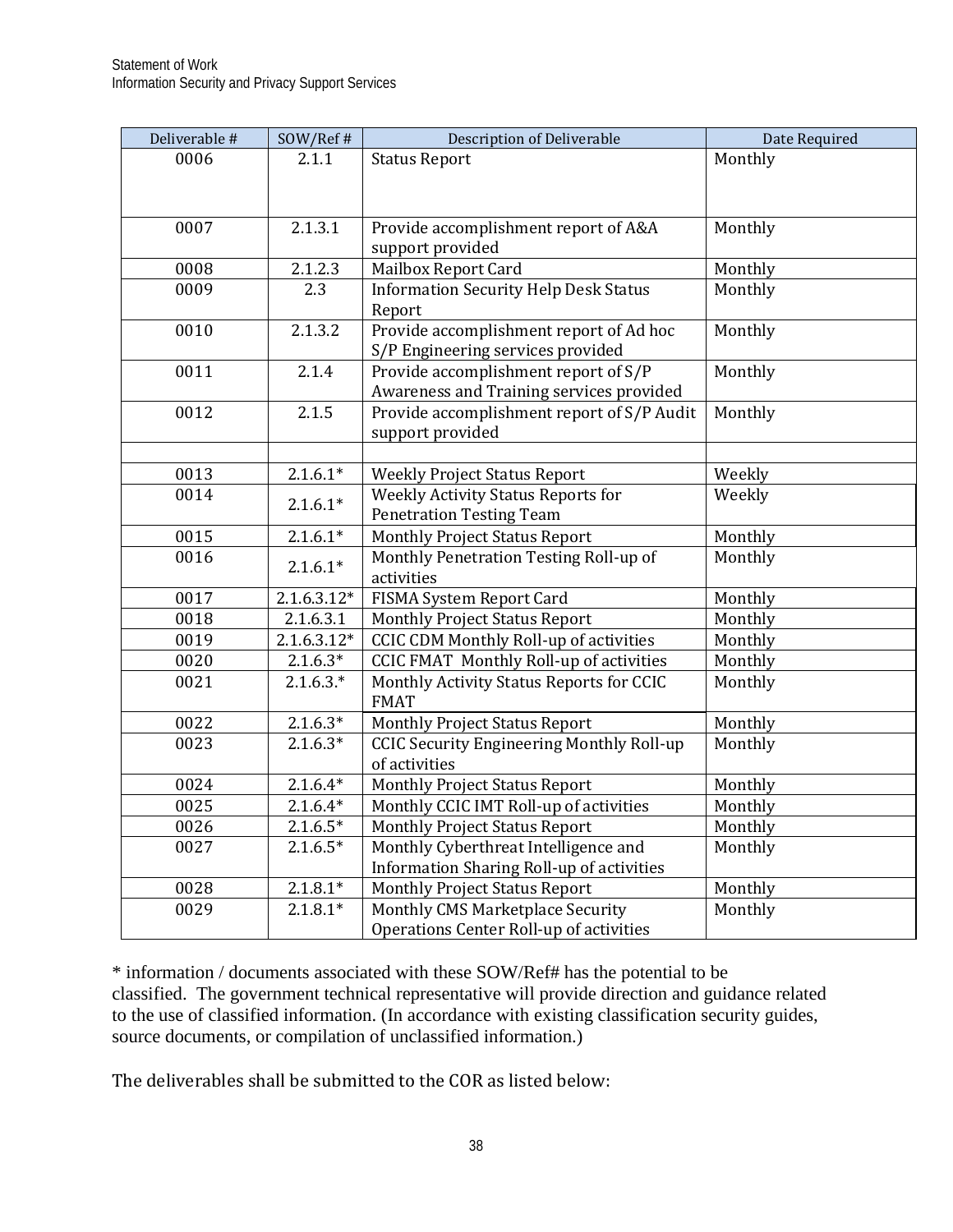## **Contracting Officer's Representative (COR):**

TBD

## <span id="page-41-0"></span>*3.8 Quality Assurance*

The Contractor shall include Quality Assurance (QA) as part of large and small tasks performed. QA procedures should be on a scale appropriate for the size, criticality, and complexity of the task order requirements. QA applies to all deliverables, including project plans, periodic reports, findings and reports, gap analysis, training materials, written and verbal Help Desk response, and technical advisory services for security related documentation. All written deliverables shall be clearly written without any grammar or spelling errors. At a minimum, the contractor shall provide CMS with QA that will:

- 1. Provide a planned process which makes certain that products are produced in conformance with established standards and requirements;
- 2. Promote secure systems with quality built in early in the development lifecycle based on consistent application of information security guidance; and
- 3. Establish a uniform/structured approach to make certain that quality considerations are addressed in regard to information security with emphasis on early security risk detection and continuing improvement of the development and QA process.

CMS has the right to inspect, observe, and evaluate all work performed and all work efforts or products as they progress and is not limited to the final deliverables. CMS shall review all work products developed by the contractor(s) prior to finalization. Final acceptance of all work products is subject to CMS's approval. CMS retains ownership of all work products.

#### Qualified Personnel

Throughout the period of this contract, the Contractor shall provide only those personnel who are fully qualified and competent to perform their assigned work and who possess the minimum background/experience to complete the work as called out in SOW. The Contractor shall designate as key the Project Manager for this contract who oversees day-to-day activities of this contract and act as primary point of contact for the Contracting Officer and COR.

# <span id="page-41-1"></span>*3.9* **Reporting**

The Contractor shall provide the project status information cited in the Contract, on a monthly basis or more often as directed by the Contracting Officer. The Contractor shall provide a (1) Monthly Electronic Technical Progress Report, (2) Monthly Contract Summary Report, and (3) Monthly Financial Planning Report to the CMS COR as directed. The reports shall be in hard copy and electronic format compatible with CMS Government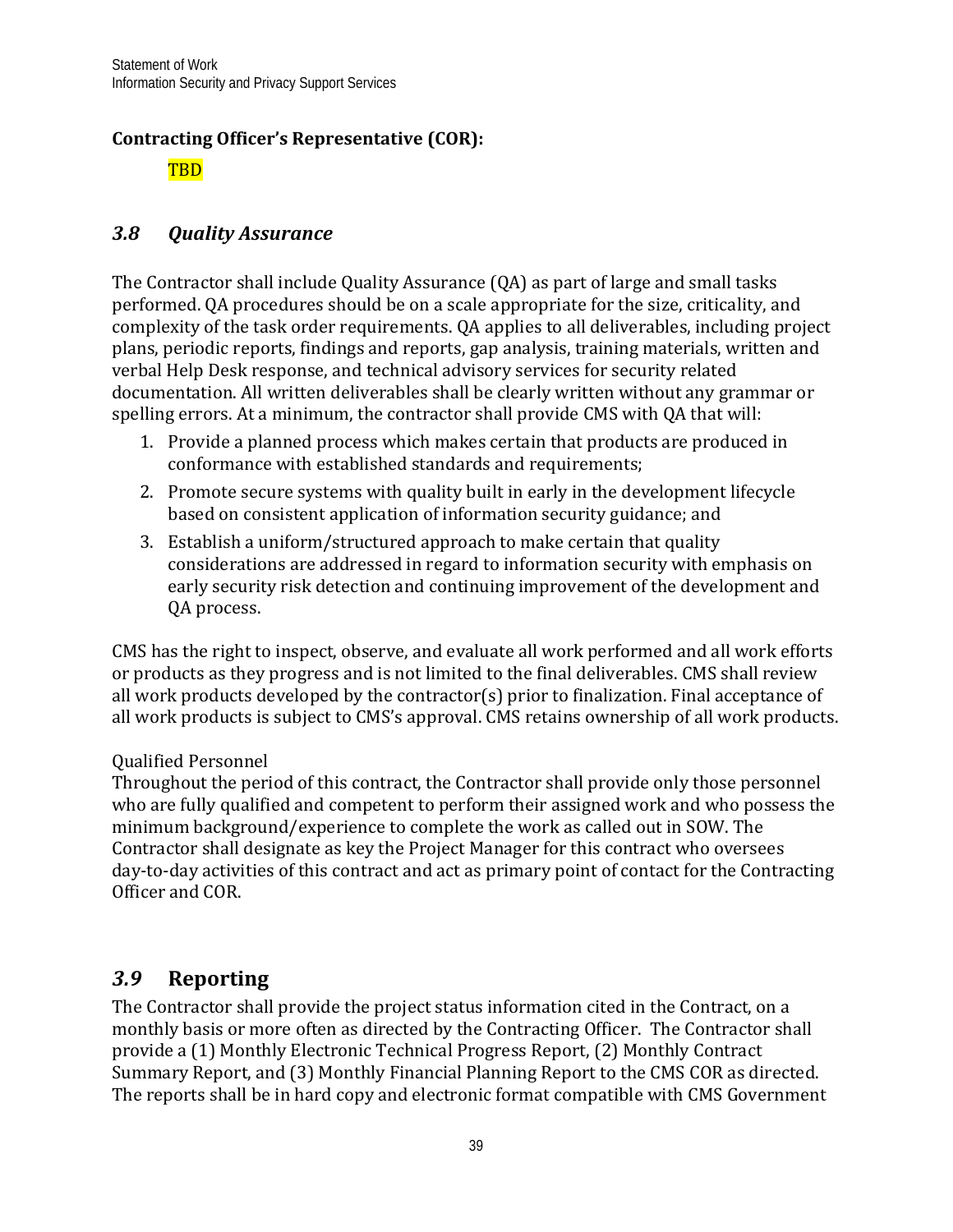hardware and software. Other deliverables and reporting requirements may be specified in addition to those described in the following subsections.

The Government will review and return each submission of a draft report indicating approval or disapproval, and comments, as specified in each task order. In the event the Government delays review and return of any submission of draft reports beyond the period specified, the Contractor shall immediately notify the Contracting Officer in writing and the Contractor will be entitled to an extension in submission of the approved report(s).

The Contractor shall notify the Contracting Officer when 80 percent of the task funds have been spent.

# **3.9.1 Monthly Technical Progress Report**

The Contractor shall submit a summary monthly electronic progress report, one (1) copy each to the Contracting Officer, and the COR. The monthly status report shall briefly state the progress made, and the actual work completed. Specific areas of interest shall include difficulties encountered during the reporting period and remedial action taken, and a statement of activity anticipated during the subsequent reporting period. The report shall include any proposed changes of key personnel concerned with the contract effort.

# <span id="page-42-0"></span>**3.9.2 Monthly Contract Summary Report**

The summary report is due to the COR by the fifteenth (15th) calendar day of the month.

# <span id="page-42-1"></span>*3.10 Execution, Monitor and Control of Project Deliverables*

Using standard methodology and good practice provide work progress, performance and scope information to enable accurate monitoring of project performance and to capture variances against baseline.

Partner with CMS project team to control all aspects of the project such that the delivery of the managed service and associated deliverables remains on track and in accordance with identified terms of the agreed upon Service Level Agreement.

In addition to the proposed Contractor's Service Level Agreements, the following are the minimum quality measures that will be executed, monitored and controlled.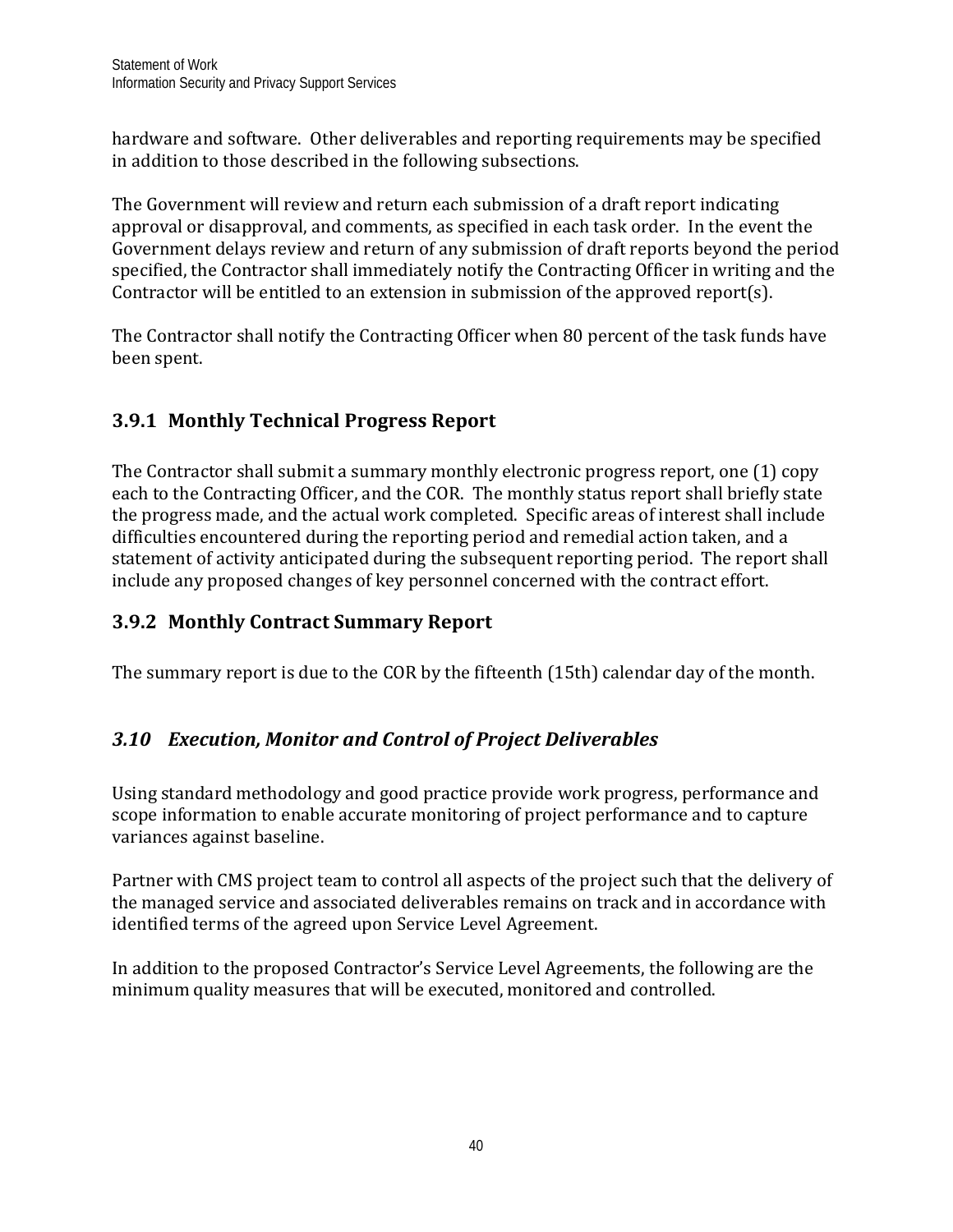| Category                                                        | <b>Performance Standard</b>                                                                                                                             | <b>AQL</b>                                                                                                      | Surveillance<br>Methodology                                              |
|-----------------------------------------------------------------|---------------------------------------------------------------------------------------------------------------------------------------------------------|-----------------------------------------------------------------------------------------------------------------|--------------------------------------------------------------------------|
| <b>Deliverables</b><br>are Timely,<br>Complete, and<br>Accurate | Timely: deliverables are<br>received within the<br>prescribed time of delivery as<br>defined by the project<br>schedule                                 | All deliverables<br>during the period<br>are received on<br>time in accordance<br>with the Project<br>Schedule. | 100%<br>inspection                                                       |
|                                                                 | Complete: deliverables<br>contain all the prescribed<br>information in accordance<br>with HHS and CMS standards<br>and program guidance                 | 100% of the<br>document is<br>compliant with<br>governing<br>standards and<br>guidance                          | 100%<br>inspection                                                       |
|                                                                 | Accurate: deliverables reflect<br>the necessary scope and<br>information. They also are<br>free of grammatical and<br>typographical errors              | 100% of the<br>document is<br>compliant with the<br>performance<br>standard                                     | 100%<br>inspection                                                       |
| Customer<br>Satisfaction                                        | The Contractor has provided<br>value-added advice/thought<br>leadership and deliverables<br>that reflect the ISPG's needs<br>to achieve program success | 99% satisfaction                                                                                                | Help desk<br>surveys,<br><b>Annual Past</b><br>Performance<br>Evaluation |
| Responsiveness                                                  | The Contractor responds to<br>ISPG staff and acknowledges<br>inquiry within one business<br>day                                                         | 99% of all inquiries<br>are responded to                                                                        | Direct<br>Observation                                                    |

# <span id="page-43-0"></span>*3.11 Project and Development Methodology Compliance*

Weekly reviews and monthly update sessions will occur to ensure project documents are accurate and up to date.

# <span id="page-43-1"></span>*3.12 Non-Disclosure*

Information collected before, during, and after the CMS period of performance shall be treated as proprietary and shall only be disclosed to designated CMS officials and CMSauthorized personnel.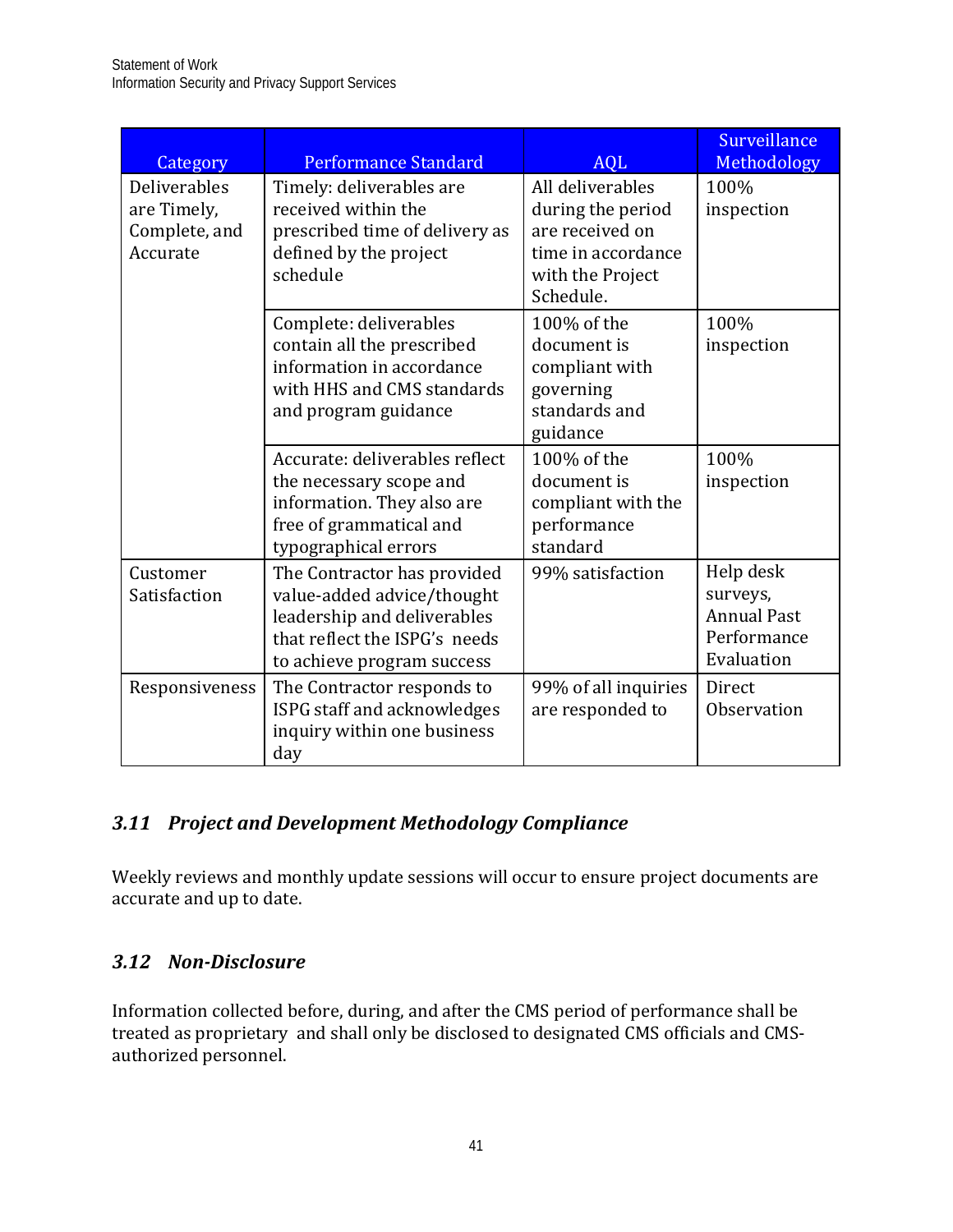The Contractor shall identify any actual, apparent, or potential organizational or personnel conflicts of interest in relation to each task order request issued hereunder, and in relation to specific work requirements awarded to the Contractor, and shall immediately notify the Contracting Officer regarding any identified concerns in accordance with the requirements at FAR Subpart 9.5.

# <span id="page-44-0"></span>*3.13 Government-Furnished Information, Equipment, & Facilities*

The Contractor is responsible for providing all facilities necessary for performance of the work specified herein, with the exception of contractor personnel performing tasks under the task "CMS SOC." Contractor personnel supporting that task will be located in a Government-Furnished facility which is currently located in the Woodlawn, MD area.

CMS will provide the following types of government-furnished information (GFI) listed below, when applicable, to individual task order requirements:

- 1. Government-furnished equipment and authorizations to enable connection of contractor equipment to CMS Networks
- 2. Information Security Program Documentation to include:
	- a. Source documents identified as public access documentation available on the CMS information security website virtual library
	- b. Proposed enterprise-wide program documentation preliminary revisions or draft updates under consideration by CMS information security program
	- c. Design Documents
	- d. Architecture Documents
	- e. Concept of Operations Documents
	- f. Help Desk Scripts and related Documents
	- g. User Guides
	- h. Risk Assessments
	- i. Application Developer Guides
	- j. CMS Internet Architecture Document
	- k. CCIC Hardware and software will be purchased on a separate CMS contract and be provided to the Contractor for use.

## <span id="page-44-1"></span>*3.14 Service Level Agreements*

Part of the strategic vision of CMS is to evolve to a more services-based enterprise. Service Level Agreements (SLAs) are a contractual tool that establishes the level of performance expected of the Contractor on a given task as agreed to between the Contractor and CMS. Although the Contractor is required to be fully compliant with all requirements of this task order, the SLAs help define acceptable levels of compliance. They are intended to measure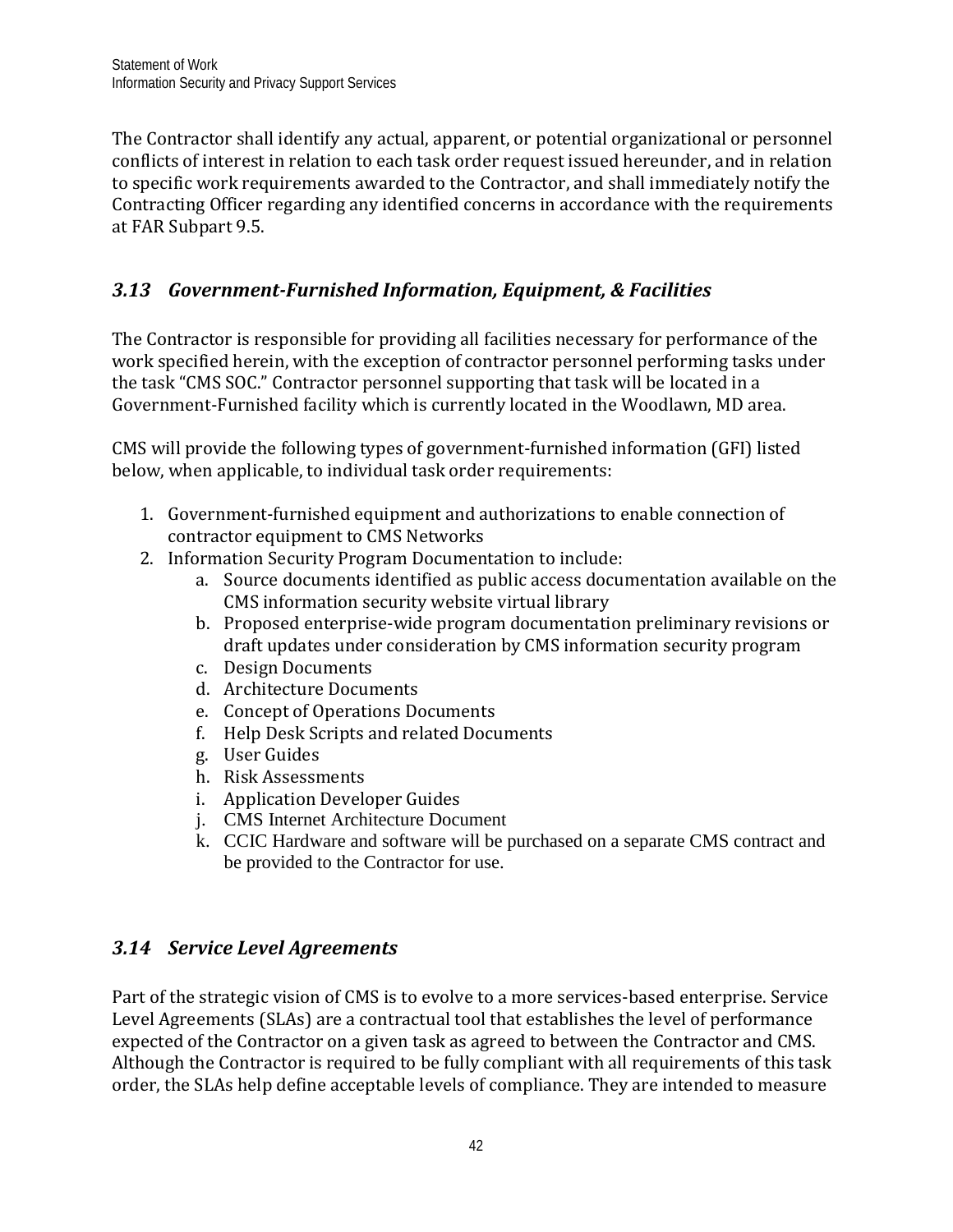how well the key aspects of the SOW are carried out. SLAs are the mechanism to facilitate and enforce a services based enterprise.

The Contractor shall, at minimum report monthly on SLAs and in coordination with CMS, evaluate the effectiveness of the SLAs to modify, develop, and implement more effective SLAs.

# <span id="page-45-0"></span>**4 POST-AWARD CONFERENCE**

The contractor shall plan and participate in an initial meeting/kickoff meeting between the COR and other participants as identified by CMS. The kick-off meeting will be held at the CMS Office at 7500 Security Boulevard, Woodlawn, MD location within five (5) business days after contract award. All travel costs associated with the initial meeting/kickoff meeting shall be included in the contractor's firm fixed price proposal.

# <span id="page-45-1"></span>*4.1 Transition from an Existing Contractor*

The following relates to transition from an existing contractor subsequent to the award of this contract should a transition be necessary. Activities related to transition shall be conducted over a period of approximately one month, not expected to exceed 6 months. During this transition period, the incumbent contractor shall work with CMS and the new contractor to set up a transition schedule including a schedule of events to smoothly changeover to the new contractor.

Not more than two weeks after notification by CMS that the transition to a new contractor shall take place, the incumbent contractor shall submit to the COR and PO a draft written Joint Operating Agreement (JOA). Both the incumbent contractor and the new maintenance contractor shall sign the JOA.

The JOA shall define the responsibilities for the incumbent contractor and the new contractor and shall be submitted to CMS for review and approval before final signatures are obtained. In addition, as part of the JOA, the incumbent contractor and the new contractor shall form a joint coordinated management team that shall ensure that communication, coordination, cooperation, and consultation between the two entities is maintained in support of the transition and ongoing work. Such a team shall have regular meetings and shall monitor the work of any subgroups during transition and ongoing work, and shall submit status reports as determined by CMS.

During the first half of the transition, the incumbent contractor shall remain responsible for program maintenance. The incoming contractor shall "shadow" the activities of the incumbent contractor. For the remaining half of the transition period, the new contractor shall take responsibility for program maintenance while the incumbent contractor shadows their activity. The exact date of responsibility transfer is not fixed and is subject to the approval of CMS.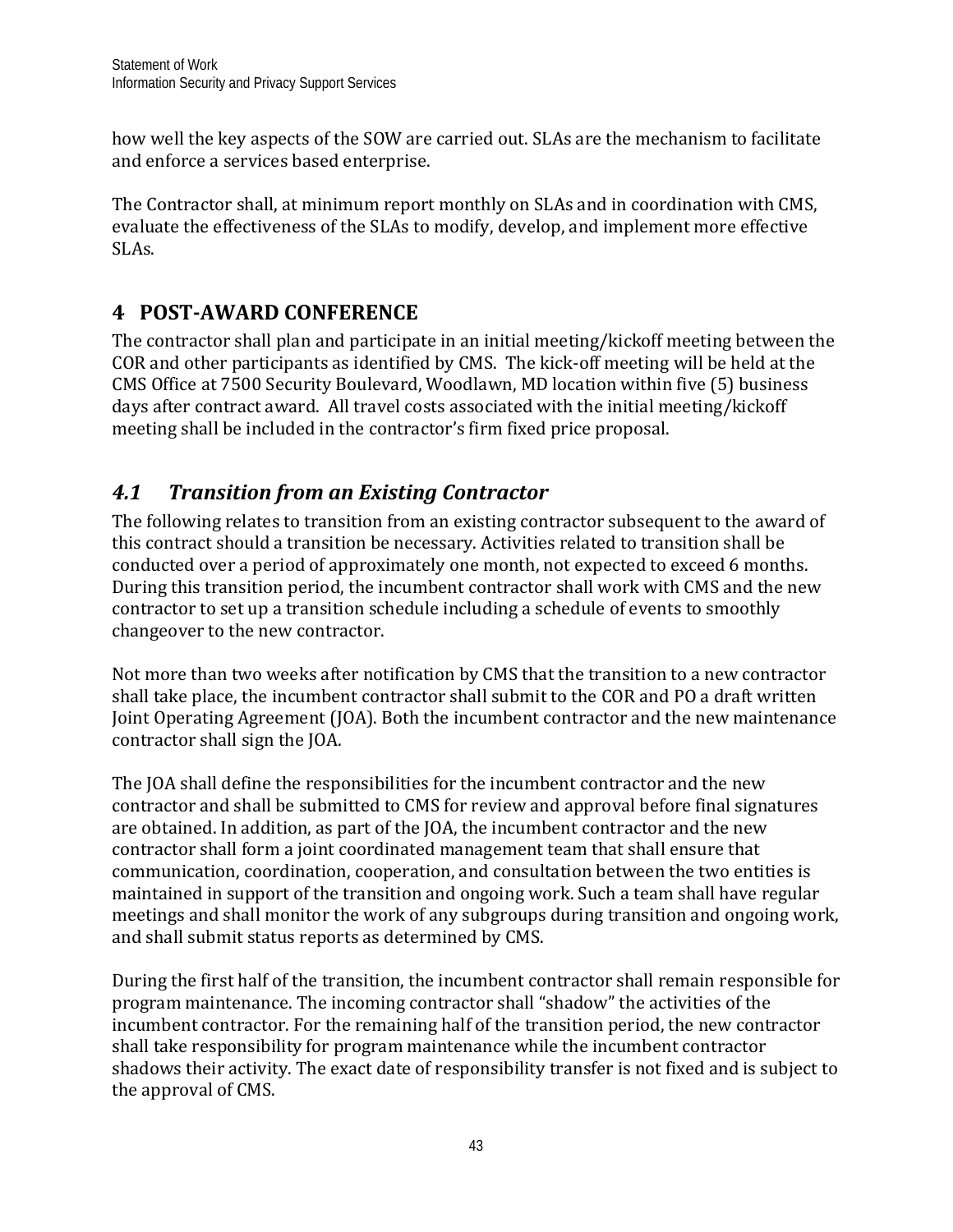# <span id="page-46-0"></span>*4.2 Transition to a New Contractor*

Transition to a new contractor may be subsequent to the award of this contract, should a follow-on contractor be awarded this contract. The transition to a new contractor may be required as a result of a future competitive RFP for this effort.

Activities related to transition (should the transition be required) shall be conducted over a period not expected to exceed 6 months. During this transition period, the incumbent contractor shall work with CMS and the new contractor to set up a transition schedule including a schedule of events to smoothly changeover to the new contractor. Not more than two weeks after notification by CMS that the transition to a new contractor shall take place, the incumbent contractor shall submit to the PO a draft written JOA. Both the incumbent contractor and the new contractor shall sign the JOA.

The JOA shall define the responsibilities for the incumbent contractor and the new contractor and shall be submitted to CMS for review and approval before final signatures are obtained. In addition, as part of the JOA, the incumbent contractor and the new contractor shall form a joint coordinated management team that shall ensure that communication, coordination, cooperation, and consultation between the two entities is maintained in support of the transition and ongoing work. Such a team shall have regular meetings and shall monitor the work of any subgroups during transition and ongoing work and shall submit status reports as determined by CMS.

No later than four weeks after notification by CMS that the transition to a new contractor shall take place, the incumbent contractor shall submit a Transition Plan. The Plan shall include but not be limited to the following:

## <span id="page-46-1"></span>**4.2.1 Transition Plans and Procedures:**

- 1. Transition milestones and timeframes, including a detailed timeline for work-inprogress;
	- l. A comprehensive listing of the responsibilities of all personnel participating in the transition to include the policies, practices, and procedures to be employed by the incumbent contractor to ensure there is no conflict between routine program maintenance and the activities of the transition;
	- m. An in-depth schedule and thorough description of the methodology employed by the incumbent contractor to ensure no degradation of service during the transition period;
	- n. A risk management plan that includes a list of the potential risks during the transition period and the plan to mitigate each;
	- o. A complete and detailed resource-planning/resource-turnover analysis; and
	- p. Any travel necessary to support the transition.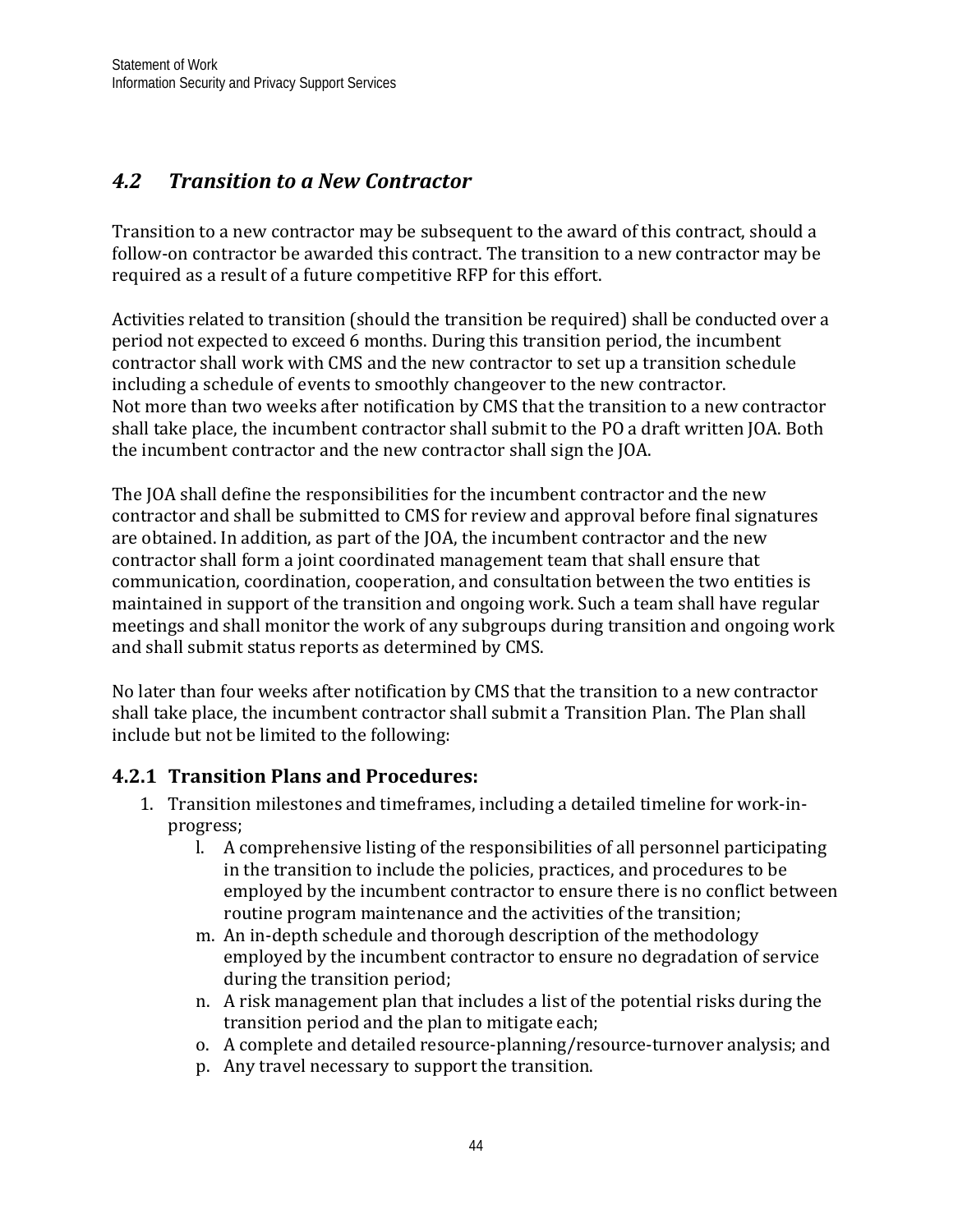## <span id="page-47-0"></span>**4.2.2 Training:**

The incumbent contractor shall provide comprehensive training and training materials. The training shall be conducted in the Baltimore, Maryland, area. Training and materials shall include, but not be limited to, the following:

- 1. Customer support;
	- q. History and derivation of any systems;
	- r. CMS Information Security Policy;
	- s. Security Operations Center Procedures;
	- t. Authority to Operate Review Process;
	- u. Standard Operating Procedures;
	- v. Quality assurance procedures;
	- w. System documentation;
	- x. User documentation; and,
	- y. Continuity of operations.

#### **Training Requirements for Cleared Employees.**

- **1.** The Facility Security Officer (FSO) must ensure cleared employees complete the training below prior to performing work on this CMS contract. This training is in addition to the required company training for employees with a security clearance.
	- a. Employees that will produce classified documents and/or access classified systems:

| <b>DSS/CDSE Courses</b><br>Derivative Classification<br>Course and Exam         | <b>Hours</b><br>2.5 hours | Course #<br>IF103.16 | Exam $#$<br>IF103.06 | <b>Remarks</b><br>Every 2 years |
|---------------------------------------------------------------------------------|---------------------------|----------------------|----------------------|---------------------------------|
| Introduction to Information<br>Security Course and Exam                         | 3 hours                   | IF011.16             | IF011.06             | One time                        |
| <b>Marking Classified</b><br><b>Information Course</b><br>and Exam              | 2 hours                   | IF105.16             | IF105.06             | One time                        |
| Unauthorized Disclosure of 2 hours<br>Classified Information<br>Course and Exam |                           | IF130.16             | IF130.06             | One time                        |

**2.** The Contract Officer Representative (COR) and/or Government Technical Representative (GTR) will ensure the following training is completed by all individuals during the first week of work at CMS: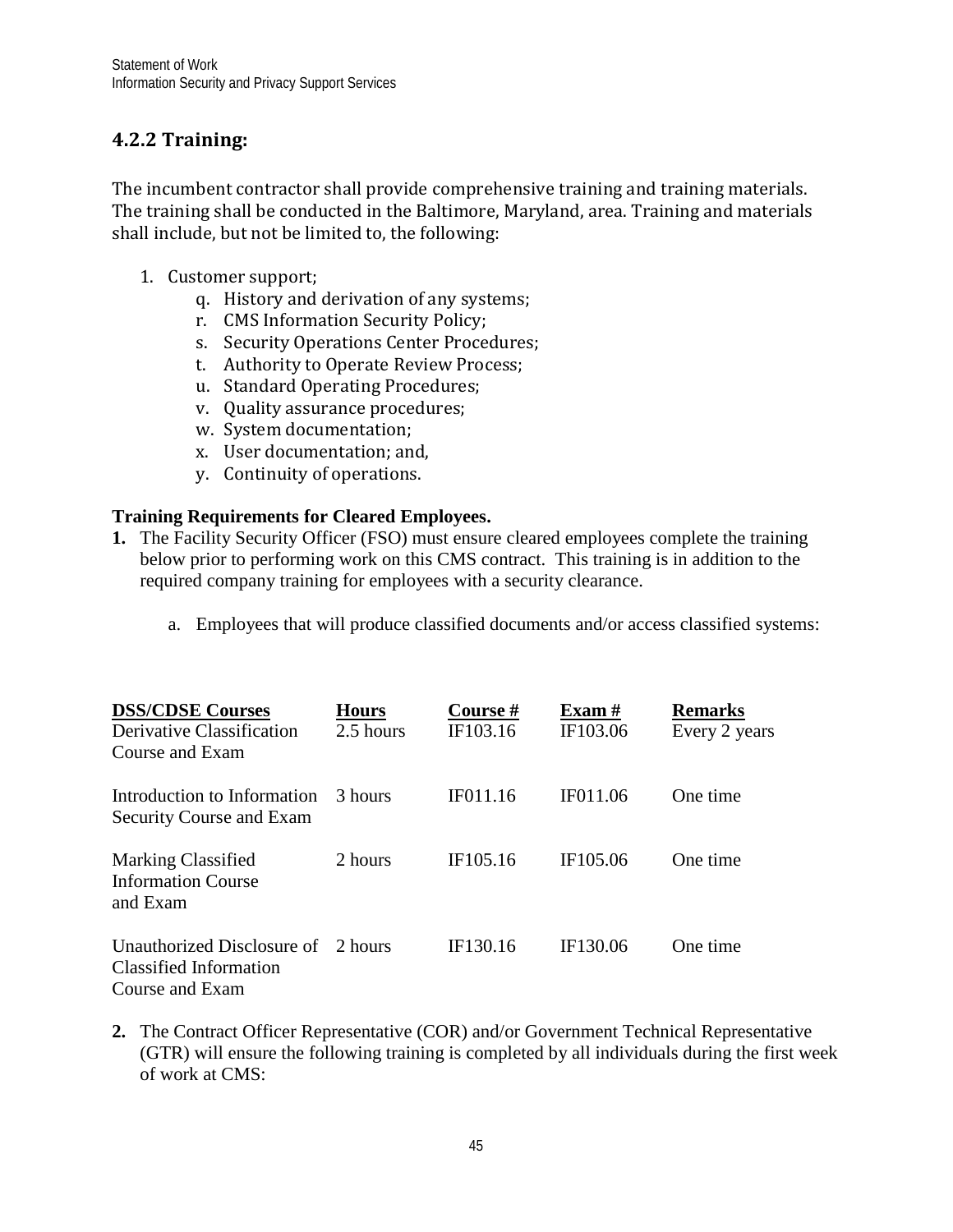| <b>CMS</b> Security Training<br>CI, Insider Threat, Cyber<br>Security/Threat | <b>Hours</b><br>1.5 hours | <b>Remarks</b><br>LMS - Annually                   |
|------------------------------------------------------------------------------|---------------------------|----------------------------------------------------|
| Review the NSI Policy and<br>Handbook                                        | 1 hour                    | Intranet $-$ One time                              |
| Review the Secure<br>Space SOP                                               | 1 hour                    | Employees working in the Secure Space $-$ One time |

**3.** The information identified above is not all inclusive. Additional training may be required, depending on the level of security clearance and access to classified systems.

## <span id="page-48-1"></span><span id="page-48-0"></span>**4.2.3 List of Attachments:**

*a.* DD254

## <span id="page-48-2"></span>*4.2.4 Travel*

The Contractor is responsible for all travel required in connection with the performance of the tasks described in this document. Travel associated with supporting this work is expected to be about 30 business days for each contract year to attend information security best practices conferences and/or training. These conferences could be throughout the continental United States including, but not limited to Florida, Nevada, and California. However, in the event of Conference Moratoriums or travel restrictions imposed by the Agency this could change and travel may not be allowed.

All contractor key personnel participating in the work described herein are assumed to work within the local commuting area of their duty station, wherever that may be. All contractor personnel shall be available for monthly and weekly periodic meetings at CMS in Baltimore, Maryland. Accordingly, the travel estimate provide herein does not include any travel to CMS Headquarters or from the personal residence of contractor personnel to their duty station.

## <span id="page-48-3"></span>*4.2.5 DD Form 254*

The Contractor is required to have and maintain an active DD Form 254 as part of this contract. The DD 254 will convey the security requirements, classification guidance and provide handling procedures for the classified material received and/or generated on a classified contract. Classified information at the Secret level will be accessed and reviewed within the Centers for Medicare and Medicaid Services (CMS).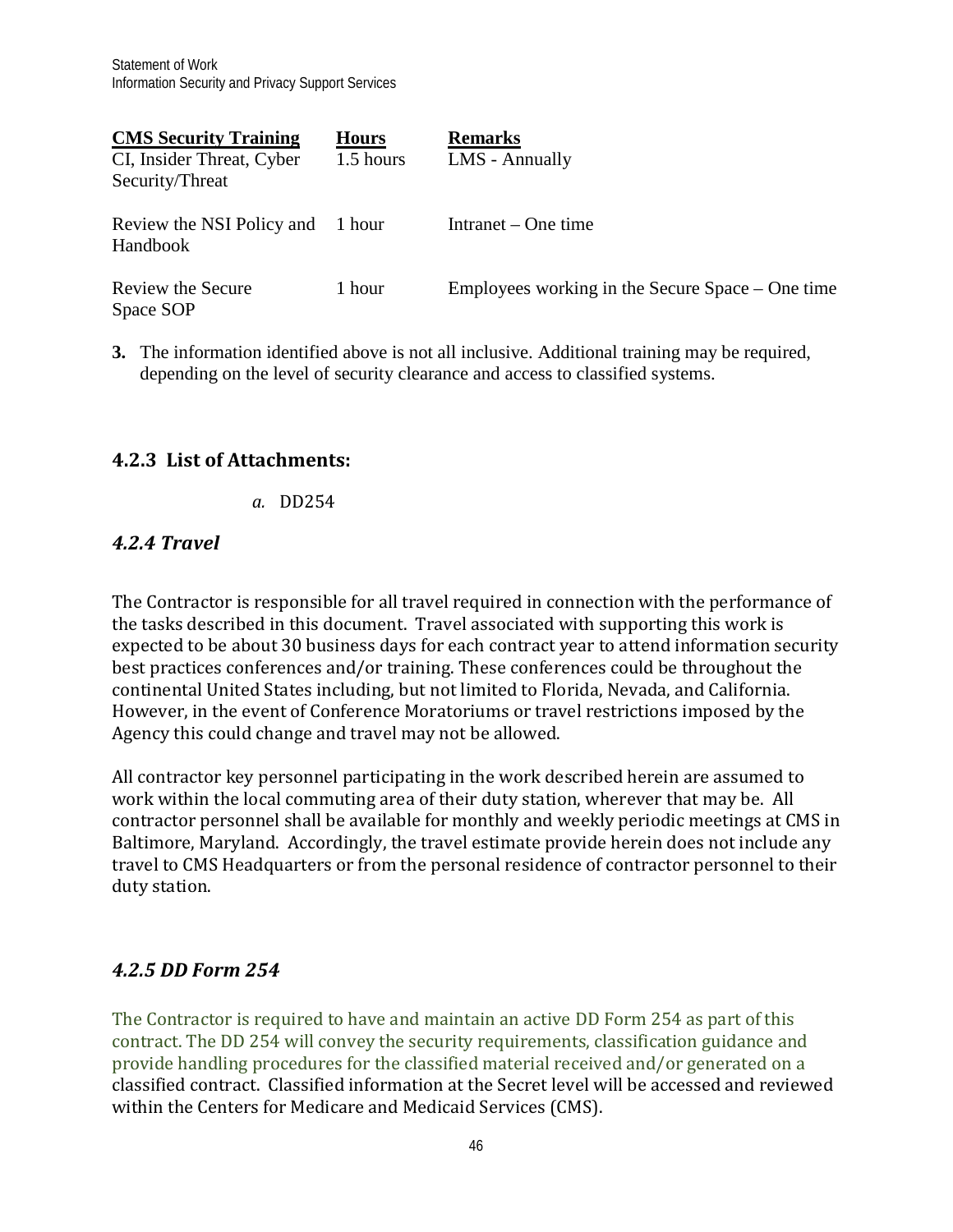The Contractor will participate in classified Cyberthreat briefings, review classified reports and information within CMS Controlled Access Areas only. The government technical representative will provide direction and guidance related to the use of classified systems and information. As requested, the Contractor will monitor threat intelligence sources (security alerts, warnings, and other indicators) from the HHS Computer Security Incident Response Center (CSIRC), the U.S. Computer Emergency Readiness Team (US-CERT), and other OSINT sources to compile CMS-related cyber threats. The contractor will have occasional access to JWICS to review cybersecurity threat information including, but not limited to, Indicators of Compromise (IOCs).

The Contractor will not be required or authorized to maintain classified systems or classified storage at their location in support of this program/contract.

# *4.2.6 Federal Information Security Management Act (FISMA) of 2002*

CMS collects, uses, and stores information that falls into the categories of privacy data, Protected Health Information (PHI), proprietary data, procurement data, inter-agency data, and privileged system information. Access to these types of information is controlled by the Privacy Act of 1974 (as amended), the Computer Security Act of 1987 (as amended), the Health Insurance Portability and Accountability Act of 1996 (HIPAA) and the Federal Information Security Management Act (FISMA) of 2002. As a result, CMS and the Contractors that perform work on our behalf have a legal and practical responsibility to maintain the confidentiality, integrity, and availability (CIA) of this information.

FISMA is applicable to the proposed acquisition in as much as the Contractor's responsibility will include protecting federal information and federal information systems by conducting cybersecurity operations and assisting in the development of IT security policies. Rather than developing an IT security test plan and performing IT assessments, the contractor will review in such assessments and conduct of security assessments. The Contractor must comply to relevant HHS policies to include HHS OCIO Policy for Enterprise Architecture. A copy of this policy is available at: [http://www.hhs.gov/ocio/policy/index.html.](http://www.hhs.gov/ocio/policy/index.html)

## *4.2.7 FIPS HSPD12*

In accordance with Homeland Security Presidential Directive (HSPD)-12, contractor access to HHS-controlled facilities, information technology systems, or sensitive data all Contractor staff of this acquisition must be cleared at a minimum of PT6 and for some tasks as high as Secret.

## *4.2.8 Records Management Requirements*

All data and deliverables are the property of CMS and are required to be maintained in accordance with HHS/OCIO's policy on records management. This policy is available at: